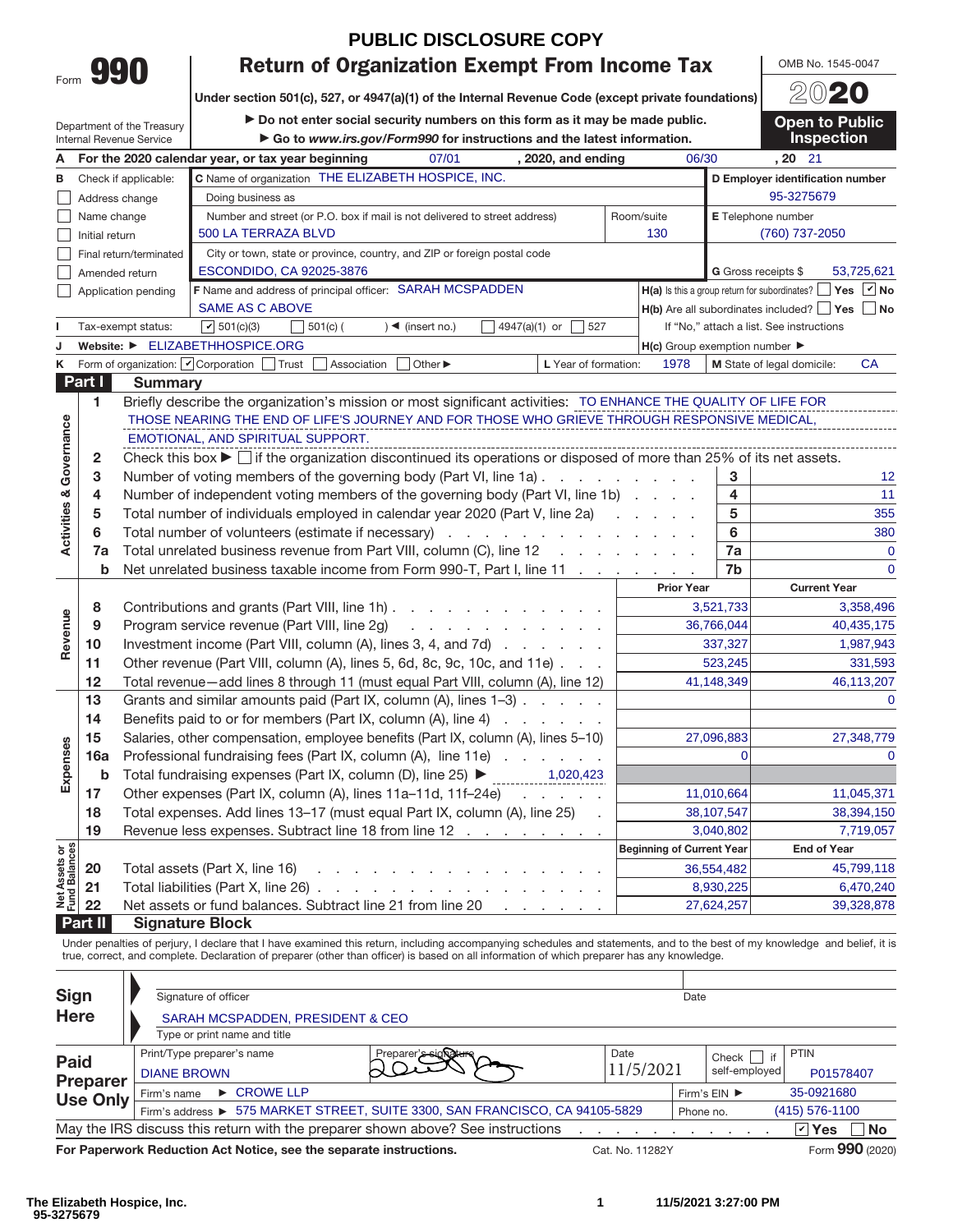| Form 990 (2020) |                                                                                                                                                                                                                                                                                                                                             | Page 2 |
|-----------------|---------------------------------------------------------------------------------------------------------------------------------------------------------------------------------------------------------------------------------------------------------------------------------------------------------------------------------------------|--------|
| Part III        | <b>Statement of Program Service Accomplishments</b><br>Check if Schedule O contains a response or note to any line in this Part III                                                                                                                                                                                                         |        |
| 1               | Briefly describe the organization's mission:                                                                                                                                                                                                                                                                                                |        |
|                 | TO ENHANCE THE QUALITY OF LIFE FOR THOSE NEARING THE END OF LIFE'S JOURNEY AND FOR THOSE WHO GRIEVE.                                                                                                                                                                                                                                        |        |
|                 |                                                                                                                                                                                                                                                                                                                                             |        |
|                 |                                                                                                                                                                                                                                                                                                                                             |        |
| $\mathbf{2}$    | Did the organization undertake any significant program services during the year which were not listed on the                                                                                                                                                                                                                                |        |
|                 | $\Box$ Yes $\Box$ No                                                                                                                                                                                                                                                                                                                        |        |
|                 | If "Yes," describe these new services on Schedule O.                                                                                                                                                                                                                                                                                        |        |
| 3               | Did the organization cease conducting, or make significant changes in how it conducts, any program                                                                                                                                                                                                                                          |        |
|                 | $\Box$ Yes $\Box$ No                                                                                                                                                                                                                                                                                                                        |        |
|                 | If "Yes," describe these changes on Schedule O.                                                                                                                                                                                                                                                                                             |        |
| 4               | Describe the organization's program service accomplishments for each of its three largest program services, as measured by<br>expenses. Section 501(c)(3) and 501(c)(4) organizations are required to report the amount of grants and allocations to others,<br>the total expenses, and revenue, if any, for each program service reported. |        |
| 4a              | 40,736,727<br>30,408,125 including grants of $$$<br>(Code:<br>) (Expenses \$<br>) (Revenue \$                                                                                                                                                                                                                                               |        |
|                 | FOR MORE THAN 42 YEARS, THE ELIZABETH HOSPICE, HAS BEEN RECOGNIZED AS A PIONEER IN THE HOSPICE                                                                                                                                                                                                                                              |        |
|                 | MOVEMENT. WE ARE AN EXPERIENCED AND TRUSTED COMMUNITY RESOURCE THAT PROVIDES CARE AND SUPPORT FOR                                                                                                                                                                                                                                           |        |
|                 | THOSE FACING THE CHALLENGES BROUGHT ON BY ADVANCED SERIOUS ILLNESS. OUR SERVICES FOR BOTH CHILDREN                                                                                                                                                                                                                                          |        |
|                 | AND ADULTS INCLUDE HOSPICE CARE FOR THOSE WITH A PROGNOSIS OF SIX MONTHS OR LESS; PALLIATIVE CARE                                                                                                                                                                                                                                           |        |
|                 | FOR THOSE LIVING WITH A CHRONIC ADVANCED SERIOUS ILLNESS WHO ARE NOT HOSPICE ELIGIBLE; AND,<br>COMPREHENSIVE GRIEF SUPPORT FOR PATIENTS, FAMILY AND THE GENERAL COMMUNITY. SINCE 1978, WE HAVE                                                                                                                                              |        |
|                 | TOUCHED THE LIVES OF MORE THAN 110,000 PEOPLE IN SAN DIEGO COUNTY AND SOUTHWEST RIVERSIDE COUNTY.                                                                                                                                                                                                                                           |        |
|                 | THE ELIZABETH HOSPICE IS AN INDEPENDENT, NONPROFIT ORGANIZATION THAT RELIES ON CHARITABLE                                                                                                                                                                                                                                                   |        |
|                 | CONTRIBUTIONS TO ENSURETHAT SERVICES ARE AVAILABLE TO ALL WHO NEED THEM, REGARDLESS OF INSURANCE                                                                                                                                                                                                                                            |        |
|                 | COVERAGE OR THEIR ABILITY TO PAY. ALL DONATIONS SUPPORT OUR LOCAL PROGRAMS INCLUDING THE GRIEF                                                                                                                                                                                                                                              |        |
|                 | SUPPORT PROGRAMS WHICH ARE OPEN TO ALL IN THE COMMUNITY AND DO NOT REQUIRE A HOSPICE AFFILIATION.                                                                                                                                                                                                                                           |        |
|                 |                                                                                                                                                                                                                                                                                                                                             |        |
| 4b              | 381,900 including grants of \$<br>1,600)<br>) (Expenses \$<br>) (Revenue \$<br>(Code:<br>CHILDRENS GRIEF SUPPORT - OUR SPECIALIZED CHILDREN'S BEREAVEMENT PROGRAM IS THE ONLY ONE OF ITS KIND                                                                                                                                               |        |
|                 | IN SAN DIEGO COUNTY. OUR TRAINED COUNSELORS AND FACILITATORS ARE A COMMUNITY RESOURCE FOR ALL                                                                                                                                                                                                                                               |        |
|                 | GRIEVING CHILDREN (3 TO 17 YEARS OLD) AND THEIR CAREGIVERS (THERE IS NO COST TO PARTICIPATE). A                                                                                                                                                                                                                                             |        |
|                 | HOSPICE AFFILIATION IS NOT REQUIRED. THERE ARE FIVE COMPONENTS TO THE PROGRAM: INDIVIDUAL                                                                                                                                                                                                                                                   |        |
|                 | COUNSELING; PEER GROUPS CONDUCTED AT OUR CHILDREN'S CENTERS; SCHOOL-BASED ON-CAMPUS SUPPORT IN 20                                                                                                                                                                                                                                           |        |
|                 | SCHOOL DISTRICTS (8-WEEK STUDENT PEER GROUPS AND TRAINING FOR SCHOOL STAFF ON HOW TO SUPPORT                                                                                                                                                                                                                                                |        |
|                 | GRIEVING STUDENT); CRISIS CARE TO ORGANIZATIONS AND SCHOOLS WHEN THERE IS A COMMUNITY TRAGEDY; AND,                                                                                                                                                                                                                                         |        |
|                 | TWO ANNUAL GRIEF CAMPS.                                                                                                                                                                                                                                                                                                                     |        |
|                 |                                                                                                                                                                                                                                                                                                                                             |        |
|                 |                                                                                                                                                                                                                                                                                                                                             |        |
|                 |                                                                                                                                                                                                                                                                                                                                             |        |
| 4c              | 370,687 including grants of \$<br>44,670)<br>) (Revenue \$<br>(Code:<br>) (Expenses \$<br>THE ELIZABETH HOSPICE OFFERS COMPREHENSIVE GRIEF COUNSELING FOR ALL AGES. THESE SERVICES ARE OPEN TO                                                                                                                                              |        |
|                 | ALL IN THE COMMUNITY REGARDLESS OF HOW THEIR LOVED ONE DIED. IT DOES NOT REQUIRE A PATIENT                                                                                                                                                                                                                                                  |        |
|                 | AFFILIATION TO ACCESS SERVICES. INDIVIDUAL COUNSELING AND GROUP SUPPORT ARE AVAILABLE AT OUR                                                                                                                                                                                                                                                |        |
|                 | FACILITIES IN TEMECULA, MISSION VALLEY, CARLSBAD AND ESCONDIDO. SUPPORT GROUPS INCLUDE GENERAL GRIEF                                                                                                                                                                                                                                        |        |
|                 | SUPPORT, SPOUSAL LOSS, CHILD LOSS, INFANT LOSS AND PARENT LOSS AS WELL AS A COMPREHENSIVE PROGRAM TO                                                                                                                                                                                                                                        |        |
|                 | ADDRESS CHILDREN'S GRIEF.                                                                                                                                                                                                                                                                                                                   |        |
|                 |                                                                                                                                                                                                                                                                                                                                             |        |
|                 |                                                                                                                                                                                                                                                                                                                                             |        |
|                 |                                                                                                                                                                                                                                                                                                                                             |        |
|                 |                                                                                                                                                                                                                                                                                                                                             |        |
|                 |                                                                                                                                                                                                                                                                                                                                             |        |
| 4d              | Other program services (Describe on Schedule O.)                                                                                                                                                                                                                                                                                            |        |
|                 | (Expenses \$<br>including grants of \$<br>) (Revenue \$                                                                                                                                                                                                                                                                                     |        |
| 4е              | Total program service expenses ▶<br>31,160,712                                                                                                                                                                                                                                                                                              |        |
|                 | Form 990 (2020)<br>Flizabeth Hospice, Inc.<br>11/5/2021 3:27:00 PM                                                                                                                                                                                                                                                                          |        |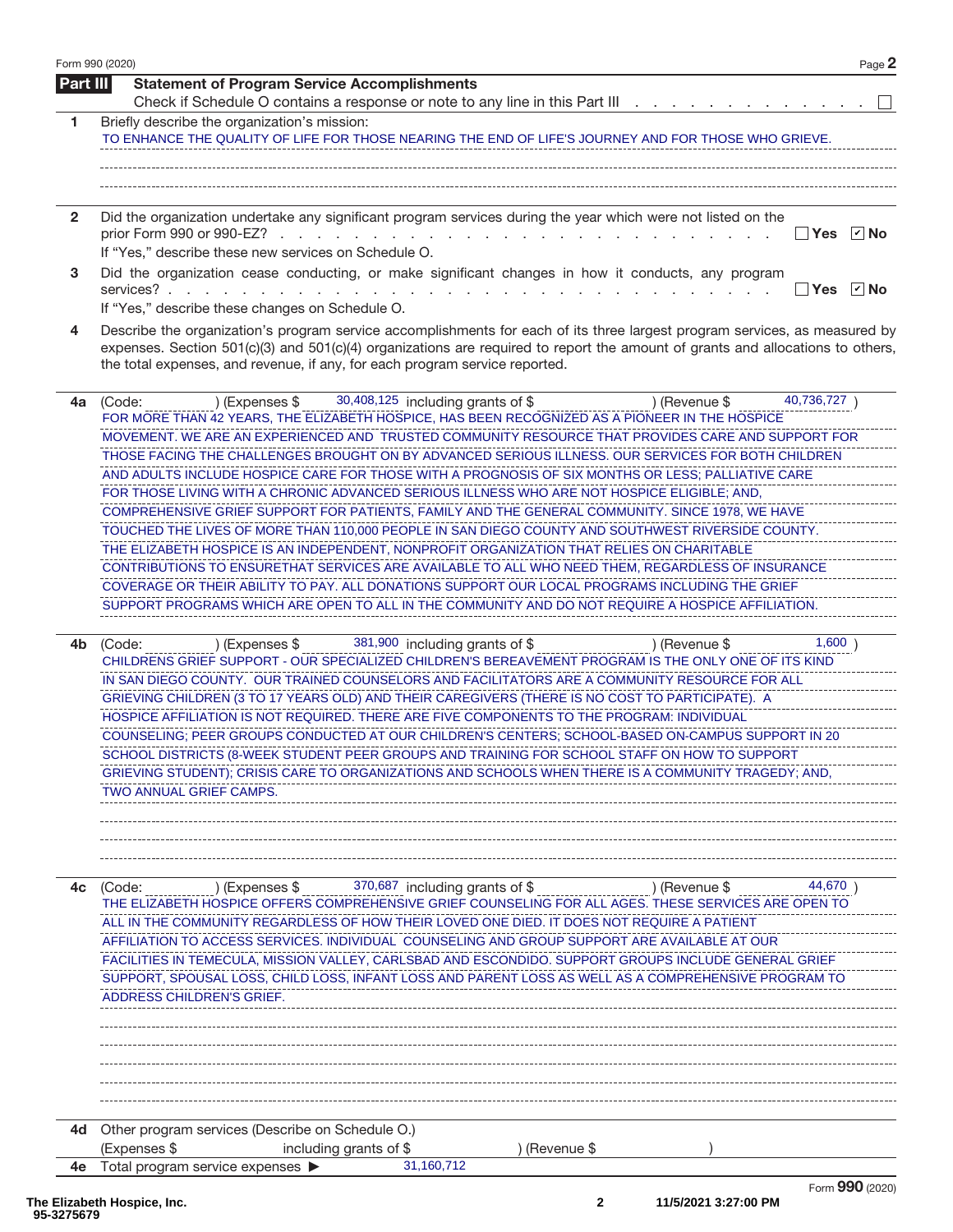|            | Form 990 (2020)                                                                                                                                                                                                                                                                                                                                                                |                         |            | Page 3                       |
|------------|--------------------------------------------------------------------------------------------------------------------------------------------------------------------------------------------------------------------------------------------------------------------------------------------------------------------------------------------------------------------------------|-------------------------|------------|------------------------------|
| Part IV    | <b>Checklist of Required Schedules</b>                                                                                                                                                                                                                                                                                                                                         |                         |            |                              |
| 1          | Is the organization described in section $501(c)(3)$ or $4947(a)(1)$ (other than a private foundation)? If "Yes,"                                                                                                                                                                                                                                                              |                         | <b>Yes</b> | No                           |
|            |                                                                                                                                                                                                                                                                                                                                                                                | 1                       | V          |                              |
| 2          | Is the organization required to complete Schedule B, Schedule of Contributors See instructions?                                                                                                                                                                                                                                                                                | $\mathbf{2}$            | V          |                              |
| 3          | Did the organization engage in direct or indirect political campaign activities on behalf of or in opposition to<br>candidates for public office? If "Yes," complete Schedule C, Part I.                                                                                                                                                                                       | 3                       |            | ✓                            |
| 4          | Section 501(c)(3) organizations. Did the organization engage in lobbying activities, or have a section 501(h)<br>election in effect during the tax year? If "Yes," complete Schedule C, Part II                                                                                                                                                                                | $\overline{\mathbf{4}}$ |            | ✓                            |
| 5          | Is the organization a section $501(c)(4)$ , $501(c)(5)$ , or $501(c)(6)$ organization that receives membership dues,<br>assessments, or similar amounts as defined in Revenue Procedure 98-19? If "Yes," complete Schedule C, Part III                                                                                                                                         | 5                       |            | V                            |
| 6          | Did the organization maintain any donor advised funds or any similar funds or accounts for which donors<br>have the right to provide advice on the distribution or investment of amounts in such funds or accounts? If<br>"Yes," complete Schedule D, Part I<br>and a complete the complete state of the complete state of the state of the state of the state of the state of | 6                       |            | V                            |
| 7          | Did the organization receive or hold a conservation easement, including easements to preserve open space,<br>the environment, historic land areas, or historic structures? If "Yes," complete Schedule D, Part II<br>$\mathcal{L} = \mathcal{L} = \mathcal{L}$                                                                                                                 | $\overline{7}$          |            | V                            |
| 8          | Did the organization maintain collections of works of art, historical treasures, or other similar assets? If "Yes,"<br>complete Schedule D, Part III (ed. 2008) complete Schedule D, Part III (ed. 2008) complete Schedule D, Part III                                                                                                                                         | 8                       |            | V                            |
| 9          | Did the organization report an amount in Part X, line 21, for escrow or custodial account liability, serve as a<br>custodian for amounts not listed in Part X; or provide credit counseling, debt management, credit repair, or<br>debt negotiation services? If "Yes," complete Schedule D, Part IV                                                                           | 9                       |            | ✓                            |
| 10         | Did the organization, directly or through a related organization, hold assets in donor-restricted endowments                                                                                                                                                                                                                                                                   | 10                      | V          |                              |
| 11         | If the organization's answer to any of the following questions is "Yes," then complete Schedule D, Parts VI,<br>VII, VIII, IX, or X as applicable.                                                                                                                                                                                                                             |                         |            |                              |
| a          | Did the organization report an amount for land, buildings, and equipment in Part X, line 10? If "Yes,"                                                                                                                                                                                                                                                                         | 11a                     | V          |                              |
| b          | Did the organization report an amount for investments—other securities in Part X, line 12, that is 5% or more<br>of its total assets reported in Part X, line 16? If "Yes," complete Schedule D, Part VII                                                                                                                                                                      | 11 <sub>b</sub>         |            | ✓                            |
| C          | Did the organization report an amount for investments - program related in Part X, line 13, that is 5% or more<br>of its total assets reported in Part X, line 16? If "Yes," complete Schedule D, Part VIII                                                                                                                                                                    | 11c                     |            | V                            |
| d<br>е     | Did the organization report an amount for other assets in Part X, line 15, that is 5% or more of its total assets<br>reported in Part X, line 16? If "Yes," complete Schedule D, Part IX<br>Did the organization report an amount for other liabilities in Part X, line 25? If "Yes," complete Schedule D, Part X                                                              | 11d<br>11e              |            | ✓<br>✓                       |
| f          | Did the organization's separate or consolidated financial statements for the tax year include a footnote that addresses                                                                                                                                                                                                                                                        |                         |            |                              |
|            | the organization's liability for uncertain tax positions under FIN 48 (ASC 740)? If "Yes," complete Schedule D, Part X                                                                                                                                                                                                                                                         | 11f                     | V          |                              |
| 12a        | Did the organization obtain separate, independent audited financial statements for the tax year? If "Yes," complete                                                                                                                                                                                                                                                            | 12a                     | V          |                              |
| b<br>13    | Was the organization included in consolidated, independent audited financial statements for the tax year? If<br>"Yes," and if the organization answered "No" to line 12a, then completing Schedule D, Parts XI and XII is optional<br>Is the organization a school described in section $170(b)(1)(A)(ii)?$ If "Yes," complete Schedule E                                      | 12 <sub>b</sub><br>13   |            | V<br>$\overline{\mathbf{v}}$ |
| 14a        | Did the organization maintain an office, employees, or agents outside of the United States?<br>and the contract of the                                                                                                                                                                                                                                                         | 14a                     |            | $\overline{\mathbf{v}}$      |
| b          | Did the organization have aggregate revenues or expenses of more than \$10,000 from grantmaking,<br>fundraising, business, investment, and program service activities outside the United States, or aggregate<br>foreign investments valued at \$100,000 or more? If "Yes," complete Schedule F, Parts I and IV.                                                               | 14 <sub>b</sub>         |            | V                            |
| 15         | Did the organization report on Part IX, column (A), line 3, more than \$5,000 of grants or other assistance to or<br>for any foreign organization? If "Yes," complete Schedule F, Parts II and IV                                                                                                                                                                              | 15                      |            | V                            |
| 16         | Did the organization report on Part IX, column (A), line 3, more than \$5,000 of aggregate grants or other<br>assistance to or for foreign individuals? If "Yes," complete Schedule F, Parts III and IV.                                                                                                                                                                       | 16                      |            | V                            |
| 17         | Did the organization report a total of more than \$15,000 of expenses for professional fundraising services on<br>Part IX, column (A), lines 6 and 11e? If "Yes," complete Schedule G, Part I See instructions                                                                                                                                                                 | 17                      |            | V                            |
| 18         | Did the organization report more than \$15,000 total of fundraising event gross income and contributions on<br>Part VIII, lines 1c and 8a? If "Yes," complete Schedule G, Part II                                                                                                                                                                                              | 18                      | V          |                              |
| 19         | Did the organization report more than \$15,000 of gross income from gaming activities on Part VIII, line 9a?<br>If "Yes," complete Schedule G, Part III<br>and the contract of the contract of the contract of the contract of the contract of                                                                                                                                 | 19                      |            | V                            |
| <b>20a</b> | Did the organization operate one or more hospital facilities? If "Yes," complete Schedule H                                                                                                                                                                                                                                                                                    | 20a                     |            | $\overline{\mathcal{C}}$     |
| b          | If "Yes" to line 20a, did the organization attach a copy of its audited financial statements to this return?                                                                                                                                                                                                                                                                   | 20 <sub>b</sub>         |            |                              |
| 21         | Did the organization report more than \$5,000 of grants or other assistance to any domestic organization or<br>domestic government on Part IX, column (A), line 1? If "Yes," complete Schedule I, Parts I and II                                                                                                                                                               | 21                      |            | V                            |
|            |                                                                                                                                                                                                                                                                                                                                                                                |                         |            | Form 990 (2020)              |

**The Elizabeth Hospice, Inc. 95-3275679**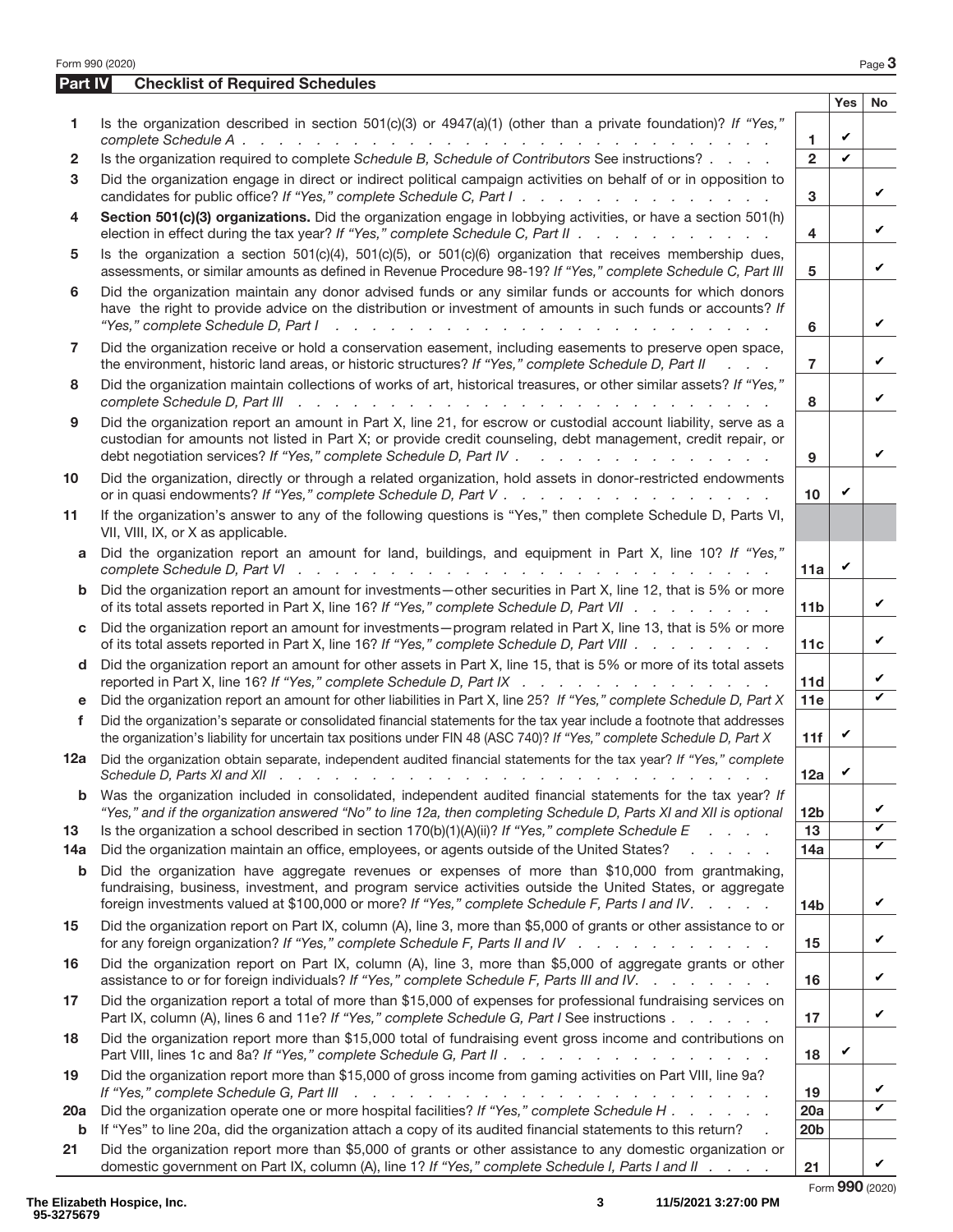|               | Form 990 (2020)                                                                                                                                                                                                                                                                                                                                                              |                        |              | Page 4    |
|---------------|------------------------------------------------------------------------------------------------------------------------------------------------------------------------------------------------------------------------------------------------------------------------------------------------------------------------------------------------------------------------------|------------------------|--------------|-----------|
| Part IV       | <b>Checklist of Required Schedules (continued)</b>                                                                                                                                                                                                                                                                                                                           |                        |              |           |
|               |                                                                                                                                                                                                                                                                                                                                                                              |                        | Yes          | <b>No</b> |
| 22            | Did the organization report more than \$5,000 of grants or other assistance to or for domestic individuals on<br>Part IX, column (A), line 2? If "Yes," complete Schedule I, Parts I and III<br>and the state of the state of the state of                                                                                                                                   | 22                     |              | V         |
| 23            | Did the organization answer "Yes" to Part VII, Section A, line 3, 4, or 5 about compensation of the<br>organization's current and former officers, directors, trustees, key employees, and highest compensated                                                                                                                                                               | 23                     | V            |           |
| 24a           | Did the organization have a tax-exempt bond issue with an outstanding principal amount of more than<br>\$100,000 as of the last day of the year, that was issued after December 31, 2002? If "Yes," answer lines 24b<br>through 24d and complete Schedule K. If "No," go to line 25a<br>المتحاول والمتحاول والمتحاول والمتحاول والمتحاول                                     | 24a                    |              | V         |
| b<br>c        | Did the organization invest any proceeds of tax-exempt bonds beyond a temporary period exception?<br>Did the organization maintain an escrow account other than a refunding escrow at any time during the year                                                                                                                                                               | 24 <sub>b</sub><br>24c |              |           |
| d             | Did the organization act as an "on behalf of" issuer for bonds outstanding at any time during the year?                                                                                                                                                                                                                                                                      | <b>24d</b>             |              |           |
| 25a           | Section 501(c)(3), 501(c)(4), and 501(c)(29) organizations. Did the organization engage in an excess benefit<br>transaction with a disqualified person during the year? If "Yes," complete Schedule L, Part I<br>$1 - 1 - 1 - 1 = 1$                                                                                                                                         | 25a                    |              | ✓         |
| b             | Is the organization aware that it engaged in an excess benefit transaction with a disqualified person in a prior<br>year, and that the transaction has not been reported on any of the organization's prior Forms 990 or 990-EZ?                                                                                                                                             | 25 <sub>b</sub>        |              | ✓         |
| 26            | Did the organization report any amount on Part X, line 5 or 22, for receivables from or payables to any current<br>or former officer, director, trustee, key employee, creator or founder, substantial contributor, or 35%<br>controlled entity or family member of any of these persons? If "Yes," complete Schedule L, Part II<br><b>Service</b> State                     | 26                     |              | ✓         |
| 27            | Did the organization provide a grant or other assistance to any current or former officer, director, trustee, key<br>employee, creator or founder, substantial contributor or employee thereof, a grant selection committee<br>member, or to a 35% controlled entity (including an employee thereof) or family member of any of these                                        | 27                     |              | V         |
| 28            | Was the organization a party to a business transaction with one of the following parties (see Schedule L, Part<br>IV instructions, for applicable filing thresholds, conditions, and exceptions):                                                                                                                                                                            |                        |              |           |
| a             | A current or former officer, director, trustee, key employee, creator or founder, or substantial contributor? If                                                                                                                                                                                                                                                             | 28a                    |              | V         |
| b<br>c        | A family member of any individual described in line 28a? If "Yes," complete Schedule L, Part IV<br>A 35% controlled entity of one or more individuals and/or organizations described in lines 28a or 28b? If                                                                                                                                                                 | 28 <sub>b</sub>        |              | ✓         |
|               | "Yes," complete Schedule L, Part IV $\ldots$ $\ldots$ $\ldots$ $\ldots$ $\ldots$ $\ldots$ $\ldots$                                                                                                                                                                                                                                                                           | 28c                    | $\checkmark$ |           |
| 29<br>30      | Did the organization receive more than \$25,000 in non-cash contributions? If "Yes," complete Schedule M<br>Did the organization receive contributions of art, historical treasures, or other similar assets, or qualified<br>conservation contributions? If "Yes," complete Schedule M                                                                                      | 29<br>30               |              | ✓<br>✓    |
| 31            | Did the organization liquidate, terminate, or dissolve and cease operations? If "Yes," complete Schedule N, Part I                                                                                                                                                                                                                                                           | $\overline{31}$        |              |           |
| 32            | Did the organization sell, exchange, dispose of, or transfer more than 25% of its net assets? If "Yes,"<br>complete Schedule N, Part II                                                                                                                                                                                                                                      | 32                     |              | V         |
| 33            | Did the organization own 100% of an entity disregarded as separate from the organization under Regulations<br>sections 301.7701-2 and 301.7701-3? If "Yes," complete Schedule R, Part I.                                                                                                                                                                                     | 33                     |              | V         |
| 34            | Was the organization related to any tax-exempt or taxable entity? If "Yes," complete Schedule R, Part II, III,<br>or IV, and Part V, line 1<br>a constitution of the constitution of the constitution of the constitution of the constitution of the constitution of the constitution of the constitution of the constitution of the constitution of the constitution of the | 34                     |              | V         |
| 35a           | Did the organization have a controlled entity within the meaning of section $512(b)(13)?$                                                                                                                                                                                                                                                                                    | 35a                    |              | ✓         |
| b             | If "Yes" to line 35a, did the organization receive any payment from or engage in any transaction with a<br>controlled entity within the meaning of section 512(b)(13)? If "Yes," complete Schedule R, Part V, line 2.                                                                                                                                                        | 35b                    |              |           |
| 36            | Section 501(c)(3) organizations. Did the organization make any transfers to an exempt non-charitable<br>related organization? If "Yes," complete Schedule R, Part V, line 2                                                                                                                                                                                                  | 36                     |              | V         |
| 37            | Did the organization conduct more than 5% of its activities through an entity that is not a related organization<br>and that is treated as a partnership for federal income tax purposes? If "Yes," complete Schedule R, Part VI                                                                                                                                             | 37                     |              | V         |
| 38            | Did the organization complete Schedule O and provide explanations in Schedule O for Part VI, lines 11b and<br>19? Note: All Form 990 filers are required to complete Schedule O.                                                                                                                                                                                             | 38                     | V            |           |
| <b>Part V</b> | <b>Statements Regarding Other IRS Filings and Tax Compliance</b>                                                                                                                                                                                                                                                                                                             |                        |              |           |
|               | Check if Schedule O contains a response or note to any line in this Part V<br>the contract of the contract of the                                                                                                                                                                                                                                                            |                        |              |           |
|               | Enter the number reported in Box 3 of Form 1096. Enter -0- if not applicable<br>1a<br>98                                                                                                                                                                                                                                                                                     |                        | <b>Yes</b>   | No        |
| 1a<br>b       | $\Omega$<br>Enter the number of Forms W-2G included in line 1a. Enter -0- if not applicable<br>1 <sub>b</sub>                                                                                                                                                                                                                                                                |                        |              |           |
| c             | Did the organization comply with backup withholding rules for reportable payments to vendors and                                                                                                                                                                                                                                                                             |                        |              |           |
|               |                                                                                                                                                                                                                                                                                                                                                                              | 1 <sub>c</sub>         | V            |           |

Form **990** (2020)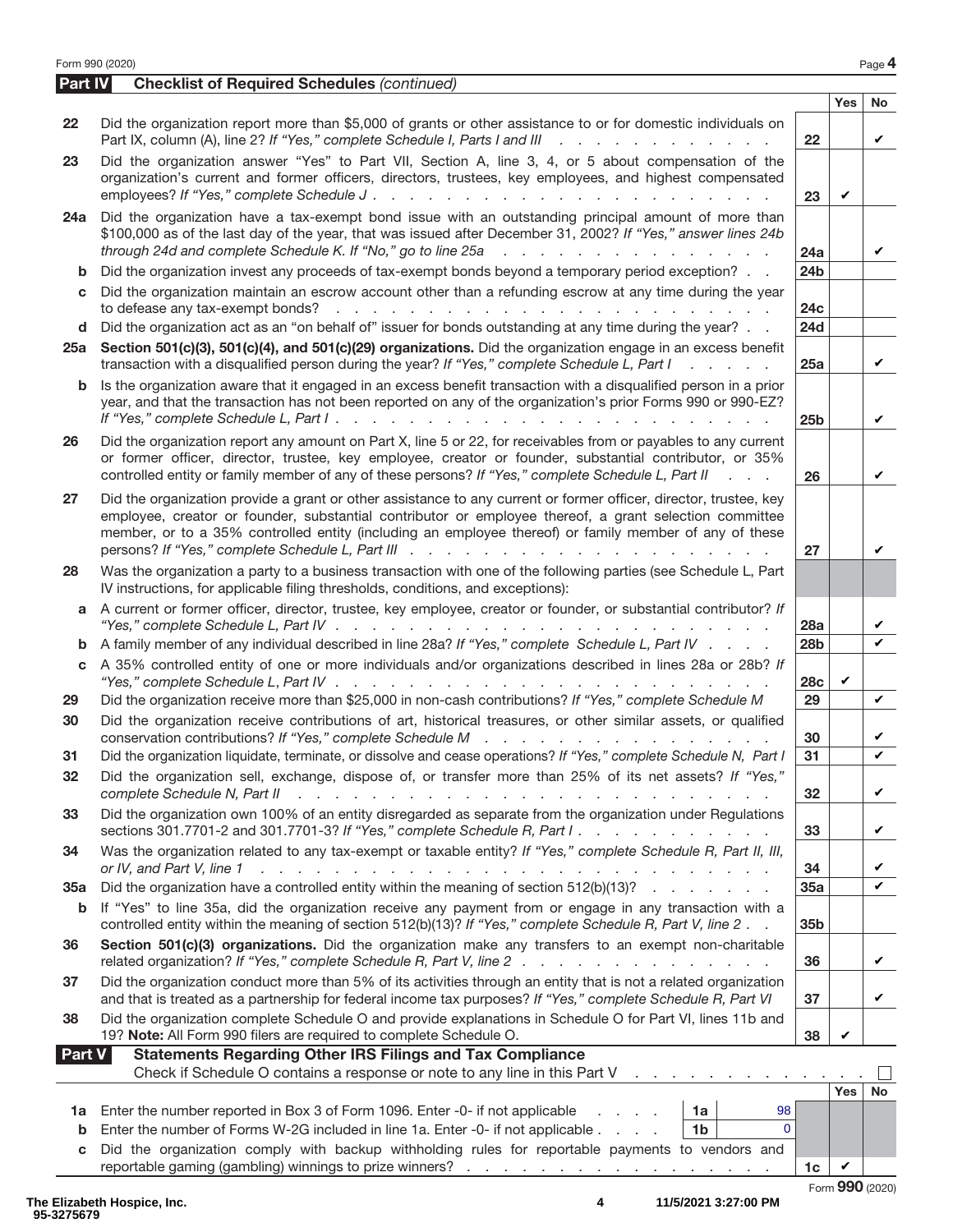| Form 990 (2020) |                                                                                                                                                                                                              |                 |              | Page 5 |  |  |  |  |  |
|-----------------|--------------------------------------------------------------------------------------------------------------------------------------------------------------------------------------------------------------|-----------------|--------------|--------|--|--|--|--|--|
| Part V          | Statements Regarding Other IRS Filings and Tax Compliance (continued)                                                                                                                                        |                 |              |        |  |  |  |  |  |
|                 |                                                                                                                                                                                                              |                 | <b>Yes</b>   | No     |  |  |  |  |  |
|                 | 2a Enter the number of employees reported on Form W-3, Transmittal of Wage and Tax                                                                                                                           |                 |              |        |  |  |  |  |  |
|                 | 355<br>Statements, filed for the calendar year ending with or within the year covered by this return<br>2a                                                                                                   |                 |              |        |  |  |  |  |  |
| b               | If at least one is reported on line 2a, did the organization file all required federal employment tax returns? .                                                                                             | 2 <sub>b</sub>  | V            |        |  |  |  |  |  |
|                 | Note: If the sum of lines 1a and 2a is greater than 250, you may be required to e-file (see instructions).                                                                                                   |                 |              |        |  |  |  |  |  |
| За              | Did the organization have unrelated business gross income of \$1,000 or more during the year?                                                                                                                | 3a              |              | V      |  |  |  |  |  |
| b               | If "Yes," has it filed a Form 990-T for this year? If "No" to line 3b, provide an explanation on Schedule O                                                                                                  | 3 <sub>b</sub>  |              |        |  |  |  |  |  |
| 4a              | At any time during the calendar year, did the organization have an interest in, or a signature or other authority over,                                                                                      |                 |              |        |  |  |  |  |  |
|                 | a financial account in a foreign country (such as a bank account, securities account, or other financial account)?                                                                                           | 4a              |              | V      |  |  |  |  |  |
| b               | If "Yes," enter the name of the foreign country ▶                                                                                                                                                            |                 |              |        |  |  |  |  |  |
|                 | See instructions for filing requirements for FinCEN Form 114, Report of Foreign Bank and Financial Accounts (FBAR).                                                                                          |                 |              |        |  |  |  |  |  |
| 5а              | Was the organization a party to a prohibited tax shelter transaction at any time during the tax year?                                                                                                        | 5a              |              | V      |  |  |  |  |  |
| b               | Did any taxable party notify the organization that it was or is a party to a prohibited tax shelter transaction?                                                                                             | 5 <sub>b</sub>  |              | V      |  |  |  |  |  |
| С               | If "Yes" to line 5a or 5b, did the organization file Form 8886-T?                                                                                                                                            | 5 <sub>c</sub>  |              |        |  |  |  |  |  |
| 6a              | Does the organization have annual gross receipts that are normally greater than \$100,000, and did the                                                                                                       |                 |              |        |  |  |  |  |  |
|                 | organization solicit any contributions that were not tax deductible as charitable contributions?                                                                                                             | 6a              |              | V      |  |  |  |  |  |
| b               | If "Yes," did the organization include with every solicitation an express statement that such contributions or                                                                                               |                 |              |        |  |  |  |  |  |
|                 |                                                                                                                                                                                                              | 6b              |              |        |  |  |  |  |  |
| 7               | Organizations that may receive deductible contributions under section 170(c).                                                                                                                                |                 |              |        |  |  |  |  |  |
| a               | Did the organization receive a payment in excess of \$75 made partly as a contribution and partly for goods                                                                                                  |                 |              |        |  |  |  |  |  |
|                 |                                                                                                                                                                                                              | 7a              | $\checkmark$ |        |  |  |  |  |  |
| b               | If "Yes," did the organization notify the donor of the value of the goods or services provided?                                                                                                              | 7b              | V            |        |  |  |  |  |  |
| C               | Did the organization sell, exchange, or otherwise dispose of tangible personal property for which it was                                                                                                     |                 |              |        |  |  |  |  |  |
|                 |                                                                                                                                                                                                              | 7c              |              | V      |  |  |  |  |  |
| d               | If "Yes," indicate the number of Forms 8282 filed during the year<br>7d                                                                                                                                      | 7e              |              | V      |  |  |  |  |  |
| е               | Did the organization receive any funds, directly or indirectly, to pay premiums on a personal benefit contract?                                                                                              |                 |              |        |  |  |  |  |  |
|                 | Did the organization, during the year, pay premiums, directly or indirectly, on a personal benefit contract? .<br>f                                                                                          |                 |              |        |  |  |  |  |  |
| g               | If the organization received a contribution of qualified intellectual property, did the organization file Form 8899 as required?                                                                             |                 |              |        |  |  |  |  |  |
|                 | If the organization received a contribution of cars, boats, airplanes, or other vehicles, did the organization file a Form 1098-C?<br>h                                                                      |                 |              |        |  |  |  |  |  |
|                 | Sponsoring organizations maintaining donor advised funds. Did a donor advised fund maintained by the<br>8                                                                                                    |                 |              |        |  |  |  |  |  |
|                 | sponsoring organization have excess business holdings at any time during the year?<br>Sponsoring organizations maintaining donor advised funds.                                                              | 8               |              |        |  |  |  |  |  |
| 9               | Did the sponsoring organization make any taxable distributions under section 4966?                                                                                                                           | 9a              |              |        |  |  |  |  |  |
| а<br>b          | Did the sponsoring organization make a distribution to a donor, donor advisor, or related person?                                                                                                            | 9b              |              |        |  |  |  |  |  |
| 10              | Section 501(c)(7) organizations. Enter:                                                                                                                                                                      |                 |              |        |  |  |  |  |  |
|                 | 10a <br>Initiation fees and capital contributions included on Part VIII, line 12 \[matter capital contributions included on Part VIII, line 12 \[matter capital contributions included on Part VIII, line 12 |                 |              |        |  |  |  |  |  |
| b               | Gross receipts, included on Form 990, Part VIII, line 12, for public use of club facilities<br>10 <sub>b</sub>                                                                                               |                 |              |        |  |  |  |  |  |
| 11              | Section 501(c)(12) organizations. Enter:                                                                                                                                                                     |                 |              |        |  |  |  |  |  |
| a               | Gross income from members or shareholders.<br>11a                                                                                                                                                            |                 |              |        |  |  |  |  |  |
| b               | Gross income from other sources (Do not net amounts due or paid to other sources                                                                                                                             |                 |              |        |  |  |  |  |  |
|                 | 11 <sub>b</sub>                                                                                                                                                                                              |                 |              |        |  |  |  |  |  |
| 12a             | Section 4947(a)(1) non-exempt charitable trusts. Is the organization filing Form 990 in lieu of Form 1041?                                                                                                   | 12a             |              |        |  |  |  |  |  |
| b               | If "Yes," enter the amount of tax-exempt interest received or accrued during the year<br>12 <sub>b</sub>                                                                                                     |                 |              |        |  |  |  |  |  |
| 13              | Section 501(c)(29) qualified nonprofit health insurance issuers.                                                                                                                                             |                 |              |        |  |  |  |  |  |
| a               | Is the organization licensed to issue qualified health plans in more than one state?                                                                                                                         | 13a             |              |        |  |  |  |  |  |
|                 | Note: See the instructions for additional information the organization must report on Schedule O.                                                                                                            |                 |              |        |  |  |  |  |  |
|                 | Enter the amount of reserves the organization is required to maintain by the states in which                                                                                                                 |                 |              |        |  |  |  |  |  |
|                 | the organization is licensed to issue qualified health plans<br>13 <sub>b</sub>                                                                                                                              |                 |              |        |  |  |  |  |  |
| С               | 13 <sub>c</sub><br>Enter the amount of reserves on hand<br>and a strain and a strain and a                                                                                                                   |                 |              |        |  |  |  |  |  |
| 14a             | Did the organization receive any payments for indoor tanning services during the tax year?                                                                                                                   | 14a             |              | V      |  |  |  |  |  |
| b               | If "Yes," has it filed a Form 720 to report these payments? If "No," provide an explanation on Schedule O.                                                                                                   | 14 <sub>b</sub> |              |        |  |  |  |  |  |
| 15              | Is the organization subject to the section 4960 tax on payment(s) of more than \$1,000,000 in remuneration or                                                                                                |                 |              |        |  |  |  |  |  |
|                 | excess parachute payment(s) during the year?<br>$\mathbf{r}$ , $\mathbf{r}$ , $\mathbf{r}$ , $\mathbf{r}$ , $\mathbf{r}$ , $\mathbf{r}$ , $\mathbf{r}$ , $\mathbf{r}$                                        | 15              |              | V      |  |  |  |  |  |
|                 | If "Yes," see instructions and file Form 4720, Schedule N.                                                                                                                                                   |                 |              |        |  |  |  |  |  |
| 16              | Is the organization an educational institution subject to the section 4968 excise tax on net investment income?                                                                                              | 16              |              | V      |  |  |  |  |  |
|                 | If "Yes," complete Form 4720, Schedule O.                                                                                                                                                                    |                 |              |        |  |  |  |  |  |

Form **990** (2020)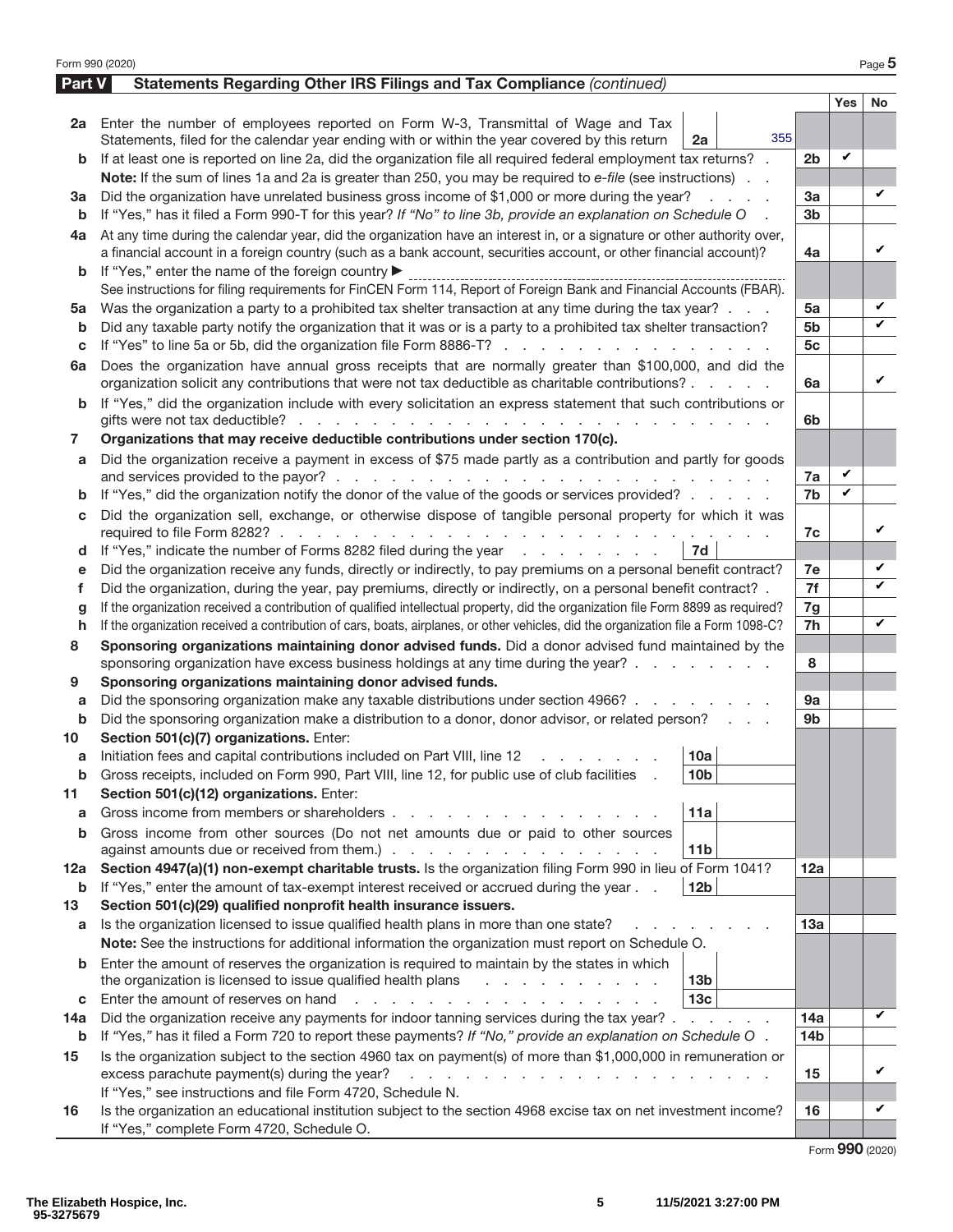|                                                                                                                                                                                                                  | Form 990 (2020)                                                                                                                                                                                                                                                                                                                                                                         |    |    |                 |              | Page $6$ |  |  |  |  |  |  |
|------------------------------------------------------------------------------------------------------------------------------------------------------------------------------------------------------------------|-----------------------------------------------------------------------------------------------------------------------------------------------------------------------------------------------------------------------------------------------------------------------------------------------------------------------------------------------------------------------------------------|----|----|-----------------|--------------|----------|--|--|--|--|--|--|
| <b>Part VI</b>                                                                                                                                                                                                   | Governance, Management, and Disclosure For each "Yes" response to lines 2 through 7b below, and for a "No"<br>response to line 8a, 8b, or 10b below, describe the circumstances, processes, or changes on Schedule O. See instructions.                                                                                                                                                 |    |    |                 |              |          |  |  |  |  |  |  |
|                                                                                                                                                                                                                  | Check if Schedule O contains a response or note to any line in this Part VI                                                                                                                                                                                                                                                                                                             |    |    |                 |              |          |  |  |  |  |  |  |
|                                                                                                                                                                                                                  | <b>Section A. Governing Body and Management</b>                                                                                                                                                                                                                                                                                                                                         |    |    |                 |              |          |  |  |  |  |  |  |
|                                                                                                                                                                                                                  |                                                                                                                                                                                                                                                                                                                                                                                         |    |    |                 | Yes          | No       |  |  |  |  |  |  |
| 1a                                                                                                                                                                                                               | Enter the number of voting members of the governing body at the end of the tax year.                                                                                                                                                                                                                                                                                                    | 1a | 12 |                 |              |          |  |  |  |  |  |  |
|                                                                                                                                                                                                                  | If there are material differences in voting rights among members of the governing body, or                                                                                                                                                                                                                                                                                              |    |    |                 |              |          |  |  |  |  |  |  |
|                                                                                                                                                                                                                  | if the governing body delegated broad authority to an executive committee or similar                                                                                                                                                                                                                                                                                                    |    |    |                 |              |          |  |  |  |  |  |  |
|                                                                                                                                                                                                                  | committee, explain on Schedule O.                                                                                                                                                                                                                                                                                                                                                       |    |    |                 |              |          |  |  |  |  |  |  |
|                                                                                                                                                                                                                  | 11<br>Enter the number of voting members included on line 1a, above, who are independent<br>1b<br>b                                                                                                                                                                                                                                                                                     |    |    |                 |              |          |  |  |  |  |  |  |
| Did any officer, director, trustee, or key employee have a family relationship or a business relationship with<br>2<br>any other officer, director, trustee, or key employee?<br>the contract of the contract of |                                                                                                                                                                                                                                                                                                                                                                                         |    |    |                 |              |          |  |  |  |  |  |  |
| 3                                                                                                                                                                                                                | Did the organization delegate control over management duties customarily performed by or under the direct                                                                                                                                                                                                                                                                               |    |    | 3               |              | V        |  |  |  |  |  |  |
|                                                                                                                                                                                                                  | supervision of officers, directors, trustees, or key employees to a management company or other person?.                                                                                                                                                                                                                                                                                |    |    |                 |              |          |  |  |  |  |  |  |
| 4                                                                                                                                                                                                                | Did the organization make any significant changes to its governing documents since the prior Form 990 was filed?                                                                                                                                                                                                                                                                        |    |    | 4               | V            |          |  |  |  |  |  |  |
| 5                                                                                                                                                                                                                | Did the organization become aware during the year of a significant diversion of the organization's assets? .                                                                                                                                                                                                                                                                            |    |    | 5               |              | ✓        |  |  |  |  |  |  |
| 6                                                                                                                                                                                                                | Did the organization have members or stockholders?<br><b>Contractor</b><br>and a state                                                                                                                                                                                                                                                                                                  |    |    | 6               |              | ✓        |  |  |  |  |  |  |
| 7a                                                                                                                                                                                                               | Did the organization have members, stockholders, or other persons who had the power to elect or appoint<br>one or more members of the governing body?<br>and the contract of the contract of the contract of the contract of the contract of the contract of the contract of the contract of the contract of the contract of the contract of the contract of the contract of the contra |    |    | 7a              |              | V        |  |  |  |  |  |  |
| b                                                                                                                                                                                                                | Are any governance decisions of the organization reserved to (or subject to approval by) members,                                                                                                                                                                                                                                                                                       |    |    | 7b              |              | V        |  |  |  |  |  |  |
| 8                                                                                                                                                                                                                | Did the organization contemporaneously document the meetings held or written actions undertaken during                                                                                                                                                                                                                                                                                  |    |    |                 |              |          |  |  |  |  |  |  |
|                                                                                                                                                                                                                  | the year by the following:                                                                                                                                                                                                                                                                                                                                                              |    |    |                 |              |          |  |  |  |  |  |  |
| a                                                                                                                                                                                                                | The governing body? $\ldots$ .<br>the contract of the contract of                                                                                                                                                                                                                                                                                                                       |    |    | 8а              | V            |          |  |  |  |  |  |  |
| b                                                                                                                                                                                                                | Each committee with authority to act on behalf of the governing body?                                                                                                                                                                                                                                                                                                                   |    |    | 8b              | V            |          |  |  |  |  |  |  |
| 9                                                                                                                                                                                                                | Is there any officer, director, trustee, or key employee listed in Part VII, Section A, who cannot be reached at<br>the organization's mailing address? If "Yes," provide the names and addresses on Schedule O<br>and a state                                                                                                                                                          |    |    |                 |              |          |  |  |  |  |  |  |
|                                                                                                                                                                                                                  | Section B. Policies (This Section B requests information about policies not required by the Internal Revenue Code.)                                                                                                                                                                                                                                                                     |    |    |                 |              |          |  |  |  |  |  |  |
|                                                                                                                                                                                                                  |                                                                                                                                                                                                                                                                                                                                                                                         |    |    |                 | Yes          | No       |  |  |  |  |  |  |
| 10a                                                                                                                                                                                                              | Did the organization have local chapters, branches, or affiliates?                                                                                                                                                                                                                                                                                                                      |    |    | 10a             |              | ✓        |  |  |  |  |  |  |
| b                                                                                                                                                                                                                | If "Yes," did the organization have written policies and procedures governing the activities of such chapters,                                                                                                                                                                                                                                                                          |    |    |                 |              |          |  |  |  |  |  |  |
|                                                                                                                                                                                                                  | affiliates, and branches to ensure their operations are consistent with the organization's exempt purposes?                                                                                                                                                                                                                                                                             |    |    | 10 <sub>b</sub> |              |          |  |  |  |  |  |  |
| 11a                                                                                                                                                                                                              | Has the organization provided a complete copy of this Form 990 to all members of its governing body before filing the form?                                                                                                                                                                                                                                                             |    |    | 11a             | V            |          |  |  |  |  |  |  |
| b                                                                                                                                                                                                                | Describe in Schedule O the process, if any, used by the organization to review this Form 990.                                                                                                                                                                                                                                                                                           |    |    |                 |              |          |  |  |  |  |  |  |
| 12a                                                                                                                                                                                                              | Did the organization have a written conflict of interest policy? If "No," go to line 13                                                                                                                                                                                                                                                                                                 |    |    | 12a             | V            |          |  |  |  |  |  |  |
| b                                                                                                                                                                                                                | Were officers, directors, or trustees, and key employees required to disclose annually interests that could give rise to conflicts?                                                                                                                                                                                                                                                     |    |    | 12 <sub>b</sub> | V            |          |  |  |  |  |  |  |
| С                                                                                                                                                                                                                | Did the organization regularly and consistently monitor and enforce compliance with the policy? If "Yes,                                                                                                                                                                                                                                                                                |    |    | 12 <sub>c</sub> | V            |          |  |  |  |  |  |  |
| 13                                                                                                                                                                                                               |                                                                                                                                                                                                                                                                                                                                                                                         |    |    | 13              | V            |          |  |  |  |  |  |  |
| 14                                                                                                                                                                                                               | Did the organization have a written document retention and destruction policy?<br>and the contract of the contract of                                                                                                                                                                                                                                                                   |    |    | 14              | V            |          |  |  |  |  |  |  |
| 15                                                                                                                                                                                                               | Did the process for determining compensation of the following persons include a review and approval by                                                                                                                                                                                                                                                                                  |    |    |                 |              |          |  |  |  |  |  |  |
|                                                                                                                                                                                                                  | independent persons, comparability data, and contemporaneous substantiation of the deliberation and decision?                                                                                                                                                                                                                                                                           |    |    |                 |              |          |  |  |  |  |  |  |
| a                                                                                                                                                                                                                | The organization's CEO, Executive Director, or top management official                                                                                                                                                                                                                                                                                                                  |    |    | 15a             | $\checkmark$ |          |  |  |  |  |  |  |
| b                                                                                                                                                                                                                |                                                                                                                                                                                                                                                                                                                                                                                         |    |    | 15 <sub>b</sub> | V            |          |  |  |  |  |  |  |
|                                                                                                                                                                                                                  | If "Yes" to line 15a or 15b, describe the process in Schedule O (see instructions).                                                                                                                                                                                                                                                                                                     |    |    |                 |              |          |  |  |  |  |  |  |
| 16a                                                                                                                                                                                                              | Did the organization invest in, contribute assets to, or participate in a joint venture or similar arrangement                                                                                                                                                                                                                                                                          |    |    |                 |              |          |  |  |  |  |  |  |
|                                                                                                                                                                                                                  | with a taxable entity during the year? $\ldots$ $\ldots$ $\ldots$ $\ldots$ $\ldots$ $\ldots$ $\ldots$ $\ldots$ $\ldots$                                                                                                                                                                                                                                                                 |    |    | 16a             |              | V        |  |  |  |  |  |  |
| b                                                                                                                                                                                                                | If "Yes," did the organization follow a written policy or procedure requiring the organization to evaluate its                                                                                                                                                                                                                                                                          |    |    |                 |              |          |  |  |  |  |  |  |
|                                                                                                                                                                                                                  | participation in joint venture arrangements under applicable federal tax law, and take steps to safeguard the                                                                                                                                                                                                                                                                           |    |    |                 |              |          |  |  |  |  |  |  |
|                                                                                                                                                                                                                  | organization's exempt status with respect to such arrangements?                                                                                                                                                                                                                                                                                                                         |    |    | 16 <sub>b</sub> |              |          |  |  |  |  |  |  |
|                                                                                                                                                                                                                  | <b>Section C. Disclosure</b>                                                                                                                                                                                                                                                                                                                                                            |    |    |                 |              |          |  |  |  |  |  |  |
| 17                                                                                                                                                                                                               | List the states with which a copy of this Form 990 is required to be filed $\triangleright$ CA                                                                                                                                                                                                                                                                                          |    |    |                 |              |          |  |  |  |  |  |  |
| 18                                                                                                                                                                                                               | Section 6104 requires an organization to make its Forms 1023 (1024 or 1024-A, if applicable), 990, and 990-T (Section 501(c)                                                                                                                                                                                                                                                            |    |    |                 |              |          |  |  |  |  |  |  |
|                                                                                                                                                                                                                  | (3)s only) available for public inspection. Indicate how you made these available. Check all that apply.                                                                                                                                                                                                                                                                                |    |    |                 |              |          |  |  |  |  |  |  |
|                                                                                                                                                                                                                  | $\triangledown$ Own website<br>$\Box$ Another's website<br>$\Box$ Upon request<br>$\Box$ Other (explain on Schedule O)                                                                                                                                                                                                                                                                  |    |    |                 |              |          |  |  |  |  |  |  |
| 19                                                                                                                                                                                                               | Describe on Schedule O whether (and if so, how) the organization made its governing documents, conflict of interest policy,                                                                                                                                                                                                                                                             |    |    |                 |              |          |  |  |  |  |  |  |
|                                                                                                                                                                                                                  | and financial statements available to the public during the tax year.                                                                                                                                                                                                                                                                                                                   |    |    |                 |              |          |  |  |  |  |  |  |
| 20                                                                                                                                                                                                               | State the name, address, and telephone number of the person who possesses the organization's books and records $\blacktriangleright$                                                                                                                                                                                                                                                    |    |    |                 |              |          |  |  |  |  |  |  |

DEENA NELSON, 500 LA TERRAZA BLVD., STE. #130, ESCONDIDO, CA 92025, (760) 737-2050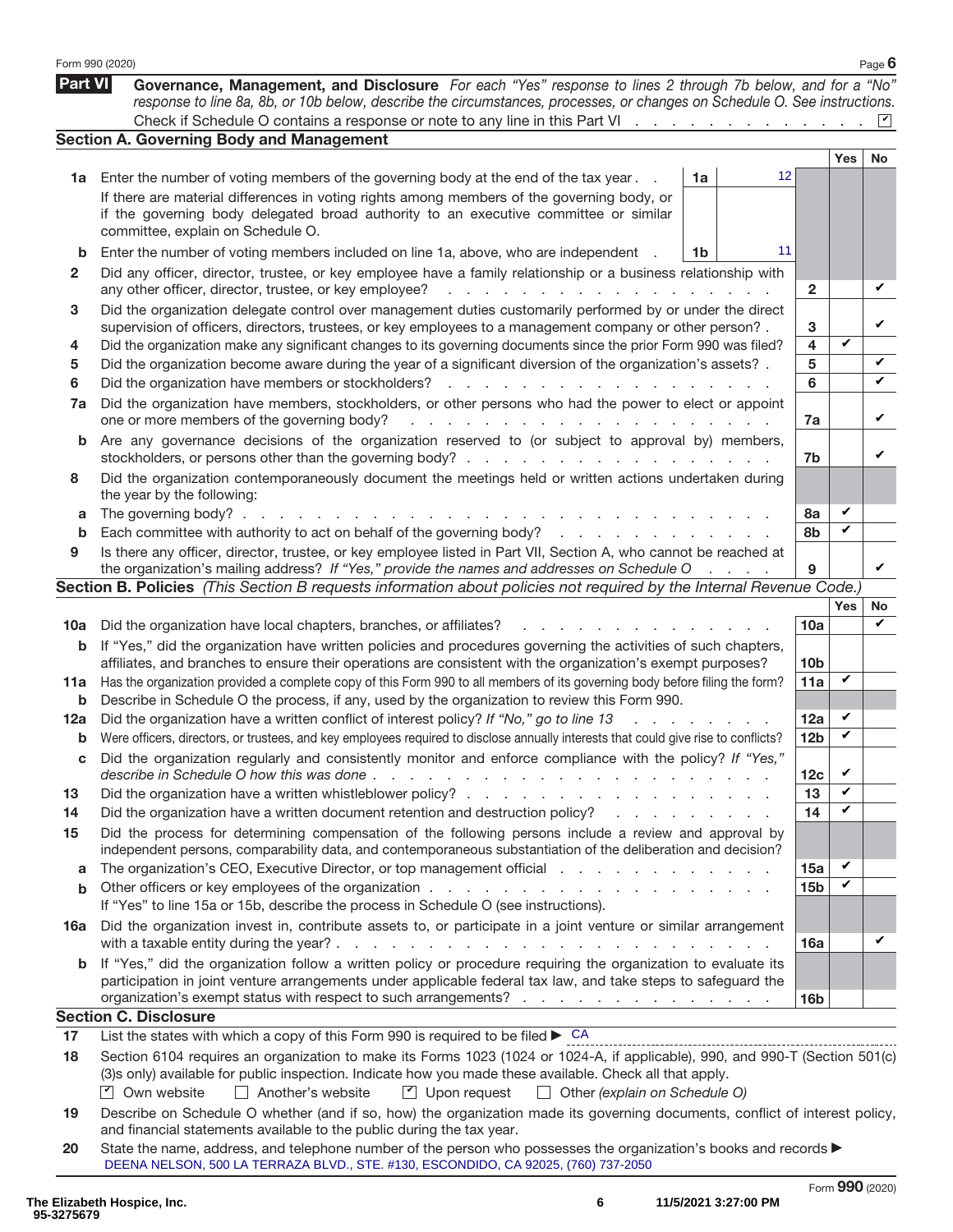### **Part VII Compensation of Officers, Directors, Trustees, Key Employees, Highest Compensated Employees, and Independent Contractors**

Check if Schedule O contains a response or note to any line in this Part VII . .  $\Box$ **Section A. Officers, Directors, Trustees, Key Employees, and Highest Compensated Employees**

**1a** Complete this table for all persons required to be listed. Report compensation for the calendar year ending with or within the organization's tax year.

• List all of the organization's **current** officers, directors, trustees (whether individuals or organizations), regardless of amount of compensation. Enter -0- in columns (D), (E), and (F) if no compensation was paid.

• List all of the organization's **current** key employees, if any. See instructions for definition of "key employee."

• List the organization's five **current** highest compensated employees (other than an officer, director, trustee, or key employee) who received reportable compensation (Box 5 of Form W-2 and/or Box 7 of Form 1099-MISC) of more than \$100,000 from the organization and any related organizations.

• List all of the organization's **former** officers, key employees, and highest compensated employees who received more than \$100,000 of reportable compensation from the organization and any related organizations.

• List all of the organization's **former directors or trustees** that received, in the capacity as a former director or trustee of the organization, more than \$10,000 of reportable compensation from the organization and any related organizations.

See instructions for the order in which to list the persons above.

 $\Box$  Check this box if neither the organization nor any related organization compensated any current officer, director, or trustee.

|                                        |                       |                                   |                               | (C)     |                                         |                                 |        |                          |                              |                                           |
|----------------------------------------|-----------------------|-----------------------------------|-------------------------------|---------|-----------------------------------------|---------------------------------|--------|--------------------------|------------------------------|-------------------------------------------|
| (A)                                    | (B)                   |                                   |                               |         | Position<br>(do not check more than one |                                 |        | (D)<br>Reportable        | (E)                          | (F)                                       |
| Name and title                         | Average               |                                   | box, unless person is both an |         |                                         |                                 |        |                          | Reportable                   | <b>Estimated amount</b>                   |
|                                        | hours<br>per week     |                                   |                               |         | officer and a director/trustee)         |                                 |        | compensation<br>from the | compensation<br>from related | of other<br>compensation                  |
|                                        | (list any             | Individual trustee<br>or director | Institutional trustee         | Officer | Key employee                            |                                 | Former | organization             | organizations                | from the                                  |
|                                        | hours for<br>related  |                                   |                               |         |                                         |                                 |        | (W-2/1099-MISC)          | (W-2/1099-MISC)              | organization and<br>related organizations |
|                                        | organizations         |                                   |                               |         |                                         |                                 |        |                          |                              |                                           |
|                                        | below<br>dotted line) |                                   |                               |         |                                         |                                 |        |                          |                              |                                           |
|                                        |                       |                                   |                               |         |                                         | Highest compensated<br>employee |        |                          |                              |                                           |
| <b>JANET JONES</b><br>(1)              | 40.0                  |                                   |                               |         |                                         |                                 |        |                          |                              |                                           |
| <b>FORMER CEO</b>                      |                       |                                   |                               |         |                                         |                                 | V      | 412,169                  | 0                            | 25,633                                    |
| <b>SARAH MCSPADDEN</b><br>(2)          | 40.0                  |                                   |                               |         |                                         |                                 |        |                          |                              |                                           |
| <b>CEO</b>                             |                       | V                                 |                               | V       |                                         |                                 |        | 346,420                  | 0                            | 15,962                                    |
| (3)<br><b>GEORGE DELGADO</b>           | 40.0                  |                                   |                               |         |                                         |                                 |        |                          |                              |                                           |
| <b>CMO</b>                             |                       |                                   |                               |         | V                                       |                                 |        | 307,450                  | 0                            | 26,631                                    |
| <b>LAURY BLISS</b><br>(4)              | 40.0                  |                                   |                               |         |                                         |                                 |        |                          |                              |                                           |
| <b>CSO</b>                             |                       |                                   |                               |         | V                                       |                                 |        | 241,879                  | 0                            | 74,781                                    |
| <b>DARLENE RUTLEDGE</b><br>(5)         | 40.0                  |                                   |                               |         |                                         |                                 |        |                          |                              |                                           |
| <b>CCO</b>                             |                       |                                   |                               |         | V                                       |                                 |        | 241,523                  | 0                            | 24,769                                    |
| <b>MARY KATE O'CONNELL</b><br>(6)      | 40.0                  |                                   |                               |         |                                         |                                 |        |                          |                              |                                           |
| SR DIRECTOR OF HR                      |                       |                                   |                               |         |                                         | V                               |        | 187,436                  | 0                            | 71,963                                    |
| <b>JEAN LOO-RUSSO</b><br>(7)           | 40.0                  |                                   |                               |         |                                         |                                 |        |                          |                              |                                           |
| <b>CPO</b>                             |                       |                                   |                               |         | V                                       |                                 |        | 214,973                  | 0                            | 13,715                                    |
| <b>FRANCELINA NICHOLS</b><br>(8)       | 40.0                  |                                   |                               |         |                                         |                                 |        |                          |                              |                                           |
| DIRECTOR OF SALES AND MARKETING        |                       |                                   |                               |         |                                         | V                               |        | 187,436                  | 0                            | 12,583                                    |
| <b>DEENA NELSON</b><br>(9)             | 40.0                  |                                   |                               |         |                                         |                                 |        |                          |                              |                                           |
| <b>SR DIRECTOR OF FINANCE</b>          |                       |                                   |                               |         |                                         | V                               |        | 189,517                  | 0                            | 4,955                                     |
| KATHLEEN GORDINIER<br>(10)             | 40.0                  |                                   |                               |         |                                         |                                 |        |                          |                              |                                           |
| DIRECTOR OF BEREAVEMENT AND VOLUNTEERS |                       |                                   |                               |         |                                         | V                               |        | 152,882                  | 0                            | 19,576                                    |
| PHAEDRA KUNZE<br>(11)                  | 40.0                  |                                   |                               |         |                                         |                                 |        |                          |                              |                                           |
| <b>DIRECTOR OF PALLIATIVE CARE</b>     |                       |                                   |                               |         |                                         | V                               |        | 147,258                  | 0                            | 14,712                                    |
| <b>DAN LAFRAMBOISE</b><br>(12)         | 1.0                   |                                   |                               |         |                                         |                                 |        |                          |                              |                                           |
| <b>DIRECTOR/TREASURER</b>              |                       | V                                 |                               | V       |                                         |                                 |        | $\mathbf 0$              | 0                            | 0                                         |
| (13) MARK NEU                          | 1.0                   |                                   |                               |         |                                         |                                 |        |                          |                              |                                           |
| <b>DIRECTOR/CHAIRMAN</b>               |                       | V                                 |                               | V       |                                         |                                 |        | 0                        | 0                            | 0                                         |
| <b>THEODORE DAVIS</b><br>(14)          | 1.0                   |                                   |                               |         |                                         |                                 |        |                          |                              |                                           |
| DIRECTOR/CORPORATE SECRETARY           |                       | V                                 |                               | V       |                                         |                                 |        | $\overline{0}$           | $\overline{0}$               | 0                                         |

Form **990** (2020)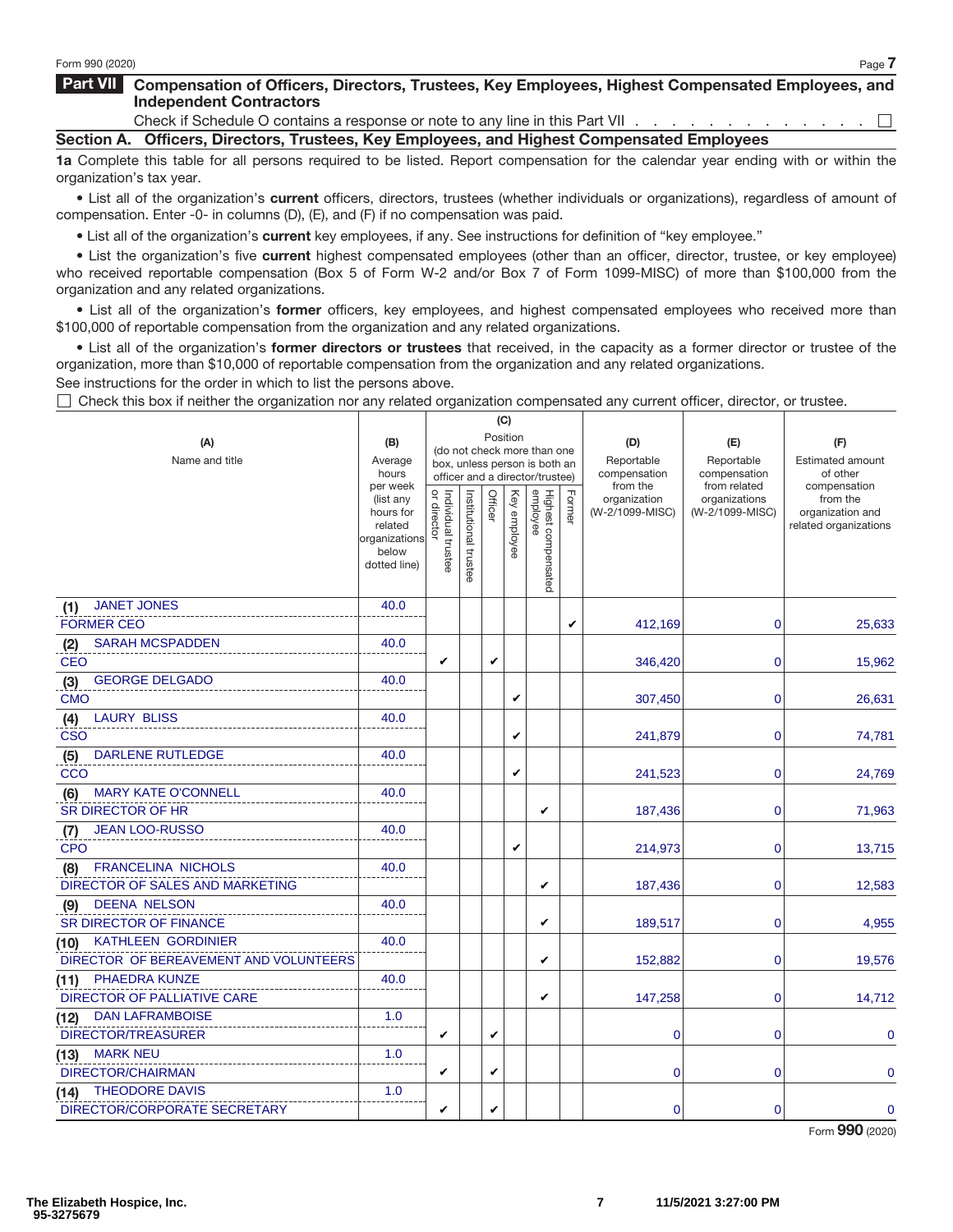| ٧<br>× |
|--------|

| <b>Part VII</b><br>Section A. Officers, Directors, Trustees, Key Employees, and Highest Compensated Employees (continued)         |                                                 |                                     |                       |         |              |                                                              |        |                          |                              |                                           |
|-----------------------------------------------------------------------------------------------------------------------------------|-------------------------------------------------|-------------------------------------|-----------------------|---------|--------------|--------------------------------------------------------------|--------|--------------------------|------------------------------|-------------------------------------------|
|                                                                                                                                   |                                                 |                                     |                       |         | (C)          |                                                              |        |                          |                              |                                           |
| (A)                                                                                                                               | (B)                                             |                                     |                       |         | Position     |                                                              |        | (D)                      | (E)                          | (F)                                       |
| Name and title                                                                                                                    | Average                                         |                                     |                       |         |              | (do not check more than one<br>box, unless person is both an |        | Reportable               | Reportable                   | Estimated amount                          |
|                                                                                                                                   | hours<br>per week                               |                                     |                       |         |              | officer and a director/trustee)                              |        | compensation<br>from the | compensation<br>from related | of other<br>compensation                  |
|                                                                                                                                   | (list any                                       | Individual trustee<br>  or director | Institutional trustee | Officer | Key employee |                                                              | Former | organization             | organizations                | from the                                  |
|                                                                                                                                   | hours for<br>related                            |                                     |                       |         |              |                                                              |        | (W-2/1099-MISC)          | (W-2/1099-MISC)              | organization and<br>related organizations |
|                                                                                                                                   | organizations                                   |                                     |                       |         |              |                                                              |        |                          |                              |                                           |
|                                                                                                                                   | below<br>dotted line)                           |                                     |                       |         |              |                                                              |        |                          |                              |                                           |
|                                                                                                                                   |                                                 |                                     |                       |         |              | Highest compensated<br>employee                              |        |                          |                              |                                           |
| (15) CYNTHIA ROBERTSON                                                                                                            | 1.0                                             |                                     |                       |         |              |                                                              |        |                          |                              |                                           |
| <b>DIRECTOR</b>                                                                                                                   |                                                 | V                                   |                       |         |              |                                                              |        | 0                        | 0                            | 0                                         |
| (16) DENISE LOGUE                                                                                                                 | 1.0                                             |                                     |                       |         |              |                                                              |        |                          |                              |                                           |
| <b>DIRECTOR</b>                                                                                                                   |                                                 | V                                   |                       |         |              |                                                              |        | $\Omega$                 | $\overline{0}$               | $\mathbf 0$                               |
| (17) DOUG DAWSON                                                                                                                  | 1.0                                             |                                     |                       |         |              |                                                              |        |                          |                              |                                           |
| <b>DIRECTOR</b>                                                                                                                   |                                                 | V                                   |                       |         |              |                                                              |        | 0                        | 0                            | $\pmb{0}$                                 |
| (18) GEORGE OLMSTEAD                                                                                                              | 1.0                                             |                                     |                       |         |              |                                                              |        |                          |                              |                                           |
| <b>DIRECTOR</b>                                                                                                                   |                                                 | V                                   |                       |         |              |                                                              |        | 0                        | $\mathbf 0$                  | $\mathbf 0$                               |
| (19) LORI RAPPAPORT                                                                                                               | 1.0                                             |                                     |                       |         |              |                                                              |        |                          |                              |                                           |
| <b>DIRECTOR</b>                                                                                                                   |                                                 | V                                   |                       |         |              |                                                              |        | $\mathbf 0$              | $\mathbf 0$                  | $\mathbf 0$                               |
| (20) MICHAEL MCDUFFIE                                                                                                             | 1.0                                             |                                     |                       |         |              |                                                              |        |                          |                              |                                           |
| <b>DIRECTOR</b>                                                                                                                   |                                                 | V                                   |                       |         |              |                                                              |        | $\mathbf 0$              | 0                            | $\pmb{0}$                                 |
| (21) MICHELLE HAYS                                                                                                                | 1.0                                             |                                     |                       |         |              |                                                              |        |                          |                              |                                           |
| <b>DIRECTOR</b>                                                                                                                   |                                                 | V                                   |                       |         |              |                                                              |        | $\mathbf{0}$             | $\overline{0}$               | $\mathbf 0$                               |
| (22) TAMMY MORITA                                                                                                                 | 1.0                                             |                                     |                       |         |              |                                                              |        |                          |                              |                                           |
| <b>DIRECTOR</b>                                                                                                                   |                                                 | V                                   |                       |         |              |                                                              |        | $\mathbf{0}$             | $\overline{0}$               | $\mathbf 0$                               |
| (23)                                                                                                                              |                                                 |                                     |                       |         |              |                                                              |        |                          |                              |                                           |
| (24)                                                                                                                              |                                                 |                                     |                       |         |              |                                                              |        |                          |                              |                                           |
| (25)                                                                                                                              |                                                 |                                     |                       |         |              |                                                              |        |                          |                              |                                           |
| <b>Subtotal</b><br>1b                                                                                                             |                                                 |                                     |                       |         |              |                                                              |        | 2,628,943                | $\overline{0}$               | 305,280                                   |
| Total from continuation sheets to Part VII, Section A<br>$\mathbf{c}$                                                             |                                                 |                                     |                       |         |              |                                                              |        | $\Omega$                 | $\overline{0}$               | $\Omega$                                  |
| d<br>Total (add lines 1b and 1c).                                                                                                 | the contract of the contract of the contract of |                                     |                       |         |              |                                                              |        | 2,628,943                | $\overline{0}$               | 305,280                                   |
| Total number of individuals (including but not limited to those listed above) who received more than \$100,000 of<br>$\mathbf{2}$ |                                                 |                                     |                       |         |              |                                                              |        |                          |                              |                                           |

reportable compensation from the organization  $\blacktriangleright$ 

| Did the organization list any former officer, director, trustee, key employee, or highest compensated |  |   |  |     |
|-------------------------------------------------------------------------------------------------------|--|---|--|-----|
| employee on line 1a? If "Yes," complete Schedule J for such individual                                |  | . |  | - 3 |

- **4** For any individual listed on line 1a, is the sum of reportable compensation and other compensation from the organization and related organizations greater than \$150,000? If "Yes," complete Schedule J for such individual . . . . . . . . . . . . . . . . . . . . . . . . . . . . . . . . . **4**
- **5** Did any person listed on line 1a receive or accrue compensation from any unrelated organization or individual for services rendered to the organization? If "Yes," complete Schedule J for such person . . . . . . **5**

#### **Section B. Independent Contractors**

**1** Complete this table for your five highest compensated independent contractors that received more than \$100,000 of compensation from the organization. Report compensation for the calendar year ending with or within the organization's tax year.

| (A)                                                                                           | (B)                     | (C)          |
|-----------------------------------------------------------------------------------------------|-------------------------|--------------|
| Name and business address                                                                     | Description of services | Compensation |
| MEDLINE INDUSTRIES, INC, DEPT. LA 21558, PASADENA, CA 91185-1558                              | <b>MEDICAL SUPPLIES</b> | 971.530      |
| TENISI TECH, 15559 UNION AVE, SUITE 142, LOS CATOS, CA 95032                                  | 630.145                 |              |
| VILLA POMERADO FACILITY, P.O. BOX 748698, LOS ANGELES, CA 90074-8698                          | 576,451                 |              |
| ESCONDIDO MEDICAL INVESTORS, LP, 1980 FELICITA ROAD, ESCONDIDO, CA 92025 NURSING SERVICES     |                         | 479.878      |
| HOSPICE OF MICHIGAN INC, 2366 OAK VALLEY DR., ANN ARBOR, MI 48103                             | <b>NURSING SERVICES</b> | 193.534      |
| Total number of independent contractors (including but not limited to those listed above) who |                         |              |
| received more than \$100,000 of compensation from the organization ▶                          |                         |              |

**Yes No**

✔

✔

✔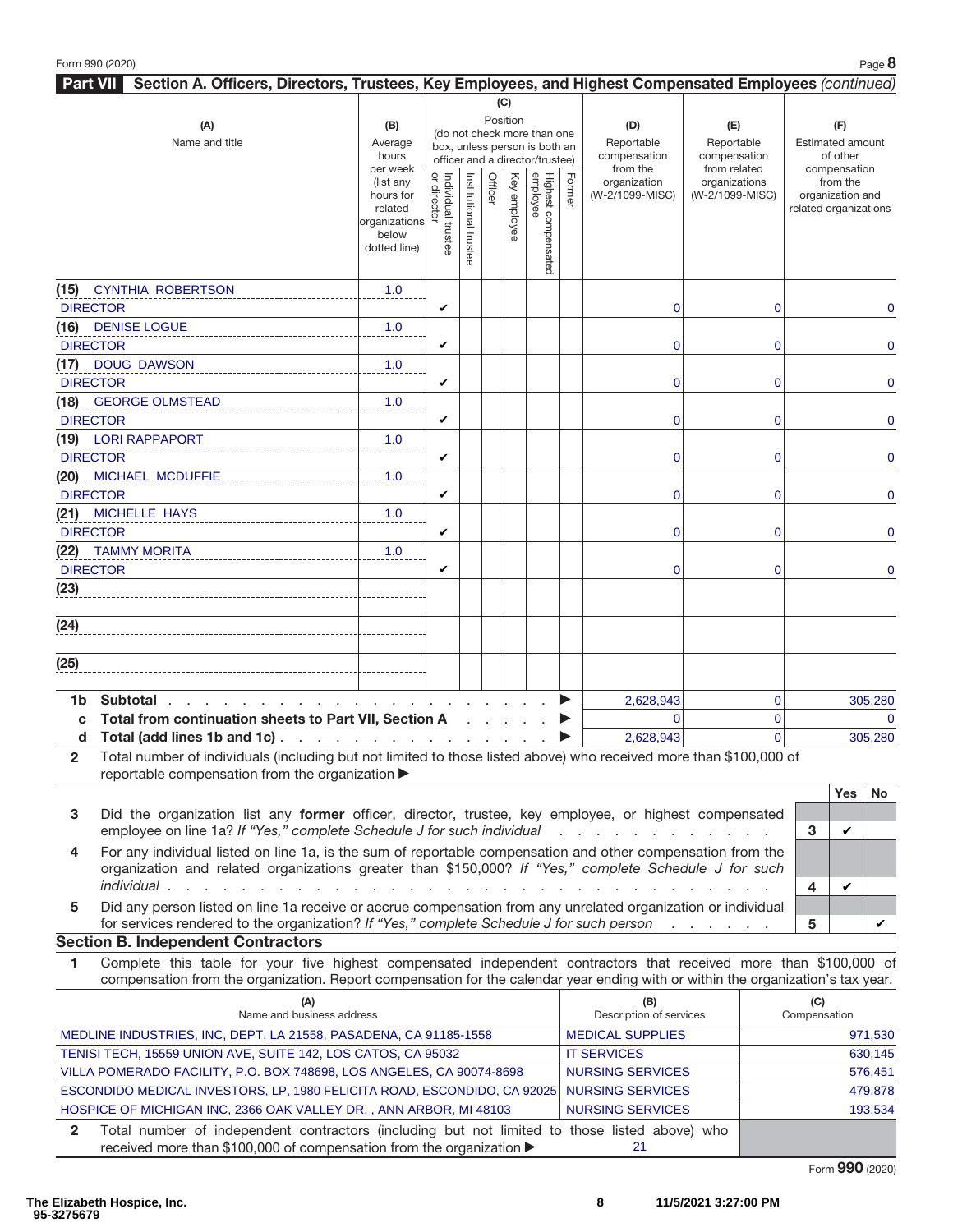**Part VIII Statement of Revenue** 

|                                                           |         | Check if Schedule O contains a response or note to any line in this Part VIII |                |                                                    |                 |                                      |                      |                                              |                                      |                                                               |
|-----------------------------------------------------------|---------|-------------------------------------------------------------------------------|----------------|----------------------------------------------------|-----------------|--------------------------------------|----------------------|----------------------------------------------|--------------------------------------|---------------------------------------------------------------|
|                                                           |         |                                                                               |                |                                                    |                 |                                      | (A)<br>Total revenue | (B)<br>Related or exempt<br>function revenue | (C)<br>Unrelated<br>business revenue | (D)<br>Revenue excluded<br>from tax under<br>sections 512-514 |
|                                                           | 1a      | Federated campaigns                                                           |                |                                                    | 1a              |                                      |                      |                                              |                                      |                                                               |
| Contributions, Gifts, Grants<br>and Other Similar Amounts | b       | Membership dues<br>1 <sub>b</sub>                                             |                |                                                    |                 |                                      |                      |                                              |                                      |                                                               |
|                                                           | С       | Fundraising events<br>1 <sub>c</sub>                                          |                |                                                    |                 | 72,530                               |                      |                                              |                                      |                                                               |
|                                                           | d       | Related organizations<br>1 <sub>d</sub>                                       |                |                                                    |                 |                                      |                      |                                              |                                      |                                                               |
|                                                           |         | Government grants (contributions)<br>1e                                       |                |                                                    | 2,069,060       |                                      |                      |                                              |                                      |                                                               |
|                                                           | f       | All other contributions, gifts, grants,                                       |                |                                                    |                 |                                      |                      |                                              |                                      |                                                               |
|                                                           |         | and similar amounts not included above                                        |                |                                                    | 1f              | 1,216,906                            |                      |                                              |                                      |                                                               |
|                                                           | q       | Noncash contributions included in                                             |                |                                                    |                 |                                      |                      |                                              |                                      |                                                               |
|                                                           |         | lines $1a-1f$ .                                                               |                |                                                    | $1g \,$ \$      | 14,883                               |                      |                                              |                                      |                                                               |
|                                                           |         | <b>Total.</b> Add lines 1a-1f                                                 |                |                                                    |                 | ▶                                    | 3,358,496            |                                              |                                      |                                                               |
|                                                           |         | <b>HOSPICE SERVICES</b>                                                       |                |                                                    |                 | <b>Business Code</b><br>621610       | 40,435,175           | 40,435,175                                   |                                      |                                                               |
|                                                           | 2a<br>b |                                                                               |                |                                                    |                 |                                      |                      |                                              |                                      |                                                               |
| Revenue                                                   | c       |                                                                               |                |                                                    |                 |                                      |                      |                                              |                                      |                                                               |
|                                                           | d       |                                                                               |                |                                                    |                 |                                      |                      |                                              |                                      |                                                               |
|                                                           | е       |                                                                               |                |                                                    |                 |                                      |                      |                                              |                                      |                                                               |
| Program Service                                           | f       | All other program service revenue                                             |                |                                                    |                 |                                      | $\mathbf 0$          | $\mathbf{0}$                                 | $\mathbf 0$                          | $\mathbf 0$                                                   |
|                                                           | g       | Total. Add lines 2a-2f                                                        |                |                                                    |                 | ▶                                    | 40,435,175           |                                              |                                      |                                                               |
|                                                           | 3       | Investment income (including dividends, interest, and                         |                |                                                    |                 |                                      |                      |                                              |                                      |                                                               |
|                                                           |         | other similar amounts)                                                        |                |                                                    |                 |                                      | 303,320              |                                              |                                      | 303,320                                                       |
|                                                           | 4       | Income from investment of tax-exempt bond proceeds >                          |                |                                                    |                 |                                      |                      |                                              |                                      |                                                               |
|                                                           | 5       | Royalties                                                                     |                | and a series of the contract of the series         |                 |                                      |                      |                                              |                                      |                                                               |
|                                                           |         |                                                                               |                | (i) Real                                           |                 | (ii) Personal                        |                      |                                              |                                      |                                                               |
|                                                           | 6a      | Gross rents                                                                   | 6a             |                                                    |                 |                                      |                      |                                              |                                      |                                                               |
|                                                           | b       | Less: rental expenses                                                         | 6 <sub>b</sub> |                                                    |                 |                                      |                      |                                              |                                      |                                                               |
|                                                           | c       | Rental income or (loss)                                                       | 6с             |                                                    | $\mathbf{0}$    | $\mathbf 0$                          |                      |                                              |                                      |                                                               |
|                                                           | d       | Net rental income or (loss)                                                   |                | and a straightful and a straight<br>(i) Securities |                 | ▶<br>(ii) Other                      |                      |                                              |                                      |                                                               |
|                                                           | 7a      | Gross amount from<br>of<br>sales<br>assets                                    |                |                                                    |                 |                                      |                      |                                              |                                      |                                                               |
|                                                           |         | other than inventory                                                          | 7a             |                                                    | 9,277,364       |                                      |                      |                                              |                                      |                                                               |
|                                                           | b       | Less: cost or other basis                                                     |                |                                                    |                 |                                      |                      |                                              |                                      |                                                               |
| evenue                                                    |         | and sales expenses                                                            | 7b             |                                                    | 7,592,741       |                                      |                      |                                              |                                      |                                                               |
|                                                           | C       | Gain or (loss).                                                               | 7c             |                                                    | 1,684,623       | $\mathbf 0$                          |                      |                                              |                                      |                                                               |
| œ                                                         | a       | Net gain or (loss)                                                            |                | المتعاطف والمتعارف والمتعاط المتعاطف               |                 | ▶                                    | 1,684,623            |                                              |                                      | 1,684,623                                                     |
| <b>Other</b>                                              | 8a      | Gross income from fundraising                                                 |                |                                                    |                 |                                      |                      |                                              |                                      |                                                               |
|                                                           |         | events (not including \$                                                      |                | 72,530                                             |                 |                                      |                      |                                              |                                      |                                                               |
|                                                           |         | of contributions reported on line                                             |                |                                                    |                 |                                      |                      |                                              |                                      |                                                               |
|                                                           |         | 1c). See Part IV, line 18                                                     |                |                                                    | 8а              | 1,200                                |                      |                                              |                                      |                                                               |
|                                                           | b       | Less: direct expenses                                                         |                |                                                    | 8b              | 18,812                               |                      |                                              |                                      |                                                               |
|                                                           | c       | Net income or (loss) from fundraising events                                  |                |                                                    |                 | ▶                                    | (17, 612)            |                                              |                                      | (17, 612)                                                     |
|                                                           | 9а      | Gross income from gaming<br>activities. See Part IV, line 19                  |                | $\sim$                                             | 9а              | 2,244                                |                      |                                              |                                      |                                                               |
|                                                           | b       | Less: direct expenses                                                         |                |                                                    | 9b              | 861                                  |                      |                                              |                                      |                                                               |
|                                                           | c       | Net income or (loss) from gaming activities                                   |                |                                                    |                 | ▶                                    | 1,383                |                                              |                                      | 1,383                                                         |
|                                                           | 10a     | Gross sales of inventory, less                                                |                |                                                    |                 |                                      |                      |                                              |                                      |                                                               |
|                                                           |         | returns and allowances                                                        |                |                                                    | 10a             |                                      |                      |                                              |                                      |                                                               |
|                                                           | b       | Less: cost of goods sold                                                      |                |                                                    | 10 <sub>b</sub> |                                      |                      |                                              |                                      |                                                               |
|                                                           | C       | Net income or (loss) from sales of inventory.                                 |                |                                                    |                 | ▶                                    |                      |                                              |                                      |                                                               |
|                                                           |         |                                                                               |                |                                                    |                 | <b>Business Code</b>                 |                      |                                              |                                      |                                                               |
|                                                           | 11a     | WORKERS COMPENSATION DIVIDEND                                                 |                |                                                    |                 | 900099                               | 100,611              | 100,611                                      |                                      |                                                               |
|                                                           | b       | <b>OTHER INCOME</b>                                                           |                |                                                    |                 | 900099                               | 247,211              | 247,211                                      |                                      |                                                               |
| Revenue                                                   | c       |                                                                               |                |                                                    |                 |                                      |                      |                                              |                                      |                                                               |
| Miscellaneous                                             |         | All other revenue                                                             |                | and the company of the com-                        |                 |                                      | $\mathbf 0$          | 0                                            | 0                                    | $\mathbf{0}$                                                  |
|                                                           | е       | Total. Add lines 11a-11d                                                      |                |                                                    |                 | ▶                                    | 347,822              |                                              |                                      |                                                               |
|                                                           | 12      | <b>Total revenue.</b> See instructions                                        |                |                                                    |                 | ▶<br>the contract of the contract of | 46,113,207           | 40,782,997                                   | 0                                    | 1,971,714                                                     |

**9 11/5/2021 3:27:00 PM**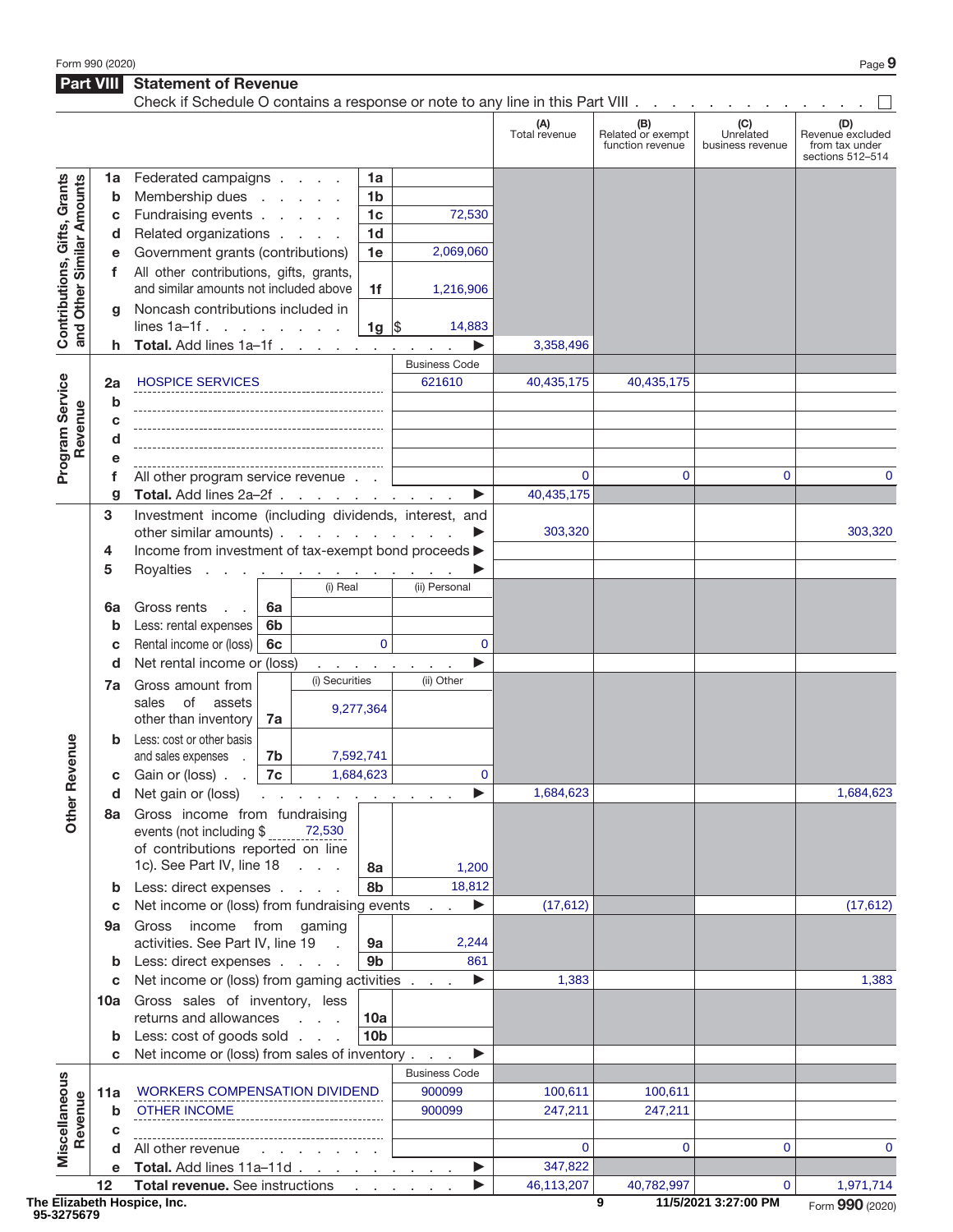**Part IX Statement of Functional Expenses**

#### Section 501(c)(3) and 501(c)(4) organizations must complete all columns. All other organizations must complete column (A). Check if Schedule O contains a response or note to any line in this Part IX *Do not include amounts reported on lines 6b, 7b, 8b, 9b, and 10b of Part VIII.* **(A)**  Total expenses **(B)**  Program service expenses **(C)**  Management and general expenses **(D)**  Fundraising expenses **1** Grants and other assistance to domestic organizations and domestic governments. See Part IV, line 21 **2** Grants and other assistance to domestic individuals. See Part IV, line 22 . . . . . **3** Grants and other assistance to foreign organizations, foreign governments, and foreign individuals. See Part IV, lines 15 and 16 **4** Benefits paid to or for members . . . . **5** Compensation of current officers, directors, trustees, and key employees . . . . . **6** Compensation not included above to disqualified persons (as defined under section 4958(f)(1)) and persons described in section 4958(c)(3)(B) . . **7** Other salaries and wages . . . . . . **8** Pension plan accruals and contributions (include section 401(k) and 403(b) employer contributions) **9** Other employee benefits . . . . . . . **10** Payroll taxes . . . . . . . . **11** Fees for services (nonemployees): **a** Management . . . . . . . . . **b** Legal . . . . . . . . . . . . **c** Accounting . . . . . . . . . **d** Lobbying . . . . . . . **e** Professional fundraising services. See Part IV, line 17 **f** Investment management fees . . . . . **g** Other. (If line 11g amount exceeds 10% of line 25, column (A) amount, list line 11g expenses on Schedule O.) . **12** Advertising and promotion . . . . . . **13** Office expenses . . . . . . . . . **14** Information technology . . . . . **15** Royalties . . . . . . . . . **16** Occupancy . . . . . . . . . . . **17** Travel . . . . . . . . . . . . . **18** Payments of travel or entertainment expenses for any federal, state, or local public officials **19** Conferences, conventions, and meetings . **20 Interest** . . . . . . . . . . . **21** Payments to affiliates . . . . . **22** Depreciation, depletion, and amortization . **23 Insurance** . . . . . . . . . . . . **24** Other expenses. Itemize expenses not covered above (List miscellaneous expenses on line 24e. If line 24e amount exceeds 10% of line 25, column (A) amount, list line 24e expenses on Schedule O.) **a b c d e** All other expenses ............. **25 Total functional expenses.** Add lines 1 through 24e **26 Joint costs.** Complete this line only if the organization reported in column (B) joint costs from a combined educational campaign and fundraising solicitation. Check here  $\blacktriangleright \Box$  if following SOP 98-2 (ASC 958-720) 1,548,889 632,088 916,801 18,771,808 15,935,955 2,260,891 574,962 426,220 353,255 56,278 16,687 5,173,770 4,370,359 660,152 143,259 1,428,092 1,168,168 216,171 43,753 422,680 10,476 411,605 599 66,777 66,777 2,057,753 1,417,825 639,551 377 356,939 213,849 124,683 18,407 318,991 153,213 145,609 20,169 708,730 512,173 155,382 41,175 1,711,938 1,448,287 170,249 93,402 751,996 724,418 21,871 5,707 238,084 98,065 102,422 37,597 363,489 307,509 36,148 19,832 229,390 965 228,425 MEDICATIONS 1,151,525 1,151,525 MEDICAL EQUIPMENT 1,432,150 1,432,150 MEDICAL SUPPLIES 939,921 939,921 PATIENT EXPENSE 4,497 84,090 84,090 0 0 38,394,150 31,160,712 6,213,015 1,020,423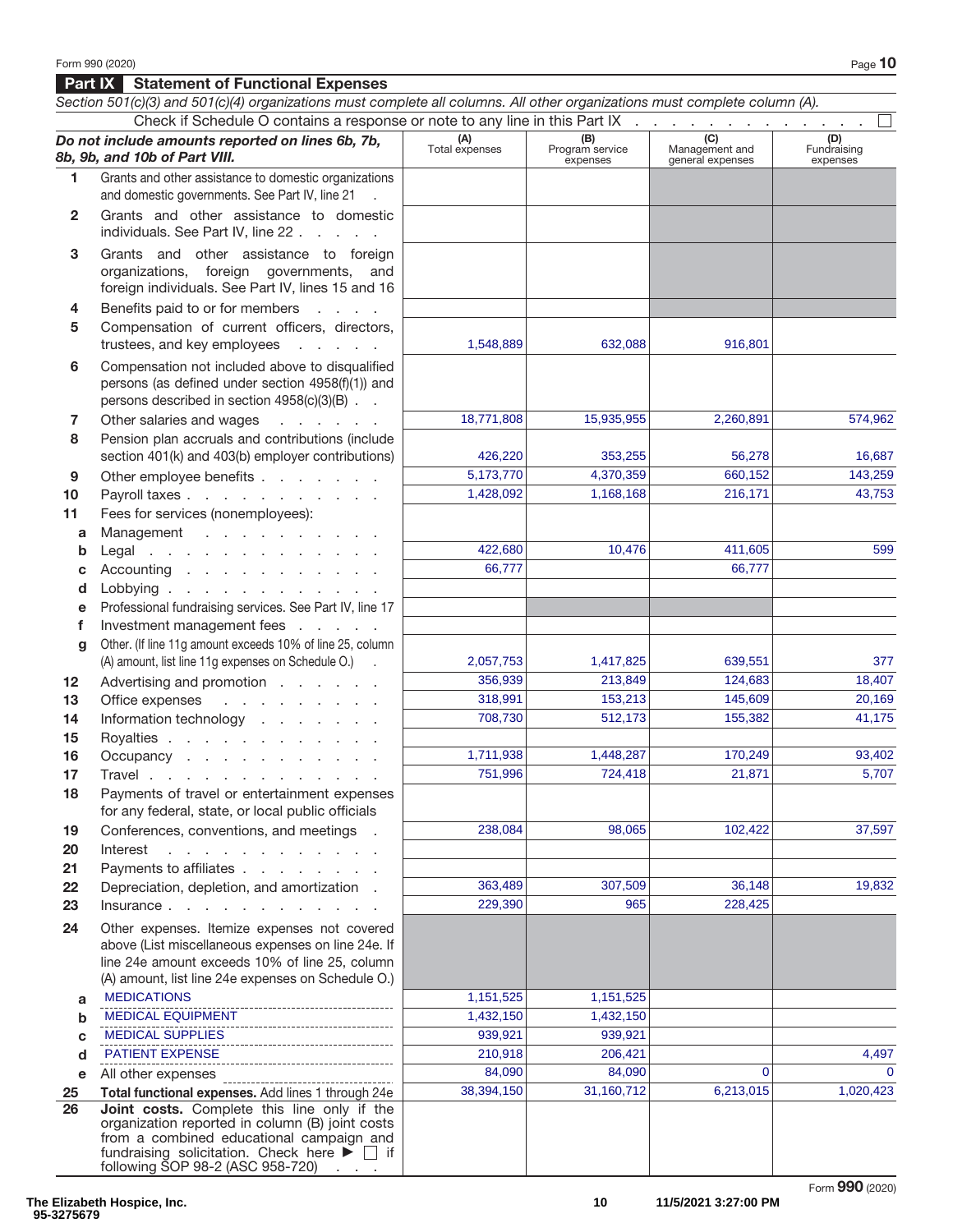Form 990 (2020) Page **11** 

|                             | Part X             | <b>Balance Sheet</b><br>Check if Schedule O contains a response or note to any line in this Part X                                                                                                                                                                  |                          |                      |                    |
|-----------------------------|--------------------|---------------------------------------------------------------------------------------------------------------------------------------------------------------------------------------------------------------------------------------------------------------------|--------------------------|----------------------|--------------------|
|                             |                    |                                                                                                                                                                                                                                                                     | (A)<br>Beginning of year |                      | (B)<br>End of year |
|                             | 1.<br>$\mathbf{2}$ | Cash-non-interest-bearing<br>the contract of the contract of the contract of the contract of the contract of the contract of the contract of                                                                                                                        | 5,017,991                | 1.<br>$\overline{2}$ | 8,313,069          |
|                             | 3<br>4             | Pledges and grants receivable, net<br>Accounts receivable, net<br>and the contract of the contract of the contract of                                                                                                                                               | 5,095,969                | 3<br>4               | 5,286,444          |
|                             | 5                  | Loans and other receivables from any current or former officer, director,<br>trustee, key employee, creator or founder, substantial contributor, or 35%<br>controlled entity or family member of any of these persons                                               | $\mathbf 0$              | 5                    | 0                  |
|                             | 6                  | Loans and other receivables from other disqualified persons (as defined<br>under section $4958(f)(1)$ , and persons described in section $4958(c)(3)(B)$ .                                                                                                          | 0                        | 6                    | $\mathbf{0}$       |
| Assets                      | 7                  | Notes and loans receivable, net                                                                                                                                                                                                                                     |                          | $\overline{7}$<br>8  |                    |
|                             | 8<br>9             | Prepaid expenses and deferred charges                                                                                                                                                                                                                               | 178,605                  | 9                    | 253,708            |
|                             | 10a                | Land, buildings, and equipment: cost or other<br>basis. Complete Part VI of Schedule D $\ldots$ 10a<br>5,963,543                                                                                                                                                    |                          |                      |                    |
|                             | b                  | Less: accumulated depreciation $\ldots$ $\ldots$ 10b<br>3,034,274                                                                                                                                                                                                   | $2,959,413$ 10c          |                      | 2,929,269          |
|                             | 11                 | Investments-publicly traded securities<br>and the contract of the contract of the                                                                                                                                                                                   | 22,774,729               | 11                   | 28,389,004         |
|                             | 12                 | Investments-other securities. See Part IV, line 11                                                                                                                                                                                                                  | $\mathbf 0$              | 12                   | $\mathbf{0}$       |
|                             | 13                 | Investments-program-related. See Part IV, line 11                                                                                                                                                                                                                   | $\mathbf{0}$             | 13                   | $\mathbf{0}$       |
|                             | 14                 |                                                                                                                                                                                                                                                                     |                          | 14                   |                    |
|                             | 15                 | Other assets. See Part IV, line 11                                                                                                                                                                                                                                  | 527,775                  | 15                   | 627,624            |
|                             | 16                 | Total assets. Add lines 1 through 15 (must equal line 33)                                                                                                                                                                                                           | 36,554,482               | 16                   | 45,799,118         |
|                             | 17                 | Accounts payable and accrued expenses                                                                                                                                                                                                                               | 6,680,650                | 17                   | 6,456,975          |
|                             | 18                 |                                                                                                                                                                                                                                                                     |                          | 18                   |                    |
|                             | 19                 |                                                                                                                                                                                                                                                                     | 2,249,575                | 19                   | 13,265             |
|                             | 20                 | Tax-exempt bond liabilities                                                                                                                                                                                                                                         |                          | 20                   |                    |
|                             | 21                 | Escrow or custodial account liability. Complete Part IV of Schedule D                                                                                                                                                                                               |                          | 21                   |                    |
| Liabilities                 | 22                 | Loans and other payables to any current or former officer, director,<br>trustee, key employee, creator or founder, substantial contributor, or 35%                                                                                                                  |                          |                      |                    |
|                             |                    | controlled entity or family member of any of these persons<br>and a state of                                                                                                                                                                                        | 0                        | 22                   | $\mathbf 0$        |
|                             | 23                 | Secured mortgages and notes payable to unrelated third parties                                                                                                                                                                                                      |                          | 23<br>24             |                    |
|                             | 24                 | Unsecured notes and loans payable to unrelated third parties<br><b>Contractor</b>                                                                                                                                                                                   |                          |                      |                    |
|                             | 25                 | Other liabilities (including federal income tax, payables to related third<br>parties, and other liabilities not included on lines 17-24). Complete Part X<br>of Schedule D $\cdots$ $\cdots$ $\cdots$ $\cdots$ $\cdots$ $\cdots$ $\cdots$ $\cdots$ $\cdots$        | $\overline{0}$           | 25                   | $\mathbf 0$        |
|                             | 26                 | Total liabilities. Add lines 17 through 25                                                                                                                                                                                                                          | 8,930,225                | 26                   | 6,470,240          |
|                             |                    | Organizations that follow FASB ASC 958, check here ▶ Ø<br>and complete lines 27, 28, 32, and 33.                                                                                                                                                                    |                          |                      |                    |
|                             | 27                 | Net assets without donor restrictions<br>the contract of the contract of the con-                                                                                                                                                                                   | 20,099,597               | 27                   | 30,079,782         |
|                             | 28                 | Net assets with donor restrictions<br>a construction of the construction of the construction of the construction of the construction of the construction of the construction of the construction of the construction of the construction of the construction of the | 7,524,660                | 28                   | 9,249,096          |
| Net Assets or Fund Balances |                    | Organizations that do not follow FASB ASC 958, check here ▶ □<br>and complete lines 29 through 33.                                                                                                                                                                  |                          |                      |                    |
|                             | 29                 | Capital stock or trust principal, or current funds                                                                                                                                                                                                                  |                          | 29                   |                    |
|                             | 30                 | Paid-in or capital surplus, or land, building, or equipment fund                                                                                                                                                                                                    |                          | 30                   |                    |
|                             | 31                 | Retained earnings, endowment, accumulated income, or other funds                                                                                                                                                                                                    |                          | 31                   |                    |
|                             | 32                 | Total net assets or fund balances                                                                                                                                                                                                                                   | 27,624,257               | 32                   | 39,328,878         |
|                             | 33                 | Total liabilities and net assets/fund balances                                                                                                                                                                                                                      | 36,554,482               | 33                   | 45,799,118         |

Form **990** (2020)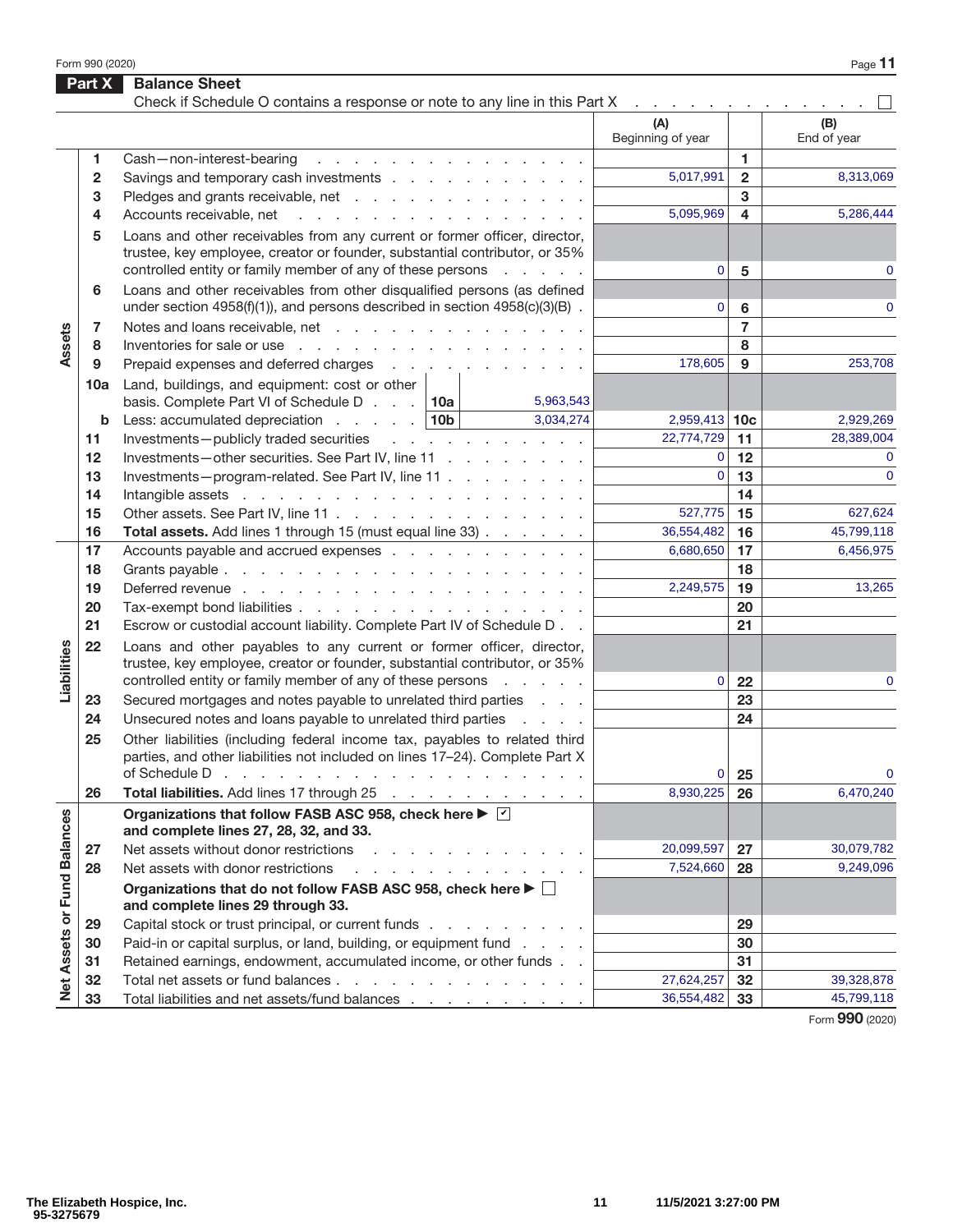|                | Form 990 (2020)                                                                                                                                                                                                                |                         |                |            | Page 12    |
|----------------|--------------------------------------------------------------------------------------------------------------------------------------------------------------------------------------------------------------------------------|-------------------------|----------------|------------|------------|
| <b>Part XI</b> | <b>Reconciliation of Net Assets</b>                                                                                                                                                                                            |                         |                |            |            |
|                | Check if Schedule O contains a response or note to any line in this Part XI                                                                                                                                                    |                         |                |            |            |
| 1              | Total revenue (must equal Part VIII, column (A), line 12)                                                                                                                                                                      | $\blacksquare$          |                | 46,113,207 |            |
| $\mathbf{2}$   | Total expenses (must equal Part IX, column (A), line 25) (all contact and contact and contact and contact and contact and contact and contact and contact and contact and contact and contact and contact and contact and cont | $\overline{2}$          |                |            | 38,394,150 |
| 3              |                                                                                                                                                                                                                                | 3                       |                |            | 7,719,057  |
| 4              | Net assets or fund balances at beginning of year (must equal Part X, line 32, column (A))                                                                                                                                      | $\overline{\mathbf{4}}$ |                |            | 27,624,257 |
| 5              |                                                                                                                                                                                                                                | 5                       |                |            | 3,985,564  |
| 6              | Donated services and use of facilities                                                                                                                                                                                         | 6                       |                |            |            |
| $\overline{7}$ |                                                                                                                                                                                                                                | $\overline{7}$          |                |            |            |
| 8              |                                                                                                                                                                                                                                | 8                       |                |            |            |
| 9              | Other changes in net assets or fund balances (explain on Schedule O)                                                                                                                                                           | 9                       |                |            | $\Omega$   |
| 10             | Net assets or fund balances at end of year. Combine lines 3 through 9 (must equal Part X, line                                                                                                                                 |                         |                |            |            |
|                |                                                                                                                                                                                                                                | 10                      |                | 39,328,878 |            |
|                | <b>Part XII Financial Statements and Reporting</b>                                                                                                                                                                             |                         |                |            |            |
|                | Check if Schedule O contains a response or note to any line in this Part XII                                                                                                                                                   |                         |                |            |            |
|                |                                                                                                                                                                                                                                |                         |                | Yes        | <b>No</b>  |
| 1.             | Accounting method used to prepare the Form 990: □ Cash ☑ Accrual<br>$\Box$ Other                                                                                                                                               |                         |                |            |            |
|                | If the organization changed its method of accounting from a prior year or checked "Other," explain in<br>Schedule O.                                                                                                           |                         |                |            |            |
| 2а             | Were the organization's financial statements compiled or reviewed by an independent accountant?                                                                                                                                |                         | 2a             |            | V          |
|                | If "Yes," check a box below to indicate whether the financial statements for the year were compiled or                                                                                                                         |                         |                |            |            |
|                | reviewed on a separate basis, consolidated basis, or both:                                                                                                                                                                     |                         |                |            |            |
|                | $\Box$ Separate basis<br>□ Consolidated basis □ Both consolidated and separate basis                                                                                                                                           |                         |                |            |            |
|                | <b>b</b> Were the organization's financial statements audited by an independent accountant?                                                                                                                                    |                         | 2 <sub>b</sub> | V          |            |
|                | If "Yes," check a box below to indicate whether the financial statements for the year were audited on a                                                                                                                        |                         |                |            |            |
|                | separate basis, consolidated basis, or both:                                                                                                                                                                                   |                         |                |            |            |
|                | $\triangleright$ Separate basis<br>□ Consolidated basis □ Both consolidated and separate basis                                                                                                                                 |                         |                |            |            |
| C              | If "Yes" to line 2a or 2b, does the organization have a committee that assumes responsibility for oversight of                                                                                                                 |                         |                |            |            |
|                | the audit, review, or compilation of its financial statements and selection of an independent accountant? .                                                                                                                    |                         | 2 <sub>c</sub> | V          |            |
|                | If the organization changed either its oversight process or selection process during the tax year, explain on                                                                                                                  |                         |                |            |            |
|                | Schedule O.                                                                                                                                                                                                                    |                         |                |            |            |
|                | 3a As a result of a federal award, was the organization required to undergo an audit or audits as set forth in the                                                                                                             |                         |                |            |            |
|                |                                                                                                                                                                                                                                |                         | 3a             |            |            |
|                | <b>b</b> If "Yes," did the organization undergo the required audit or audits? If the organization did not undergo the                                                                                                          |                         |                |            |            |
|                | required audit or audits, explain why on Schedule O and describe any steps taken to undergo such audits.                                                                                                                       |                         | 3b             |            |            |
|                |                                                                                                                                                                                                                                |                         |                | $\sim$     |            |

Form **990** (2020)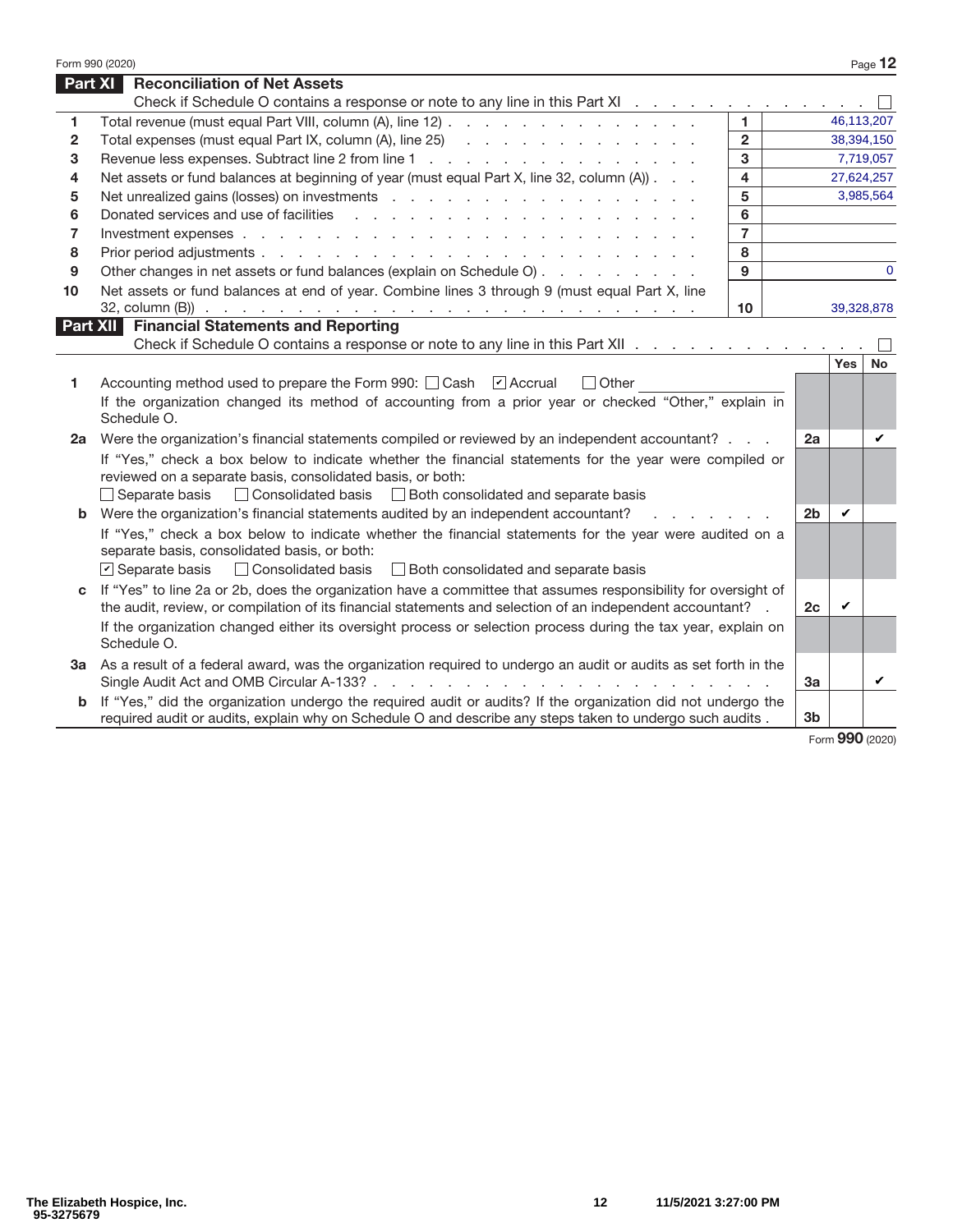### **SCHEDULE A**

#### **(Form 990 or 990-EZ)**

**Public Charity Status and Public Support Complete if the organization is a section 501(c)(3) organization or a section 4947(a)(1) nonexempt charitable trust.** a **Attach to Form 990 or Form 990-EZ.** 

Department of the Treasury Internal Revenue Service

|  |  |  |  |  |  |  | Go to www.irs.gov/Form990 for instructions and the latest information. |
|--|--|--|--|--|--|--|------------------------------------------------------------------------|
|  |  |  |  |  |  |  |                                                                        |



OMB No. 1545-0047

THE ELIZABETH HOSPICE, INC. **95-3275679** 

**Name of the organization Employer identification number Employer identification number** 

The organization is not a private foundation because it is: (For lines 1 through 12, check only one box.)

- **1** A church, convention of churches, or association of churches described in **section 170(b)(1)(A)(i).**
- **2** A school described in **section 170(b)(1)(A)(ii).** (Attach Schedule E (Form 990 or 990-EZ).)
- **3** A hospital or a cooperative hospital service organization described in **section 170(b)(1)(A)(iii).**
- **4** A medical research organization operated in conjunction with a hospital described in **section 170(b)(1)(A)(iii).** Enter the hospital's name, city, and state:
- 5  $\Box$  An organization operated for the benefit of a college or university owned or operated by a governmental unit described in **section 170(b)(1)(A)(iv).** (Complete Part II.)
- **6** A federal, state, or local government or governmental unit described in **section 170(b)(1)(A)(v).**
- **7** An organization that normally receives a substantial part of its support from a governmental unit or from the general public described in **section 170(b)(1)(A)(vi).** (Complete Part II.)
- **8** □ A community trust described in **section 170(b)(1)(A)(vi).** (Complete Part II.)
- **9**  $\Box$  An agricultural research organization described in **section 170(b)(1)(A)(ix)** operated in conjunction with a land-grant college or university or a non-land-grant college of agriculture (see instructions). Enter the name, city, and state of the college or university:
- 10  $\Box$  An organization that normally receives (1) more than 331/3% of its support from contributions, membership fees, and gross receipts from activities related to its exempt functions, subject to certain exceptions; and (2) no more than 331/3% of its support from gross investment income and unrelated business taxable income (less section 511 tax) from businesses acquired by the organization after June 30, 1975. See **section 509(a)(2).** (Complete Part III.)
- **11** An organization organized and operated exclusively to test for public safety. See **section 509(a)(4).**
- **12** An organization organized and operated exclusively for the benefit of, to perform the functions of, or to carry out the purposes of one or more publicly supported organizations described in **section 509(a)(1)** or **section 509(a)(2).** See **section 509(a)(3).**  Check the box in lines 12a through 12d that describes the type of supporting organization and complete lines 12e, 12f, and 12g.
	- **a Type I.** A supporting organization operated, supervised, or controlled by its supported organization(s), typically by giving the supported organization(s) the power to regularly appoint or elect a majority of the directors or trustees of the supporting organization. **You must complete Part IV, Sections A and B.**
	- **b Type II.** A supporting organization supervised or controlled in connection with its supported organization(s), by having control or management of the supporting organization vested in the same persons that control or manage the supported organization(s). **You must complete Part IV, Sections A and C.**
	- **c Type III functionally integrated.** A supporting organization operated in connection with, and functionally integrated with, its supported organization(s) (see instructions). **You must complete Part IV, Sections A, D, and E.**
	- **d Type III non-functionally integrated.** A supporting organization operated in connection with its supported organization(s) that is not functionally integrated. The organization generally must satisfy a distribution requirement and an attentiveness requirement (see instructions). **You must complete Part IV, Sections A and D, and Part V.**
	- **e** □ Check this box if the organization received a written determination from the IRS that it is a Type I, Type II, Type III functionally integrated, or Type III non-functionally integrated supporting organization.
	- **f** Enter the number of supported organizations . . . . .
	- **g** Provide the following information about the supported organization(s).

| ັ<br>(i) Name of supported organization | (ii) EIN | (iii) Type of organization<br>(described on lines 1-10<br>above (see instructions)) | (iv) Is the organization<br>listed in your governing<br>document? |    | (v) Amount of monetary<br>support (see<br>instructions) | (vi) Amount of<br>other support (see<br>instructions) |
|-----------------------------------------|----------|-------------------------------------------------------------------------------------|-------------------------------------------------------------------|----|---------------------------------------------------------|-------------------------------------------------------|
|                                         |          |                                                                                     | <b>Yes</b>                                                        | No |                                                         |                                                       |
| (A)                                     |          |                                                                                     |                                                                   |    |                                                         |                                                       |
| (B)                                     |          |                                                                                     |                                                                   |    |                                                         |                                                       |
| (C)                                     |          |                                                                                     |                                                                   |    |                                                         |                                                       |
| (D)                                     |          |                                                                                     |                                                                   |    |                                                         |                                                       |
| (E)                                     |          |                                                                                     |                                                                   |    |                                                         |                                                       |
| <b>Total</b>                            |          |                                                                                     |                                                                   |    |                                                         |                                                       |

**13 11/5/2021 3:27:00 PM**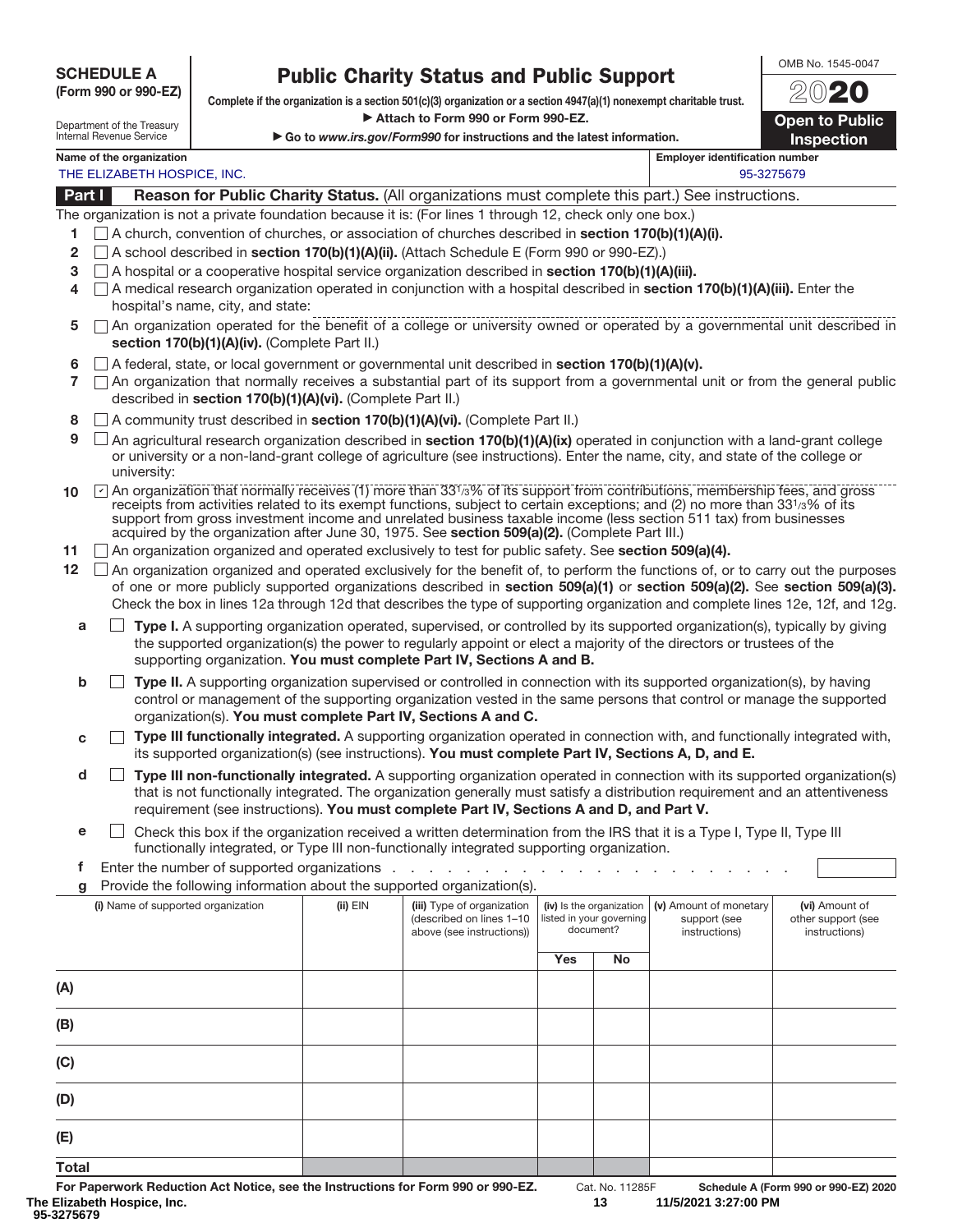**Part II** Support Schedule for Organizations Described in Sections 170(b)(1)(A)(iv) and 170(b)(1)(A)(vi) (Complete only if you checked the box on line 5, 7, or 8 of Part I or if the organization failed to qualify under Part III. If the organization fails to qualify under the tests listed below, please complete Part III.)

|                | <b>Section A. Public Support</b>                                                                                                                                                                                                                                                                                                                                                                 |          |                 |                                     |            |          |                                                                                                                                                                                                                                                                                     |
|----------------|--------------------------------------------------------------------------------------------------------------------------------------------------------------------------------------------------------------------------------------------------------------------------------------------------------------------------------------------------------------------------------------------------|----------|-----------------|-------------------------------------|------------|----------|-------------------------------------------------------------------------------------------------------------------------------------------------------------------------------------------------------------------------------------------------------------------------------------|
|                | Calendar year (or fiscal year beginning in) ▶                                                                                                                                                                                                                                                                                                                                                    | (a) 2016 | (b) 2017        | (c) 2018                            | $(d)$ 2019 | (e) 2020 | (f) Total                                                                                                                                                                                                                                                                           |
| 1.             | Gifts, grants, contributions, and<br>membership fees received. (Do not<br>include any "unusual grants.")                                                                                                                                                                                                                                                                                         |          |                 |                                     |            |          |                                                                                                                                                                                                                                                                                     |
| $\mathbf{2}$   | Tax revenues levied for the<br>organization's benefit and either paid to<br>or expended on its behalf<br><b>Carl Control</b>                                                                                                                                                                                                                                                                     |          |                 |                                     |            |          |                                                                                                                                                                                                                                                                                     |
| 3              | The value of services or facilities<br>furnished by a governmental unit to the<br>organization without charge                                                                                                                                                                                                                                                                                    |          |                 |                                     |            |          |                                                                                                                                                                                                                                                                                     |
| 4              | Total. Add lines 1 through 3.                                                                                                                                                                                                                                                                                                                                                                    |          |                 |                                     |            |          |                                                                                                                                                                                                                                                                                     |
| 5              | The portion of total contributions by<br>each person (other than a<br>governmental unit or publicly<br>supported organization) included on<br>line 1 that exceeds 2% of the amount<br>shown on line 11, column $(f)$ .                                                                                                                                                                           |          |                 |                                     |            |          |                                                                                                                                                                                                                                                                                     |
| 6              | Public support. Subtract line 5 from line 4                                                                                                                                                                                                                                                                                                                                                      |          |                 |                                     |            |          |                                                                                                                                                                                                                                                                                     |
|                | <b>Section B. Total Support</b>                                                                                                                                                                                                                                                                                                                                                                  |          |                 |                                     |            |          |                                                                                                                                                                                                                                                                                     |
|                | Calendar year (or fiscal year beginning in) ▶                                                                                                                                                                                                                                                                                                                                                    | (a) 2016 | (b) 2017        | (c) 2018                            | $(d)$ 2019 | (e) 2020 | (f) Total                                                                                                                                                                                                                                                                           |
| $\overline{7}$ | Amounts from line 4<br>and the contract of the con-                                                                                                                                                                                                                                                                                                                                              |          |                 |                                     |            |          |                                                                                                                                                                                                                                                                                     |
| 8              | Gross income from interest, dividends,<br>payments received on securities loans,<br>rents, royalties, and income from<br>similar sources                                                                                                                                                                                                                                                         |          |                 |                                     |            |          |                                                                                                                                                                                                                                                                                     |
| 9              | Net income from unrelated business<br>activities, whether or not the business<br>is regularly carried on $\ldots$ $\ldots$ $\ldots$                                                                                                                                                                                                                                                              |          |                 |                                     |            |          |                                                                                                                                                                                                                                                                                     |
| 10             | Other income. Do not include gain or<br>loss from the sale of capital assets<br>(Explain in Part VI.)                                                                                                                                                                                                                                                                                            |          |                 |                                     |            |          |                                                                                                                                                                                                                                                                                     |
| 11             | Total support. Add lines 7 through 10                                                                                                                                                                                                                                                                                                                                                            |          |                 |                                     |            |          |                                                                                                                                                                                                                                                                                     |
| 12             | Gross receipts from related activities, etc. (see instructions)                                                                                                                                                                                                                                                                                                                                  |          |                 |                                     |            | 12       |                                                                                                                                                                                                                                                                                     |
| 13             | First 5 years. If the Form 990 is for the organization's first, second, third, fourth, or fifth tax year as a section 501(c)(3)<br>organization, check this box and stop here<br><b>Section C. Computation of Public Support Percentage</b>                                                                                                                                                      |          |                 |                                     |            |          | $\mathcal{L}_{\mathcal{A}}(\mathcal{A},\mathcal{A},\mathcal{A},\mathcal{A},\mathcal{A},\mathcal{A},\mathcal{A},\mathcal{A},\mathcal{A},\mathcal{A},\mathcal{A},\mathcal{A},\mathcal{A},\mathcal{A},\mathcal{A},\mathcal{A},\mathcal{A},\mathcal{A})\cong \mathcal{L}_{\mathcal{A}}$ |
| 14             | Public support percentage for 2020 (line 6, column (f), divided by line 11, column (f))                                                                                                                                                                                                                                                                                                          |          |                 |                                     |            | 14       | $\%$                                                                                                                                                                                                                                                                                |
| 15             | Public support percentage from 2019 Schedule A, Part II, line 14                                                                                                                                                                                                                                                                                                                                 |          |                 | and the contract of the contract of |            | 15       | $\%$                                                                                                                                                                                                                                                                                |
| 16a            | 33 <sup>1</sup> /3% support test-2020. If the organization did not check the box on line 13, and line 14 is 33 <sup>1</sup> /3% or more, check this                                                                                                                                                                                                                                              |          |                 |                                     |            |          |                                                                                                                                                                                                                                                                                     |
|                | box and stop here. The organization qualifies as a publicly supported organization                                                                                                                                                                                                                                                                                                               |          |                 |                                     |            |          |                                                                                                                                                                                                                                                                                     |
| b              | 331/3% support test-2019. If the organization did not check a box on line 13 or 16a, and line 15 is 331/3% or more, check<br>this box and <b>stop here.</b> The organization qualifies as a publicly supported organization                                                                                                                                                                      |          |                 |                                     |            |          |                                                                                                                                                                                                                                                                                     |
| 17a            | 10%-facts-and-circumstances test-2020. If the organization did not check a box on line 13, 16a, or 16b, and line 14 is<br>10% or more, and if the organization meets the facts-and-circumstances test, check this box and stop here. Explain in<br>Part VI how the organization meets the facts-and-circumstances test. The organization qualifies as a publicly supported<br>organization.      |          | <b>Contract</b> |                                     |            |          |                                                                                                                                                                                                                                                                                     |
| b              | 10%-facts-and-circumstances test-2019. If the organization did not check a box on line 13, 16a, 16b, or 17a, and line<br>15 is 10% or more, and if the organization meets the facts-and-circumstances test, check this box and stop here. Explain<br>in Part VI how the organization meets the facts-and-circumstances test. The organization qualifies as a publicly supported<br>organization. |          |                 |                                     |            |          |                                                                                                                                                                                                                                                                                     |
| 18             | Private foundation. If the organization did not check a box on line 13, 16a, 16b, 17a, or 17b, check this box and see                                                                                                                                                                                                                                                                            |          |                 |                                     |            |          |                                                                                                                                                                                                                                                                                     |
|                |                                                                                                                                                                                                                                                                                                                                                                                                  |          |                 |                                     |            |          | Schedule A (Form 990 or 990-EZ) 2020                                                                                                                                                                                                                                                |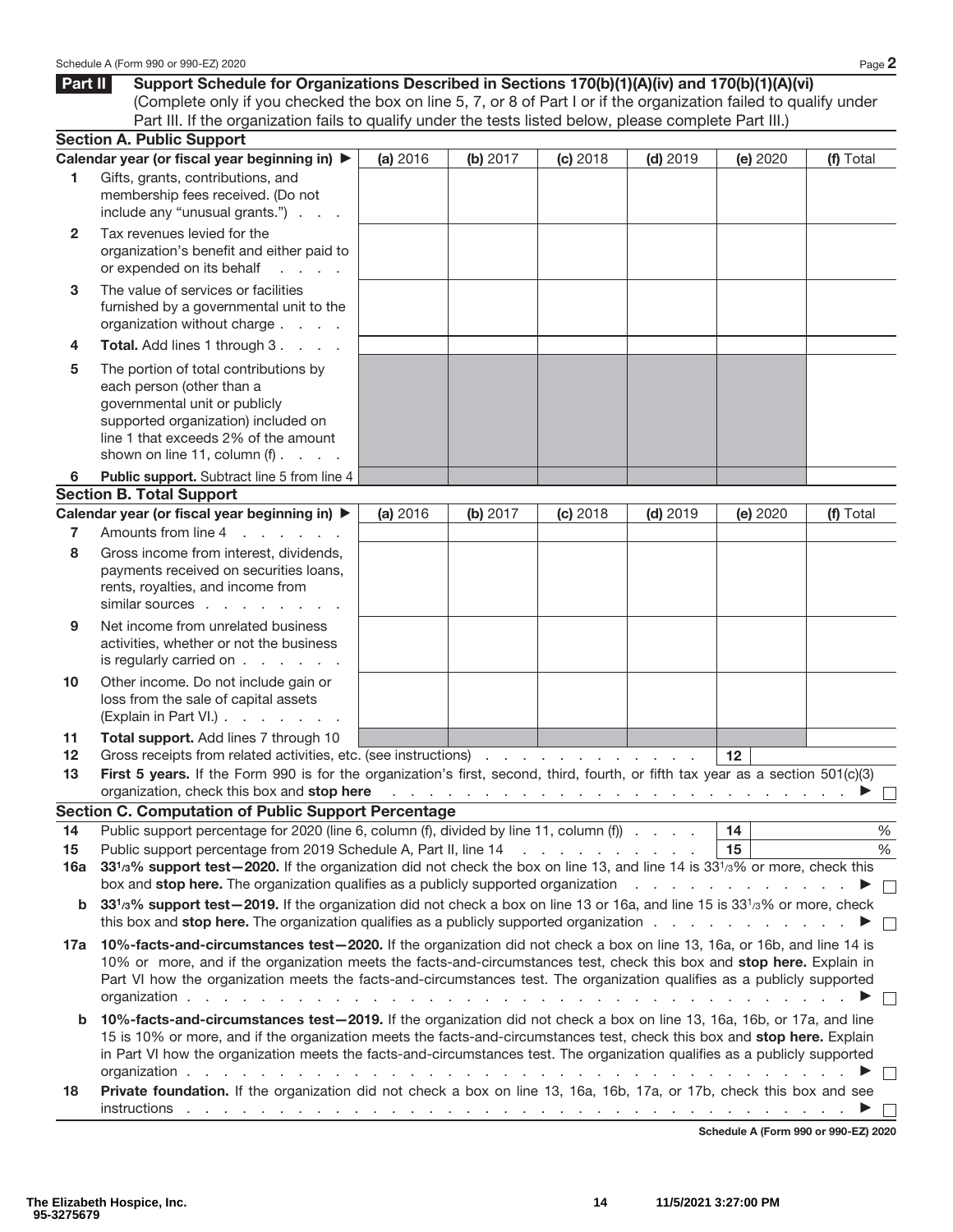### **Part III** Support Schedule for Organizations Described in Section 509(a)(2)

(Complete only if you checked the box on line 10 of Part I or if the organization failed to qualify under Part II. If the organization fails to qualify under the tests listed below, please complete Part II.)

|                | <b>Section A. Public Support</b>                                                                                                                                                                                                                                      |            |            |                                                                                                                                                                                                                                |            |                                      |               |
|----------------|-----------------------------------------------------------------------------------------------------------------------------------------------------------------------------------------------------------------------------------------------------------------------|------------|------------|--------------------------------------------------------------------------------------------------------------------------------------------------------------------------------------------------------------------------------|------------|--------------------------------------|---------------|
|                | Calendar year (or fiscal year beginning in) ▶                                                                                                                                                                                                                         | (a) 2016   | (b) 2017   | (c) 2018                                                                                                                                                                                                                       | $(d)$ 2019 | (e) 2020                             | (f) Total     |
| 1              | Gifts, grants, contributions, and membership fees                                                                                                                                                                                                                     |            |            |                                                                                                                                                                                                                                |            |                                      |               |
|                | received. (Do not include any "unusual grants.")                                                                                                                                                                                                                      | 2,112,809  | 6,868,930  | 2,691,316                                                                                                                                                                                                                      | 3,521,733  | 3,358,496                            | 18,553,284    |
| $\overline{2}$ | Gross receipts from admissions, merchandise<br>sold or services performed, or facilities                                                                                                                                                                              |            |            |                                                                                                                                                                                                                                |            |                                      |               |
|                | furnished in any activity that is related to the                                                                                                                                                                                                                      |            |            |                                                                                                                                                                                                                                |            |                                      |               |
|                | organization's tax-exempt purpose                                                                                                                                                                                                                                     | 31,239,812 | 37,228,846 | 36,954,361                                                                                                                                                                                                                     | 36,766,044 | 40,435,175                           | 182,624,238   |
| 3              | Gross receipts from activities that are not an                                                                                                                                                                                                                        |            |            |                                                                                                                                                                                                                                |            |                                      |               |
|                | unrelated trade or business under section 513                                                                                                                                                                                                                         |            |            |                                                                                                                                                                                                                                |            |                                      | $\mathbf{0}$  |
| 4              | Tax revenues levied for the                                                                                                                                                                                                                                           |            |            |                                                                                                                                                                                                                                |            |                                      |               |
|                | organization's benefit and either paid to                                                                                                                                                                                                                             |            |            |                                                                                                                                                                                                                                |            |                                      |               |
|                | or expended on its behalf<br>and a state                                                                                                                                                                                                                              |            |            |                                                                                                                                                                                                                                |            |                                      | 0             |
| 5              | The value of services or facilities                                                                                                                                                                                                                                   |            |            |                                                                                                                                                                                                                                |            |                                      |               |
|                | furnished by a governmental unit to the                                                                                                                                                                                                                               |            |            |                                                                                                                                                                                                                                |            |                                      |               |
|                | organization without charge                                                                                                                                                                                                                                           |            |            |                                                                                                                                                                                                                                |            |                                      | 0             |
| 6              | Total. Add lines 1 through 5.                                                                                                                                                                                                                                         | 33,352,621 | 44,097,776 | 39,645,677                                                                                                                                                                                                                     | 40,287,777 | 43,793,671                           | 201, 177, 522 |
| 7a             | Amounts included on lines 1, 2, and 3<br>received from disqualified persons                                                                                                                                                                                           |            |            |                                                                                                                                                                                                                                |            |                                      |               |
|                |                                                                                                                                                                                                                                                                       | 24,440     | 28.737     | 5,000                                                                                                                                                                                                                          | 5,301      | 33,093                               | 96,571        |
| b              | Amounts included on lines 2 and 3                                                                                                                                                                                                                                     |            |            |                                                                                                                                                                                                                                |            |                                      |               |
|                | received from other than disqualified<br>persons that exceed the greater of \$5,000                                                                                                                                                                                   |            |            |                                                                                                                                                                                                                                |            |                                      |               |
|                | or 1% of the amount on line 13 for the year                                                                                                                                                                                                                           |            |            |                                                                                                                                                                                                                                |            |                                      |               |
|                | Add lines 7a and 7b<br>and the company of the company of                                                                                                                                                                                                              | $\Omega$   | $\Omega$   | $\Omega$                                                                                                                                                                                                                       | $\Omega$   | $\Omega$                             | 0             |
| C.<br>8        | Public support. (Subtract line 7c from                                                                                                                                                                                                                                | 24,440     | 28,737     | 5,000                                                                                                                                                                                                                          | 5,301      | 33,093                               | 96,571        |
|                | $line 6.)$                                                                                                                                                                                                                                                            |            |            |                                                                                                                                                                                                                                |            |                                      |               |
|                | <b>Section B. Total Support</b>                                                                                                                                                                                                                                       |            |            |                                                                                                                                                                                                                                |            |                                      | 201,080,951   |
|                | Calendar year (or fiscal year beginning in) ▶                                                                                                                                                                                                                         | (a) 2016   | (b) 2017   | (c) 2018                                                                                                                                                                                                                       | $(d)$ 2019 | (e) 2020                             | (f) Total     |
| 9              | Amounts from line 6<br>and a straight                                                                                                                                                                                                                                 | 33,352,621 | 44,097,776 | 39,645,677                                                                                                                                                                                                                     | 40,287,777 | 43,793,671                           | 201, 177, 522 |
| 10a            | Gross income from interest, dividends,                                                                                                                                                                                                                                |            |            |                                                                                                                                                                                                                                |            |                                      |               |
|                | payments received on securities loans, rents,                                                                                                                                                                                                                         |            |            |                                                                                                                                                                                                                                |            |                                      |               |
|                | royalties, and income from similar sources.                                                                                                                                                                                                                           | 241,766    | 285,036    | 343,810                                                                                                                                                                                                                        | 475,729    | 303,320                              | 1,649,661     |
| b              | Unrelated business taxable income (less                                                                                                                                                                                                                               |            |            |                                                                                                                                                                                                                                |            |                                      |               |
|                | section 511 taxes) from businesses                                                                                                                                                                                                                                    |            |            |                                                                                                                                                                                                                                |            |                                      |               |
|                | acquired after June 30, 1975                                                                                                                                                                                                                                          |            |            |                                                                                                                                                                                                                                |            |                                      | $\Omega$      |
| C              | Add lines 10a and 10b<br>and a state of                                                                                                                                                                                                                               | 241,766    | 285,036    | 343,810                                                                                                                                                                                                                        | 475,729    | 303,320                              | 1,649,661     |
| 11             | Net income from unrelated business                                                                                                                                                                                                                                    |            |            |                                                                                                                                                                                                                                |            |                                      |               |
|                | activities not included in line 10b, whether                                                                                                                                                                                                                          |            |            |                                                                                                                                                                                                                                |            |                                      |               |
|                | or not the business is regularly carried on                                                                                                                                                                                                                           |            |            |                                                                                                                                                                                                                                |            |                                      | 0             |
| 12             | Other income. Do not include gain or                                                                                                                                                                                                                                  |            |            |                                                                                                                                                                                                                                |            |                                      |               |
|                | loss from the sale of capital assets                                                                                                                                                                                                                                  |            |            |                                                                                                                                                                                                                                |            |                                      |               |
|                | (Explain in Part VI.)                                                                                                                                                                                                                                                 | 261,487    | 422,517    | 552,117                                                                                                                                                                                                                        | 566,372    | 349,022                              | 2,151,515     |
| 13             | Total support. (Add lines 9, 10c, 11,                                                                                                                                                                                                                                 |            |            |                                                                                                                                                                                                                                |            |                                      |               |
|                | and $12.$ )<br>the contract of the contract of                                                                                                                                                                                                                        | 33,855,874 | 44,805,329 | 40,541,604                                                                                                                                                                                                                     | 41,329,878 | 44,446,013                           | 204,978,698   |
| 14             | First 5 years. If the Form 990 is for the organization's first, second, third, fourth, or fifth tax year as a section 501(c)(3)                                                                                                                                       |            |            |                                                                                                                                                                                                                                |            |                                      |               |
|                | organization, check this box and stop here                                                                                                                                                                                                                            |            |            | the contract of the contract of the contract of the contract of the contract of the contract of the contract of the contract of the contract of the contract of the contract of the contract of the contract of the contract o |            |                                      |               |
|                | <b>Section C. Computation of Public Support Percentage</b>                                                                                                                                                                                                            |            |            |                                                                                                                                                                                                                                |            |                                      |               |
| 15             | Public support percentage for 2020 (line 8, column (f), divided by line 13, column (f)                                                                                                                                                                                |            |            |                                                                                                                                                                                                                                |            | 15                                   | 98.10 %       |
| 16             | Public support percentage from 2019 Schedule A, Part III, line 15                                                                                                                                                                                                     |            |            | and a series of the company of the                                                                                                                                                                                             |            | 16                                   | 98.35 %       |
|                | Section D. Computation of Investment Income Percentage                                                                                                                                                                                                                |            |            |                                                                                                                                                                                                                                |            |                                      |               |
| 17             | Investment income percentage for 2020 (line 10c, column (f), divided by line 13, column (f))                                                                                                                                                                          |            |            |                                                                                                                                                                                                                                |            | 17                                   | 1.00 %        |
| 18             | Investment income percentage from 2019 Schedule A, Part III, line 17                                                                                                                                                                                                  |            |            |                                                                                                                                                                                                                                |            | 18                                   | 0.69 %        |
| 19a            | 331/3% support tests - 2020. If the organization did not check the box on line 14, and line 15 is more than 331/3%, and line                                                                                                                                          |            |            |                                                                                                                                                                                                                                |            |                                      |               |
|                | 17 is not more than 33 <sup>1</sup> /3%, check this box and stop here. The organization qualifies as a publicly supported organization                                                                                                                                |            |            |                                                                                                                                                                                                                                |            |                                      | ▶ ⊡           |
| b              | 331/3% support tests - 2019. If the organization did not check a box on line 14 or line 19a, and line 16 is more than 331/3%, and<br>line 18 is not more than $3313%$ , check this box and stop here. The organization qualifies as a publicly supported organization |            |            |                                                                                                                                                                                                                                |            |                                      | ▶             |
|                |                                                                                                                                                                                                                                                                       |            |            |                                                                                                                                                                                                                                |            |                                      | $\Box$        |
| 20             | Private foundation. If the organization did not check a box on line 14, 19a, or 19b, check this box and see instructions                                                                                                                                              |            |            |                                                                                                                                                                                                                                |            |                                      | $\perp$<br>▶  |
|                |                                                                                                                                                                                                                                                                       |            |            |                                                                                                                                                                                                                                |            | Schedule A (Form 990 or 990-EZ) 2020 |               |

**15 11/5/2021 3:27:00 PM**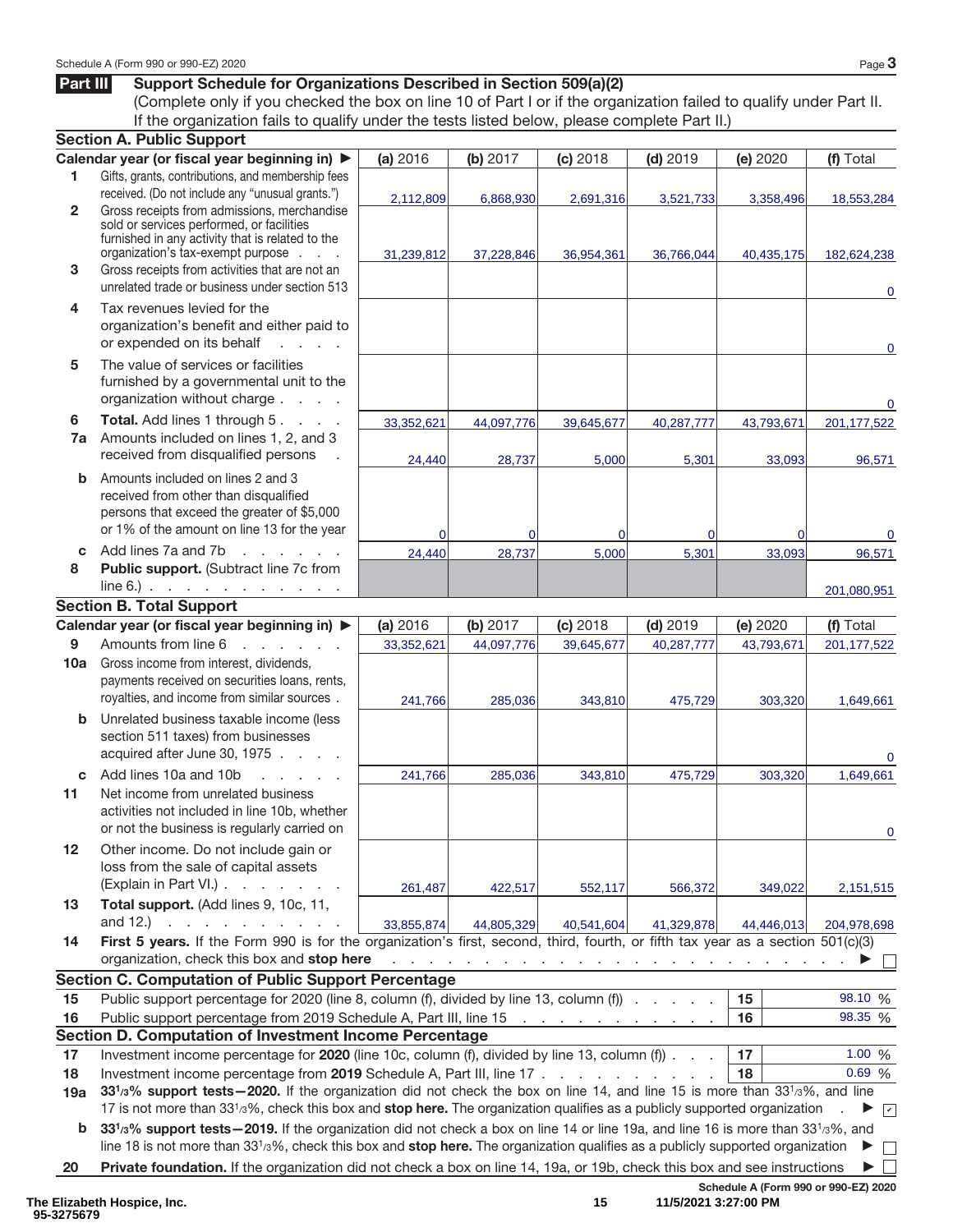#### **Part IV Supporting Organizations**

(Complete only if you checked a box in line 12 on Part I. If you checked box 12a, Part I, complete Sections A and B. If you checked box 12b, Part I, complete Sections A and C. If you checked box 12c, Part I, complete Sections A, D, and E. If you checked box 12d, Part I, complete Sections A and D, and complete Part V.)

#### **Section A. All Supporting Organizations**

- **1** Are all of the organization's supported organizations listed by name in the organization's governing documents? If "No," describe in *Part VI* how the supported organizations are designated. If designated by class or purpose, describe the designation. If historic and continuing relationship, explain. **1**
- **2** Did the organization have any supported organization that does not have an IRS determination of status under section 509(a)(1) or (2)? If "Yes," explain in *Part VI* how the organization determined that the supported organization was described in section 509(a)(1) or (2). **2**
- **3a** Did the organization have a supported organization described in section 501(c)(4), (5), or (6)? If "Yes," answer lines 3b and 3c below. **3a**
- **b** Did the organization confirm that each supported organization qualified under section 501(c)(4), (5), or (6) and satisfied the public support tests under section 509(a)(2)? If "Yes," describe in **Part VI** when and how the organization made the determination. **3b**
- **c** Did the organization ensure that all support to such organizations was used exclusively for section 170(c)(2)(B) purposes? If "Yes," explain in *Part VI* what controls the organization put in place to ensure such use. **3c**
- **4a** Was any supported organization not organized in the United States ("foreign supported organization")? If "Yes," and if you checked box 12a or 12b in Part I, answer lines 4b and 4c below. **4a**
- **b** Did the organization have ultimate control and discretion in deciding whether to make grants to the foreign supported organization? If "Yes," describe in *Part VI* how the organization had such control and discretion despite being controlled or supervised by or in connection with its supported organizations. **4b**
- **c** Did the organization support any foreign supported organization that does not have an IRS determination under sections 501(c)(3) and 509(a)(1) or (2)? If "Yes," explain in *Part VI* what controls the organization used to ensure that all support to the foreign supported organization was used exclusively for section 170(c)(2)(B) purposes. **4c**
- **5a** Did the organization add, substitute, or remove any supported organizations during the tax year? If "Yes," answer lines 5b and 5c below (if applicable). Also, provide detail in *Part VI*, including (i) the names and EIN numbers of the supported organizations added, substituted, or removed; (ii) the reasons for each such action; (iii) the authority under the organization's organizing document authorizing such action; and (iv) how the action was accomplished (such as by amendment to the organizing document). **5a**
- **b Type I or Type II only.** Was any added or substituted supported organization part of a class already designated in the organization's organizing document? **5b**
- **c Substitutions only.** Was the substitution the result of an event beyond the organization's control? **5c**
- **6** Did the organization provide support (whether in the form of grants or the provision of services or facilities) to anyone other than (i) its supported organizations, (ii) individuals that are part of the charitable class benefited by one or more of its supported organizations, or (iii) other supporting organizations that also support or benefit one or more of the filing organization's supported organizations? If "Yes," provide detail in *Part VI.* **6**
- **7** Did the organization provide a grant, loan, compensation, or other similar payment to a substantial contributor (as defined in section 4958(c)(3)(C)), a family member of a substantial contributor, or a 35% controlled entity with regard to a substantial contributor? If "Yes," complete Part I of Schedule L (Form 990 or 990-EZ). **7**
- **8** Did the organization make a loan to a disqualified person (as defined in section 4958) not described in line 7? If "Yes," complete Part I of Schedule L (Form 990 or 990-EZ). **8**
- **9a** Was the organization controlled directly or indirectly at any time during the tax year by one or more disqualified persons, as defined in section 4946 (other than foundation managers and organizations described in section 509(a)(1) or (2))? If "Yes," provide detail in **Part VI. 1999**
- **b** Did one or more disqualified persons (as defined in line 9a) hold a controlling interest in any entity in which the supporting organization had an interest? If "Yes," provide detail in *Part VI.* **9b**
- **c** Did a disqualified person (as defined in line 9a) have an ownership interest in, or derive any personal benefit from, assets in which the supporting organization also had an interest? If "Yes," provide detail in *Part VI.* **9c**
- **10a** Was the organization subject to the excess business holdings rules of section 4943 because of section 4943(f) (regarding certain Type II supporting organizations, and all Type III non-functionally integrated supporting organizations)? If "Yes," answer line 10b below. **10a**
	- **b** Did the organization have any excess business holdings in the tax year? (Use Schedule C, Form 4720, to determine whether the organization had excess business holdings.) **10b**

**Schedule A (Form 990 or 990-EZ) 2020**

**Yes No**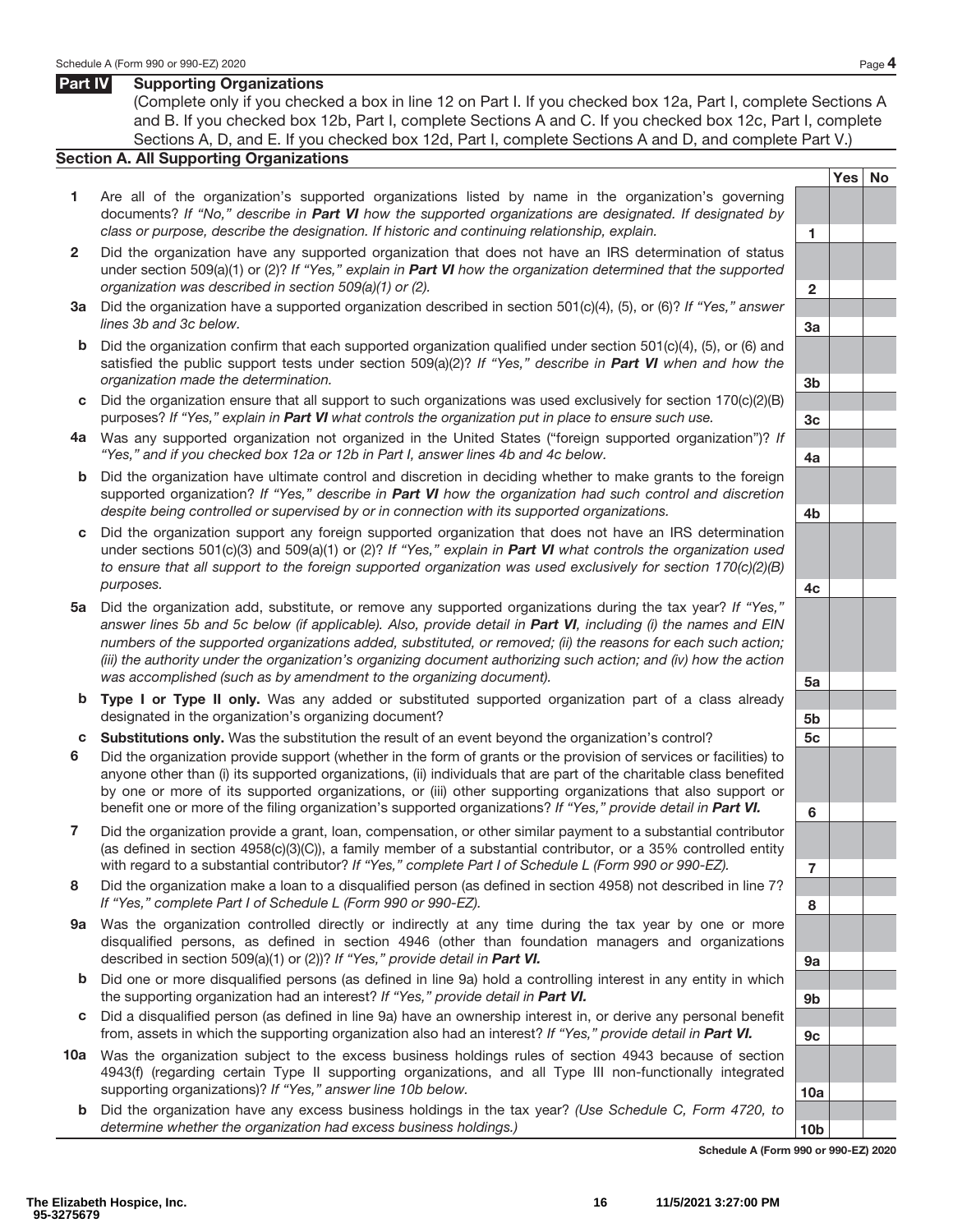#### **Part IV** Supporting Organizations (continued)

- **11** Has the organization accepted a gift or contribution from any of the following persons? **a** A person who directly or indirectly controls, either alone or together with persons described in lines 11b and
	- 11c below, the governing body of a supported organization? **11a**
	- **b** A family member of a person described in line 11a above? **11b 11b**
	- **c** A 35% controlled entity of a person described in line 11a or 11b above? If "Yes" to line 11a, 11b, or 11c, provide detail in *Part VI.* **11c**

#### **Section B. Type I Supporting Organizations**

- **1** Did the governing body, members of the governing body, officers acting in their official capacity, or membership of one or more supported organizations have the power to regularly appoint or elect at least a majority of the organization's officers, directors, or trustees at all times during the tax year? If "No," describe in *Part VI* how the supported organization(s) effectively operated, supervised, or controlled the organization's activities. If the organization had more than one supported organization, describe how the powers to appoint and/or remove officers, directors, or trustees were allocated among the supported organizations and what conditions or restrictions, if any, applied to such powers during the tax year. **1**
- **2** Did the organization operate for the benefit of any supported organization other than the supported organization(s) that operated, supervised, or controlled the supporting organization? If "Yes," explain in *Part VI* how providing such benefit carried out the purposes of the supported organization(s) that operated, supervised, or controlled the supporting organization. **2**

#### **Section C. Type II Supporting Organizations**

**1** Were a majority of the organization's directors or trustees during the tax year also a majority of the directors or trustees of each of the organization's supported organization(s)? If "No," describe in *Part VI* how control or management of the supporting organization was vested in the same persons that controlled or managed the supported organization(s). **1**

#### **Section D. All Type III Supporting Organizations**

- **Yes No 1** Did the organization provide to each of its supported organizations, by the last day of the fifth month of the organization's tax year, (i) a written notice describing the type and amount of support provided during the prior tax year, (ii) a copy of the Form 990 that was most recently filed as of the date of notification, and (iii) copies of the organization's governing documents in effect on the date of notification, to the extent not previously provided? **1 2** Were any of the organization's officers, directors, or trustees either (i) appointed or elected by the supported organization(s) or (ii) serving on the governing body of a supported organization? If "No," explain in *Part VI* how the organization maintained a close and continuous working relationship with the supported organization(s). **2 3** By reason of the relationship described in line 2, above, did the organization's supported organizations have
- a significant voice in the organization's investment policies and in directing the use of the organization's income or assets at all times during the tax year? If "Yes," describe in *Part VI* the role the organization's supported organizations played in this regard. **3**

#### **Section E. Type III Functionally Integrated Supporting Organizations**

- **1** Check the box next to the method that the organization used to satisfy the Integral Part Test during the year (*see instructions*).
- **a** The organization satisfied the Activities Test. Complete *line 2* below.
- **b** The organization is the parent of each of its supported organizations. Complete **line 3** below.
- **c** The organization supported a governmental entity. Describe in *Part VI* how you supported a governmental entity (see instructions).
- **2** Activities Test. *Answer lines 2a and 2b below.* **Yes No**
- **a** Did substantially all of the organization's activities during the tax year directly further the exempt purposes of the supported organization(s) to which the organization was responsive? If "Yes," then in *Part VI identify those supported organizations and explain* how these activities directly furthered their exempt purposes, how the organization was responsive to those supported organizations, and how the organization determined that these activities constituted substantially all of its activities. **2a**
- **b** Did the activities described in line 2a, above, constitute activities that, but for the organization's involvement, one or more of the organization's supported organization(s) would have been engaged in? If "Yes," explain in **Part VI** the reasons for the organization's position that its supported organization(s) would have engaged in these activities but for the organization's involvement. **2b**
- **3** Parent of Supported Organizations. *Answer lines 3a and 3b below.*
- **a** Did the organization have the power to regularly appoint or elect a majority of the officers, directors, or trustees of each of the supported organizations? If "Yes" or "No," provide details in *Part VI.* **3a**
- **b** Did the organization exercise a substantial degree of direction over the policies, programs, and activities of each of its supported organizations? If "Yes," describe in *Part VI* the role played by the organization in this regard. **3b**

**Yes No**

**Yes No**

**Yes No**

**17 11/5/2021 3:27:00 PM**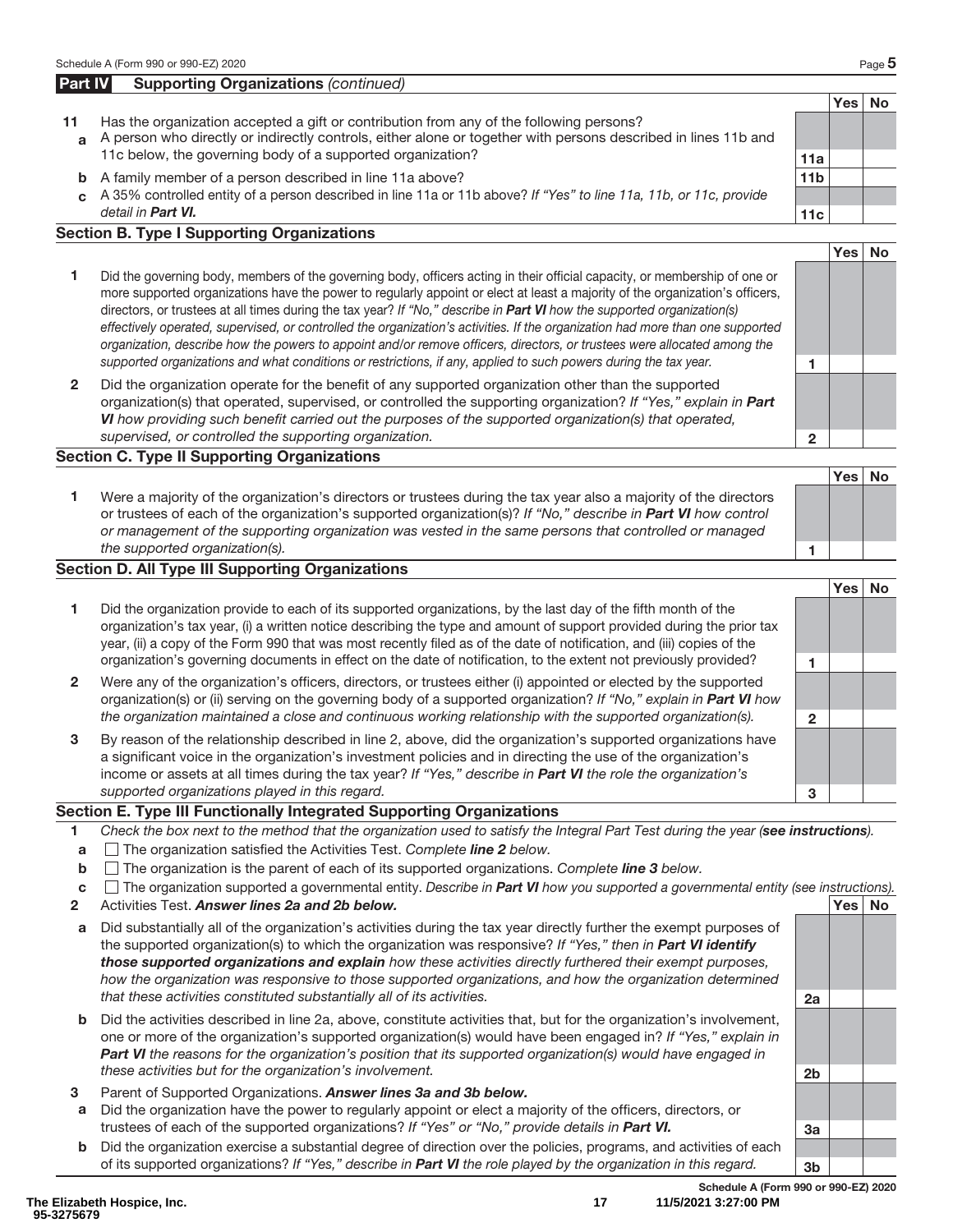#### **Part V Type III Non-Functionally Integrated 509(a)(3) Supporting Organizations**

**1** Check here if the organization satisfied the Integral Part Test as a qualifying trust on Nov. 20, 1970 (explain in *Part VI*). **See instructions.** All other Type III non-functionally integrated supporting organizations must complete Sections A through E.

|                         | <b>Section A-Adjusted Net Income</b>                                                                                            |                         | (A) Prior Year | (B) Current Year<br>(optional) |
|-------------------------|---------------------------------------------------------------------------------------------------------------------------------|-------------------------|----------------|--------------------------------|
| 1                       | Net short-term capital gain                                                                                                     | 1                       |                |                                |
| $\mathbf{2}$            | Recoveries of prior-year distributions                                                                                          | $\overline{2}$          |                |                                |
| 3                       | Other gross income (see instructions)                                                                                           | 3                       |                |                                |
| 4                       | Add lines 1 through 3.                                                                                                          | $\overline{\mathbf{4}}$ |                |                                |
| 5                       | Depreciation and depletion                                                                                                      | 5                       |                |                                |
| 6                       | Portion of operating expenses paid or incurred for production or collection                                                     |                         |                |                                |
|                         | of gross income or for management, conservation, or maintenance of<br>property held for production of income (see instructions) | 6                       |                |                                |
| $\overline{7}$          | Other expenses (see instructions)                                                                                               | $\overline{7}$          |                |                                |
| 8                       | Adjusted Net Income (subtract lines 5, 6, and 7 from line 4)                                                                    | 8                       |                |                                |
|                         | <b>Section B-Minimum Asset Amount</b>                                                                                           |                         | (A) Prior Year | (B) Current Year<br>(optional) |
| 1.                      | Aggregate fair market value of all non-exempt-use assets (see                                                                   |                         |                |                                |
|                         | instructions for short tax year or assets held for part of year):                                                               |                         |                |                                |
| a                       | Average monthly value of securities                                                                                             | 1a                      |                |                                |
| b                       | Average monthly cash balances                                                                                                   | 1 <sub>b</sub>          |                |                                |
| C                       | Fair market value of other non-exempt-use assets                                                                                | 1 <sub>c</sub>          |                |                                |
| d                       | Total (add lines 1a, 1b, and 1c)                                                                                                | 1 <sub>d</sub>          |                |                                |
| е                       | Discount claimed for blockage or other factors<br>(explain in detail in Part VI):                                               |                         |                |                                |
| $\overline{\mathbf{2}}$ | Acquisition indebtedness applicable to non-exempt-use assets                                                                    | $\overline{2}$          |                |                                |
| 3                       | Subtract line 2 from line 1d.                                                                                                   | 3                       |                |                                |
| 4                       | Cash deemed held for exempt use. Enter 0.015 of line 3 (for greater amount,<br>see instructions).                               | 4                       |                |                                |
| 5                       | Net value of non-exempt-use assets (subtract line 4 from line 3)                                                                | 5                       |                |                                |
| 6                       | Multiply line 5 by 0.035.                                                                                                       | 6                       |                |                                |
| 7                       | Recoveries of prior-year distributions                                                                                          | $\overline{7}$          |                |                                |
| 8                       | Minimum Asset Amount (add line 7 to line 6)                                                                                     | 8                       |                |                                |
|                         | <b>Section C-Distributable Amount</b>                                                                                           |                         |                | <b>Current Year</b>            |
| 1                       | Adjusted net income for prior year (from Section A, line 8, column A)                                                           | $\mathbf{1}$            |                |                                |
| $\overline{\mathbf{c}}$ | Enter 0.85 of line 1.                                                                                                           | $\overline{2}$          |                |                                |
| 3                       | Minimum asset amount for prior year (from Section B, line 8, column A)                                                          | 3                       |                |                                |
| 4                       | Enter greater of line 2 or line 3.                                                                                              | $\overline{\mathbf{4}}$ |                |                                |
| 5                       | Income tax imposed in prior year                                                                                                | 5                       |                |                                |
| 6                       | Distributable Amount. Subtract line 5 from line 4, unless subject to                                                            |                         |                |                                |
|                         | emergency temporary reduction (see instructions).                                                                               | 6                       |                |                                |
|                         |                                                                                                                                 |                         |                |                                |

**7** ◯ Check here if the current year is the organization's first as a non-functionally integrated Type III supporting organization (see instructions).

**Schedule A (Form 990 or 990-EZ) 2020**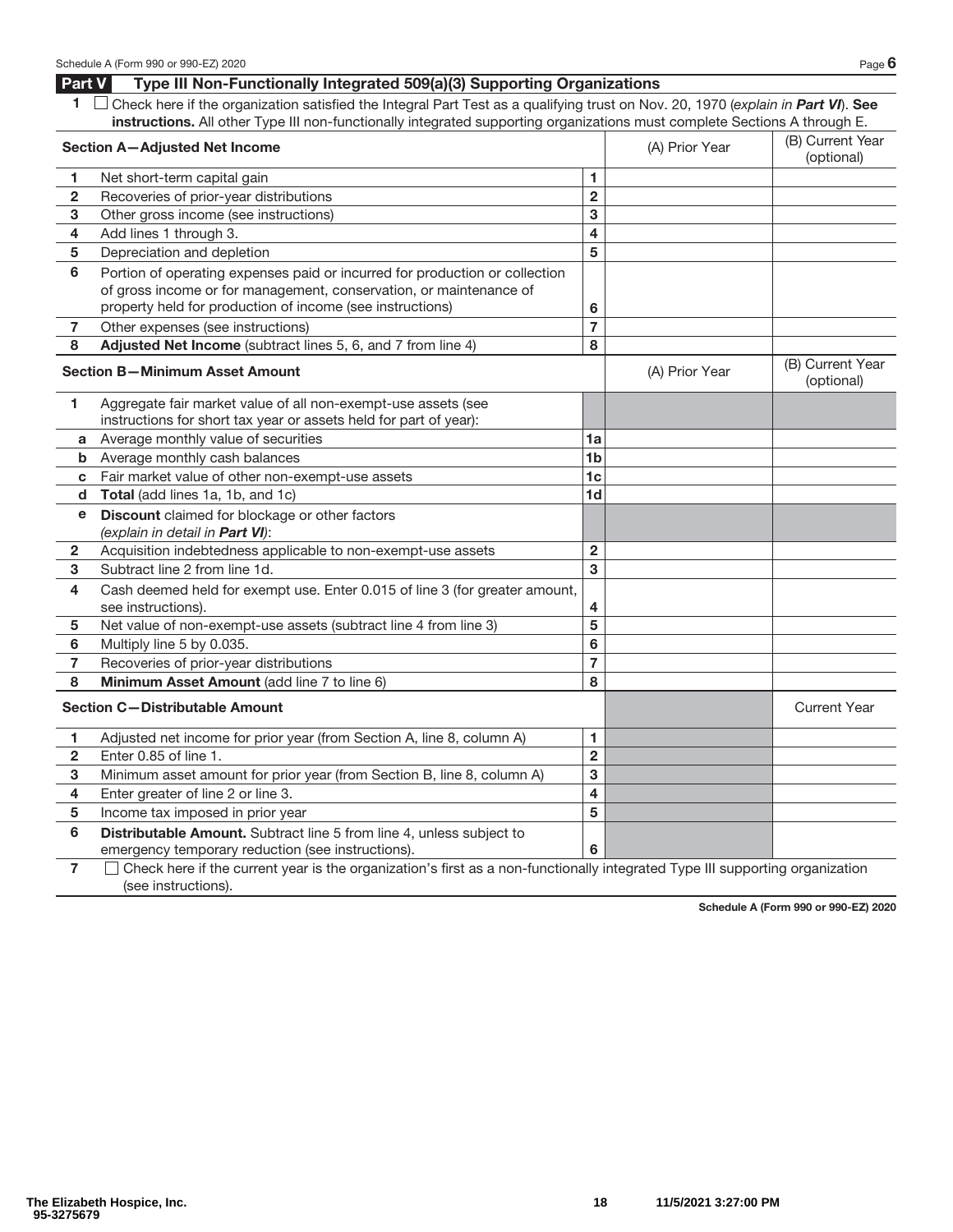| Part V                  | Type III Non-Functionally Integrated 509(a)(3) Supporting Organizations (continued)                                                                                           |                                                      |   |                                                         |                     |
|-------------------------|-------------------------------------------------------------------------------------------------------------------------------------------------------------------------------|------------------------------------------------------|---|---------------------------------------------------------|---------------------|
|                         | <b>Section D-Distributions</b>                                                                                                                                                |                                                      |   |                                                         | <b>Current Year</b> |
| 1.                      | Amounts paid to supported organizations to accomplish exempt purposes                                                                                                         |                                                      |   | 1.                                                      |                     |
| $\overline{2}$          | Amounts paid to perform activity that directly furthers exempt purposes of supported<br>organizations, in excess of income from activity                                      |                                                      |   | $\overline{2}$                                          |                     |
| 3                       | Administrative expenses paid to accomplish exempt purposes of supported organizations                                                                                         |                                                      |   | 3                                                       |                     |
| 4                       | Amounts paid to acquire exempt-use assets                                                                                                                                     |                                                      |   | 4                                                       |                     |
| 5                       | Qualified set-aside amounts (prior IRS approval required - provide details in Part VI)                                                                                        |                                                      |   | 5                                                       |                     |
| 6                       | Other distributions (describe in Part VI). See instructions.                                                                                                                  |                                                      |   | 6                                                       |                     |
| 7                       | Total annual distributions. Add lines 1 through 6.                                                                                                                            |                                                      |   | $\overline{7}$                                          |                     |
| 8                       | Distributions to attentive supported organizations to which the organization is responsive<br>(provide details in Part VI). See instructions.                                 |                                                      | 8 |                                                         |                     |
| 9                       | Distributable amount for 2020 from Section C, line 6                                                                                                                          |                                                      |   | 9                                                       |                     |
| 10                      | Line 8 amount divided by line 9 amount                                                                                                                                        |                                                      |   | 10                                                      |                     |
|                         | Section E-Distribution Allocations (see instructions)                                                                                                                         | (ii)<br><b>Underdistributions</b><br><b>Pre-2020</b> |   | (iii)<br><b>Distributable</b><br><b>Amount for 2020</b> |                     |
| 1.                      | Distributable amount for 2020 from Section C, line 6                                                                                                                          |                                                      |   |                                                         |                     |
| $\overline{\mathbf{2}}$ | Underdistributions, if any, for years prior to 2020<br>(reasonable cause required - explain in Part VI). See<br>instructions.                                                 |                                                      |   |                                                         |                     |
| 3                       | Excess distributions carryover, if any, to 2020                                                                                                                               |                                                      |   |                                                         |                     |
| a                       | From 2015<br>and a state of the                                                                                                                                               |                                                      |   |                                                         |                     |
| b                       | From 2016 $\cdots$ $\cdots$                                                                                                                                                   |                                                      |   |                                                         |                     |
| C                       | From 2017<br>and a state of the                                                                                                                                               |                                                      |   |                                                         |                     |
|                         | d From 2018                                                                                                                                                                   |                                                      |   |                                                         |                     |
| e.                      | From 2019<br>and a state of                                                                                                                                                   |                                                      |   |                                                         |                     |
| f                       | Total of lines 3a through 3e                                                                                                                                                  |                                                      |   |                                                         |                     |
| g                       | Applied to underdistributions of prior years                                                                                                                                  |                                                      |   |                                                         |                     |
| h.                      | Applied to 2020 distributable amount                                                                                                                                          |                                                      |   |                                                         |                     |
| j.                      | Carryover from 2015 not applied (see instructions)                                                                                                                            |                                                      |   |                                                         |                     |
| Ĵ                       | Remainder. Subtract lines 3g, 3h, and 3i from line 3f.                                                                                                                        |                                                      |   |                                                         |                     |
| 4                       | Distributions for 2020 from<br>Section D, line 7:<br>\$                                                                                                                       |                                                      |   |                                                         |                     |
| a                       | Applied to underdistributions of prior years                                                                                                                                  |                                                      |   |                                                         |                     |
| b                       | Applied to 2020 distributable amount                                                                                                                                          |                                                      |   |                                                         |                     |
| C                       | Remainder. Subtract lines 4a and 4b from line 4.                                                                                                                              |                                                      |   |                                                         |                     |
| 5                       | Remaining underdistributions for years prior to 2020, if<br>any. Subtract lines 3g and 4a from line 2. For result<br>greater than zero, explain in Part VI. See instructions. |                                                      |   |                                                         |                     |
| 6                       | Remaining underdistributions for 2020. Subtract lines 3h<br>and 4b from line 1. For result greater than zero, explain in<br><b>Part VI.</b> See instructions.                 |                                                      |   |                                                         |                     |
| $\mathbf{7}$            | Excess distributions carryover to 2021. Add lines 3j<br>and 4c.                                                                                                               |                                                      |   |                                                         |                     |
| 8                       | Breakdown of line 7:                                                                                                                                                          |                                                      |   |                                                         |                     |
| a                       | Excess from 2016 $\ldots$                                                                                                                                                     |                                                      |   |                                                         |                     |
| b                       | Excess from 2017 $\ldots$                                                                                                                                                     |                                                      |   |                                                         |                     |
| C                       | Excess from 2018 $\ldots$ $\ldots$                                                                                                                                            |                                                      |   |                                                         |                     |
| d                       | Excess from 2019 $\ldots$ $\qquad \qquad$                                                                                                                                     |                                                      |   |                                                         |                     |
| е                       | Excess from 2020                                                                                                                                                              |                                                      |   |                                                         |                     |

**Schedule A (Form 990 or 990-EZ) 2020**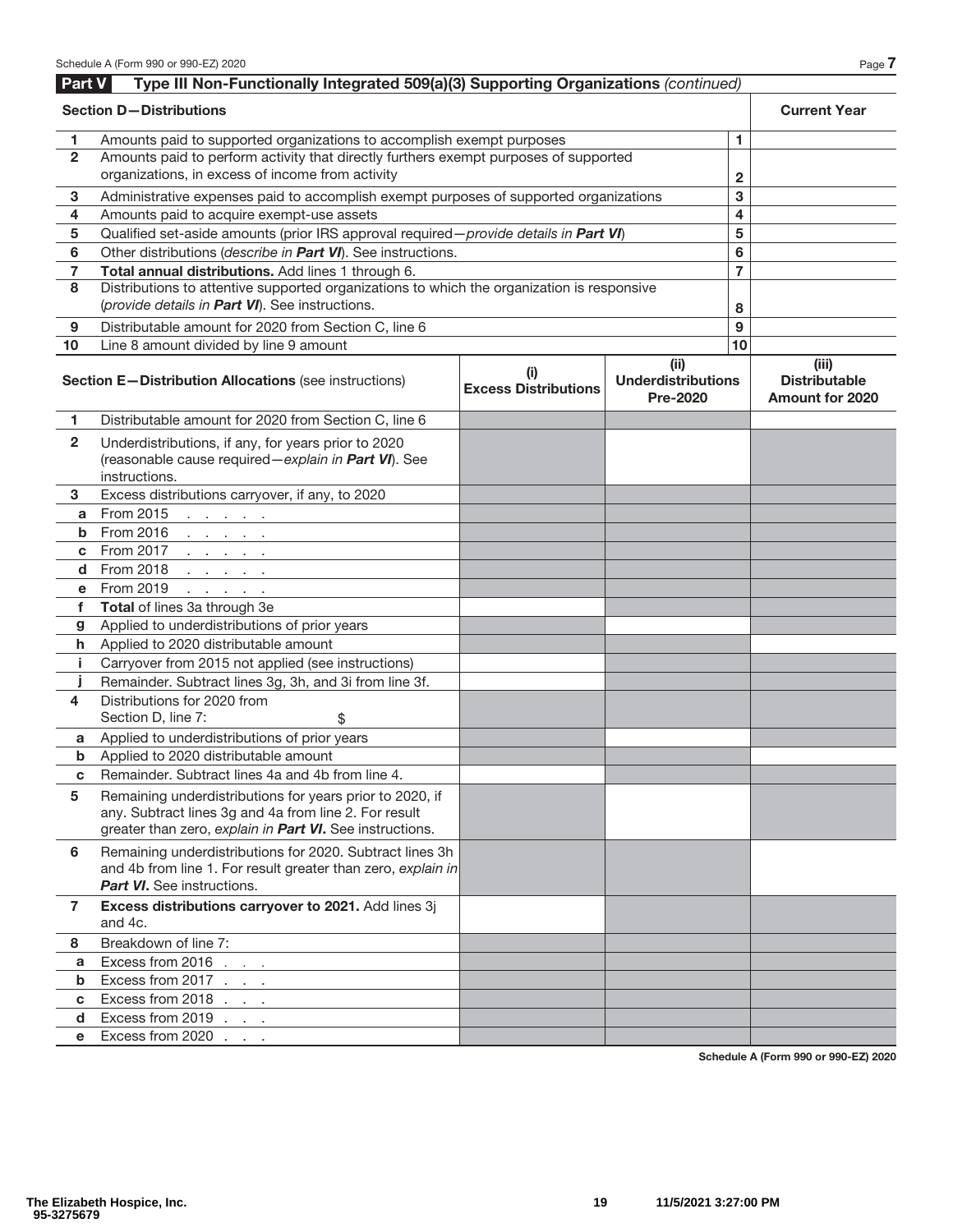Part VI Provide the explanations required by Part II, line 10; Part II, line 17a or 17b; Part III, line 12; Part IV, Section B, lines 1<br>Section A, lines 1, 2, 3b, 3c, 4b, 4c, 5a, 6, 9a, 9b, 9c, 11a, 11b, and 11c; Part IV, and 2; Part IV, Section C, line 1; Part IV, Section D, lines 2 and 3; Part IV, Section E, lines 1c, 2a, 2b, 3a, and 3b; Part V, line 1; Part V, Section B, line 1e; Part V, Section D, lines 5, 6, and 8; and Part V, Section E, lines 2, 5, and 6. Also complete this part for any additional information. (See instructions.)

| Return Reference - Identifier    | Explanation                                           |            |            |            |            |          |           |  |  |  |
|----------------------------------|-------------------------------------------------------|------------|------------|------------|------------|----------|-----------|--|--|--|
| SCHEDULE A, PART III,            | Other Income Type                                     | $(a)$ 2016 | $(b)$ 2017 | $(c)$ 2018 | $(d)$ 2019 | (e) 2020 | (f) Total |  |  |  |
| LINE 12 - OTHER<br><b>INCOME</b> | <b>1)GROSS INCOME</b><br>FROM FUNDRAISING             | 11,849     | 36.047     | 53,572     | 40,006     | 1,200    | 142,674   |  |  |  |
|                                  | (2) WORKERS<br><b>COMPENSATION</b><br><b>DIVIDEND</b> | 16.861     | 66.659     | 91.092     | 171.200    | 100.611  | 446,423   |  |  |  |
|                                  | (3) OTHER INCOME                                      | 232,777    | 319,811    | 407,453    | 355,166    | 247.211  | ,562,418  |  |  |  |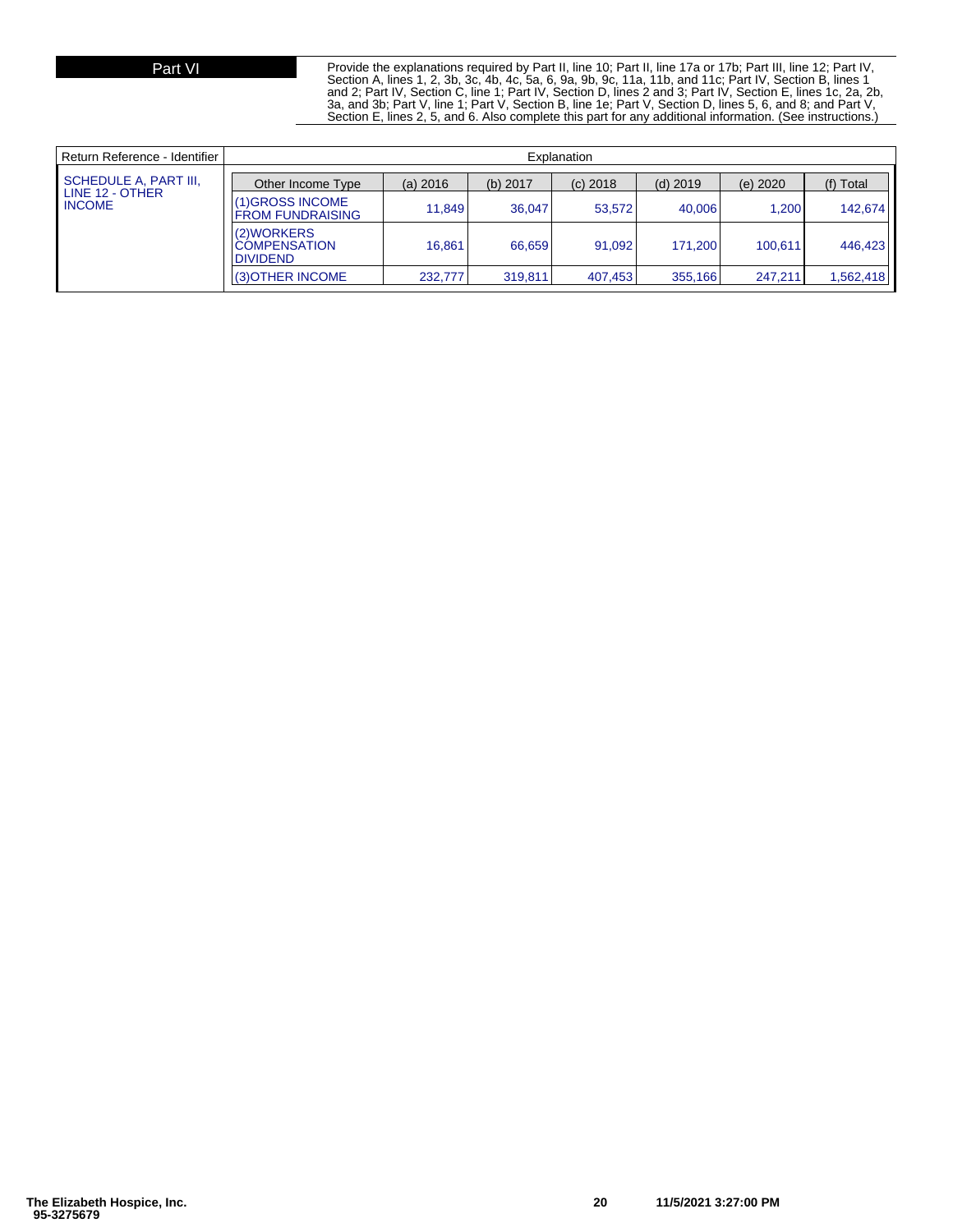| <b>Schedule B</b> |  |
|-------------------|--|
|-------------------|--|

| (Form 990, 990-EZ,        |  |
|---------------------------|--|
| or 990-PF)                |  |
| Donartmont of the Troopun |  |

## Department of the Treasury Internal Revenue Service

Schedule of Contributors

▶ Attach to Form 990, Form 990-EZ, or Form 990-PF. ▶ Go to *www.irs.gov/Form990* for the latest information. OMB No. 1545-0047

2020

| Name of the organization    | <b>Employer identification number</b> |
|-----------------------------|---------------------------------------|
| THE ELIZABETH HOSPICE. INC. | 95-3275679                            |

Organization type (check one): THE ELIZABETH HOSPICE, INC.

| Filers of:         | Section:                                                                           |
|--------------------|------------------------------------------------------------------------------------|
| Form 990 or 990-EZ | $\boxed{\vee}$ 501(c)( 3 ) (enter number) organization                             |
|                    | $4947(a)(1)$ nonexempt charitable trust <b>not</b> treated as a private foundation |
|                    | 527 political organization                                                         |
| Form 990-PF        | 501(c)(3) exempt private foundation                                                |
|                    | 4947(a)(1) nonexempt charitable trust treated as a private foundation              |
|                    | 501(c)(3) taxable private foundation                                               |
|                    |                                                                                    |

Check if your organization is covered by the General Rule or a Special Rule.

Note: Only a section 501(c)(7), (8), or (10) organization can check boxes for both the General Rule and a Special Rule. See instructions.

#### General Rule

For an organization filing Form 990, 990-EZ, or 990-PF that received, during the year, contributions totaling \$5,000 ✔ or more (in money or property) from any one contributor. Complete Parts I and II. See instructions for determining a contributor's total contributions.

#### Special Rules

 $\Box$  For an organization described in section 501(c)(3) filing Form 990 or 990-EZ that met the 331/3% support test of the regulations under sections 509(a)(1) and 170(b)(1)(A)(vi), that checked Schedule A (Form 990 or 990-EZ), Part II, line 13, 16a, or 16b, and that received from any one contributor, during the year, total contributions of the greater of (1) \$5,000; or (2) 2% of the amount on (i) Form 990, Part VIII, line 1h; or (ii) Form 990-EZ, line 1. Complete Parts I and II.

 $\Box$  For an organization described in section 501(c)(7), (8), or (10) filing Form 990 or 990-EZ that received from any one contributor, during the year, total contributions of more than \$1,000 *exclusively* for religious, charitable, scientific, literary, or educational purposes, or for the prevention of cruelty to children or animals. Complete Parts I (entering "N/A" in column (b) instead of the contributor name and address), II, and III.

 $\Box$  For an organization described in section 501(c)(7), (8), or (10) filing Form 990 or 990-EZ that received from any one contributor, during the year, contributions *exclusively* for religious, charitable, etc., purposes, but no such contributions totaled more than \$1,000. If this box is checked, enter here the total contributions that were received during the year for an *exclusively* religious, charitable, etc., purpose. Don't complete any of the parts unless the General Rule applies to this organization because it received *nonexclusively* religious, charitable, etc., contributions totaling \$5,000 or more during the year . . . . . . . . . . . . . . . . . . ▶ \$

Caution: An organization that isn't covered by the General Rule and/or the Special Rules doesn't file Schedule B (Form 990, 990-EZ, or 990-PF), but it must answer "No" on Part IV, line 2, of its Form 990; or check the box on line H of its Form 990-EZ or on its Form 990-PF, Part I, line 2, to certify that it doesn't meet the filing requirements of Schedule B (Form 990, 990-EZ, or 990-PF).

For Paperwork Reduction Act Notice, see the instructions for Form 990, 990-EZ, or 990-PF. Cat. No. 30613X Schedule B (Form 990, 990-EZ, or 990-PF) (2020)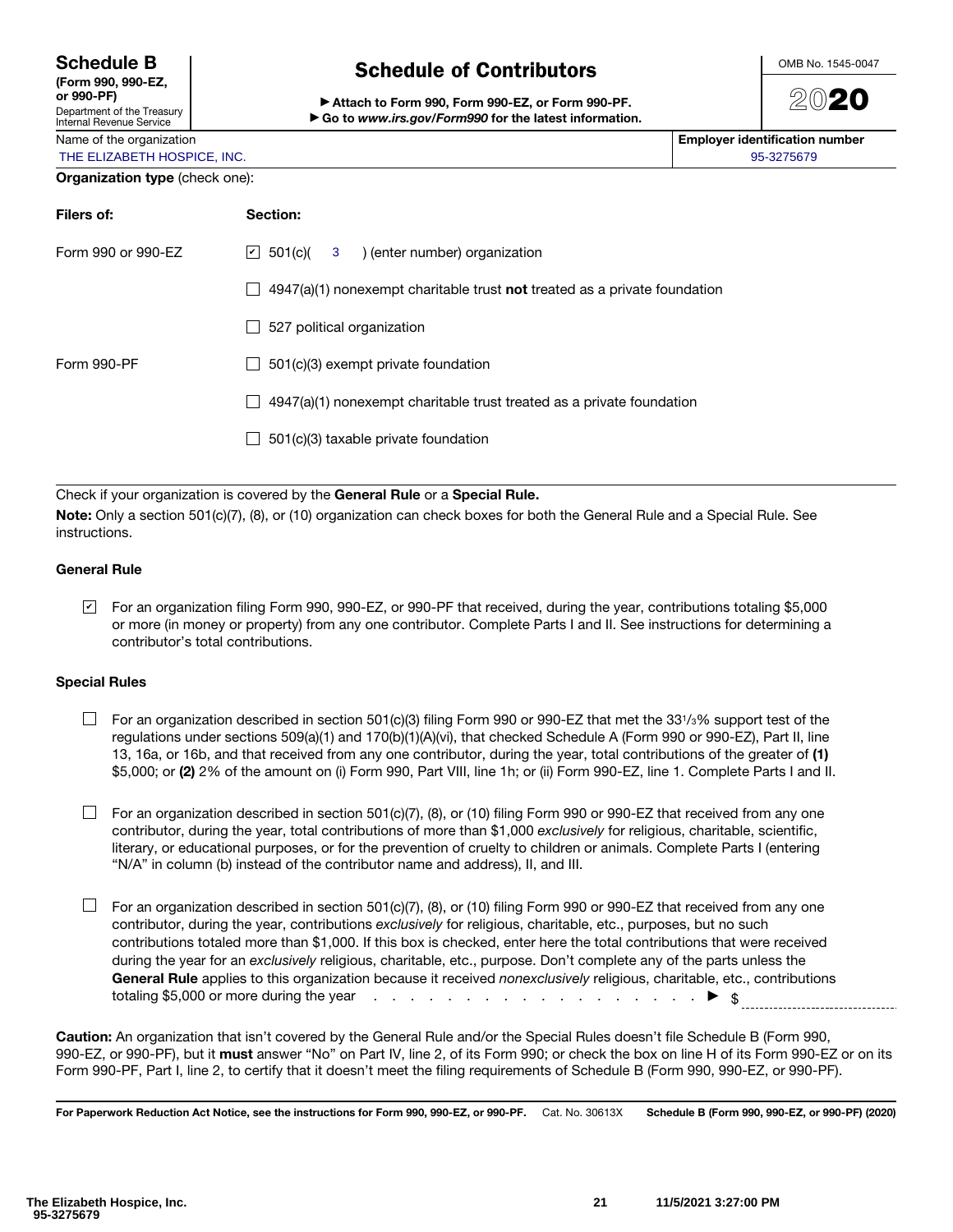| Schedule B (Form 990, 990-EZ, or 990-PF) (2020) | Page |
|-------------------------------------------------|------|
|-------------------------------------------------|------|

THE ELIZABETH HOSPICE, INC. **EXECUTE:** 95-3275679

| Part I              | <b>Contributors</b> (see instructions). Use duplicate copies of Part I if additional space is needed. |                                   |                                                                                                                        |
|---------------------|-------------------------------------------------------------------------------------------------------|-----------------------------------|------------------------------------------------------------------------------------------------------------------------|
| (a)<br>No.          | (b)<br>Name, address, and ZIP + 4                                                                     | (c)<br><b>Total contributions</b> | (d)<br>Type of contribution                                                                                            |
| $\mathbf{1}$        |                                                                                                       | \$<br>100,000                     | Person<br>$\mathbf{v}$<br>Payroll<br><b>Noncash</b>                                                                    |
|                     |                                                                                                       |                                   | (Complete Part II for<br>noncash contributions.)                                                                       |
| (a)<br>No.          | (b)<br>Name, address, and ZIP + 4                                                                     | (c)<br><b>Total contributions</b> | (d)<br>Type of contribution                                                                                            |
| $\frac{2}{\pi}$     |                                                                                                       | \$<br>75,310                      | Person<br>$\mathbf v$<br>Payroll<br><b>Noncash</b>                                                                     |
|                     |                                                                                                       |                                   | (Complete Part II for<br>noncash contributions.)                                                                       |
| (a)<br>No.          | (b)<br>Name, address, and ZIP + 4                                                                     | (c)<br>Total contributions        | (d)<br>Type of contribution                                                                                            |
| $\frac{3}{2}$       |                                                                                                       | \$<br>65,000                      | Person<br>$\overline{\mathbf{v}}$<br>Payroll<br><b>Noncash</b>                                                         |
|                     |                                                                                                       |                                   | (Complete Part II for<br>noncash contributions.)                                                                       |
| (a)<br>No.          | (b)<br>Name, address, and ZIP + 4                                                                     | (c)<br><b>Total contributions</b> | (d)<br>Type of contribution                                                                                            |
| 4                   |                                                                                                       | \$<br>25,000                      | Person<br>$\mathbf{v}$<br>Payroll<br><b>Noncash</b><br>(Complete Part II for<br>noncash contributions.)                |
| (a)<br>No.          | (b)<br>Name, address, and ZIP + 4                                                                     | (c)<br><b>Total contributions</b> | (d)<br><b>Type of contribution</b>                                                                                     |
| $5$ <sub>----</sub> |                                                                                                       | \$<br>25,000                      | Person<br>$\left  \mathbf{v} \right $<br>Payroll<br><b>Noncash</b><br>(Complete Part II for<br>noncash contributions.) |
| (a)<br>No.          | (b)<br>Name, address, and ZIP + 4                                                                     | (c)<br><b>Total contributions</b> | (d)<br><b>Type of contribution</b>                                                                                     |
| $6\overline{6}$     |                                                                                                       | \$<br>22,332                      | Person<br>V<br>Payroll<br><b>Noncash</b><br>(Complete Part II for                                                      |
|                     |                                                                                                       |                                   | noncash contributions.)                                                                                                |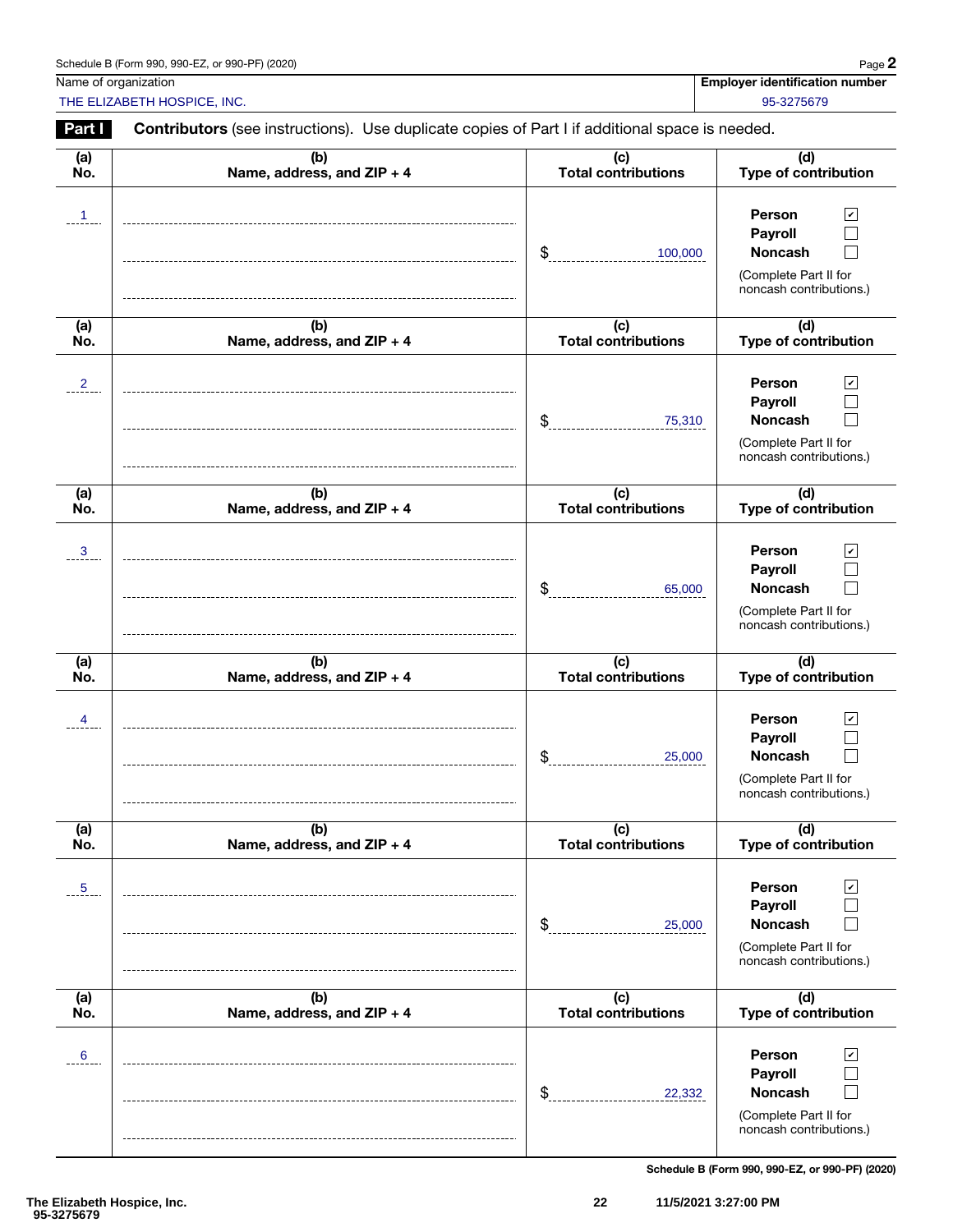| Schedule B (Form 990, 990-EZ, or 990-PF) (2020) | Page |
|-------------------------------------------------|------|
|-------------------------------------------------|------|

THE ELIZABETH HOSPICE, INC. **EXECUTE:** 95-3275679

| <b>Part I</b>  | <b>Contributors</b> (see instructions). Use duplicate copies of Part I if additional space is needed. |                                   |                                                                                                                                          |
|----------------|-------------------------------------------------------------------------------------------------------|-----------------------------------|------------------------------------------------------------------------------------------------------------------------------------------|
| (a)<br>No.     | (b)<br>Name, address, and ZIP + 4                                                                     | (c)<br>Total contributions        | (d)<br>Type of contribution                                                                                                              |
| $\frac{7}{2}$  |                                                                                                       | \$<br>20,000                      | Person<br>$\overline{\mathbf{r}}$<br>Payroll<br><b>College</b><br><b>Noncash</b><br>$\sim$<br>(Complete Part II for                      |
| (a)<br>No.     | (b)<br>Name, address, and ZIP + 4                                                                     | (c)<br>Total contributions        | noncash contributions.)<br>(d)<br>Type of contribution                                                                                   |
|                |                                                                                                       |                                   |                                                                                                                                          |
| 8              |                                                                                                       | \$<br>19,000                      | Person<br>$\overline{\mathbf{r}}$<br>Payroll<br><b>Noncash</b><br><b>College</b>                                                         |
|                |                                                                                                       |                                   | (Complete Part II for<br>noncash contributions.)                                                                                         |
| (a)<br>No.     | (b)<br>Name, address, and ZIP + 4                                                                     | (c)<br><b>Total contributions</b> | (d)<br>Type of contribution                                                                                                              |
| $\overline{9}$ |                                                                                                       | \$<br>15,000                      | $\mathbf{\nabla}$<br>Person<br>Payroll<br><b>College</b><br><b>Noncash</b><br>$\Box$<br>(Complete Part II for<br>noncash contributions.) |
| (a)<br>No.     | (b)<br>Name, address, and ZIP + 4                                                                     | (c)<br><b>Total contributions</b> | (d)<br>Type of contribution                                                                                                              |
| 10             |                                                                                                       | \$<br>14,765                      | $\overline{\mathbf{v}}$<br>Person<br>Payroll<br>L.<br>$\checkmark$<br><b>Noncash</b><br>(Complete Part II for<br>noncash contributions.) |
| (a)<br>No.     | (b)<br>Name, address, and ZIP + 4                                                                     | (c)<br><b>Total contributions</b> | (d)<br><b>Type of contribution</b>                                                                                                       |
| 11             |                                                                                                       | \$<br>14,000                      | Person<br>V<br>Payroll<br><b>Noncash</b><br>(Complete Part II for<br>noncash contributions.)                                             |
| (a)<br>No.     | (b)<br>Name, address, and ZIP + 4                                                                     | (c)<br><b>Total contributions</b> | (d)<br><b>Type of contribution</b>                                                                                                       |
| 12             |                                                                                                       | \$<br>12,500                      | Person<br>V<br>Payroll<br><b>Noncash</b><br>(Complete Part II for<br>noncash contributions.)                                             |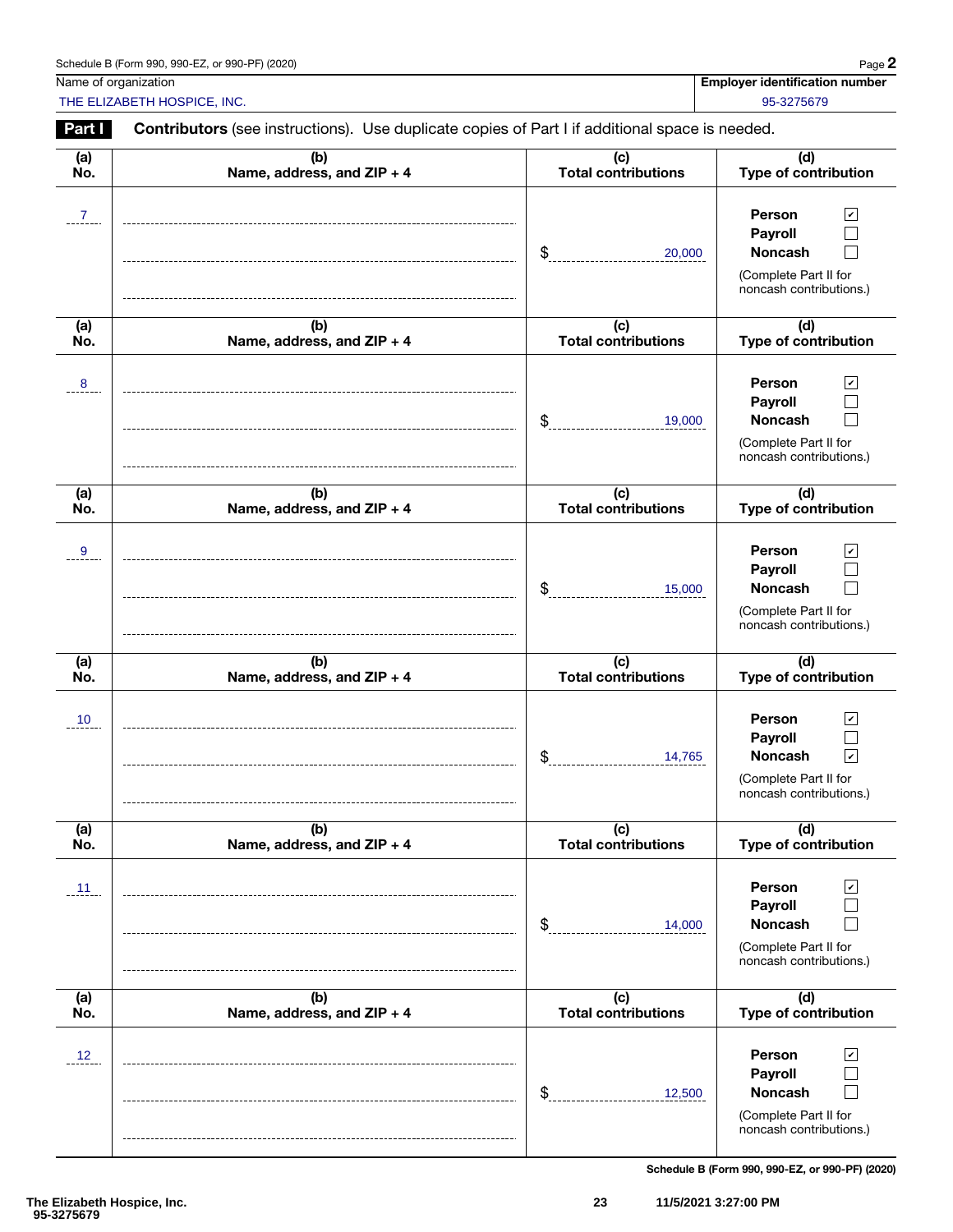| Schedule B (Form 990, 990-EZ, or 990-PF) (2020) | Page |
|-------------------------------------------------|------|
|-------------------------------------------------|------|

THE ELIZABETH HOSPICE, INC. SAND THE SAND FOR THE SECOND SECOND SECOND SECOND SECOND SECOND SECOND SECOND SECOND SECOND SECOND SECOND SECOND SECOND SECOND SECOND SECOND SECOND SECOND SECOND SECOND SECOND SECOND SECOND SECO

| Part I     | <b>Contributors</b> (see instructions). Use duplicate copies of Part I if additional space is needed. |                                   |                                                                                                                   |
|------------|-------------------------------------------------------------------------------------------------------|-----------------------------------|-------------------------------------------------------------------------------------------------------------------|
| (a)<br>No. | (b)<br>Name, address, and ZIP + 4                                                                     | (c)<br><b>Total contributions</b> | (d)<br>Type of contribution                                                                                       |
| 13         |                                                                                                       | \$<br>12,500                      | Person<br>$\mathbf{v}$<br>Payroll<br>Noncash<br>(Complete Part II for<br>noncash contributions.)                  |
| (a)<br>No. | (b)<br>Name, address, and ZIP + 4                                                                     | (c)<br><b>Total contributions</b> | (d)<br>Type of contribution                                                                                       |
| 14         |                                                                                                       | \$<br>11,000                      | Person<br>$\mathbf{v}$<br>Payroll<br><b>Noncash</b><br>(Complete Part II for<br>noncash contributions.)           |
| (a)<br>No. | (b)<br>Name, address, and ZIP + 4                                                                     | (c)<br><b>Total contributions</b> | (d)<br>Type of contribution                                                                                       |
| 15         |                                                                                                       | \$<br>10,100                      | Person<br>$\mathbf{v}$<br>Payroll<br><b>Noncash</b><br>(Complete Part II for<br>noncash contributions.)           |
| (a)<br>No. | (b)<br>Name, address, and ZIP + 4                                                                     | (c)<br><b>Total contributions</b> | (d)<br>Type of contribution                                                                                       |
| 16         |                                                                                                       | \$<br>10,000                      | <b>Person</b><br>$\mathbf{v}$<br>Payroll<br>Noncash<br>(Complete Part II for<br>noncash contributions.)           |
| (a)<br>No. | (b)<br>Name, address, and ZIP + 4                                                                     | (c)<br><b>Total contributions</b> | (d)<br>Type of contribution                                                                                       |
| 17         |                                                                                                       | \$<br>10,000                      | Person<br>$\vert\mathbf{v}\vert$<br>Payroll<br><b>Noncash</b><br>(Complete Part II for<br>noncash contributions.) |
| (a)<br>No. | (b)<br>Name, address, and ZIP + 4                                                                     | (c)<br><b>Total contributions</b> | (d)<br>Type of contribution                                                                                       |
| 18         |                                                                                                       | \$<br>9,918                       | Person<br>$\vert\mathbf{v}\vert$<br>Payroll<br>Noncash<br>(Complete Part II for<br>noncash contributions.)        |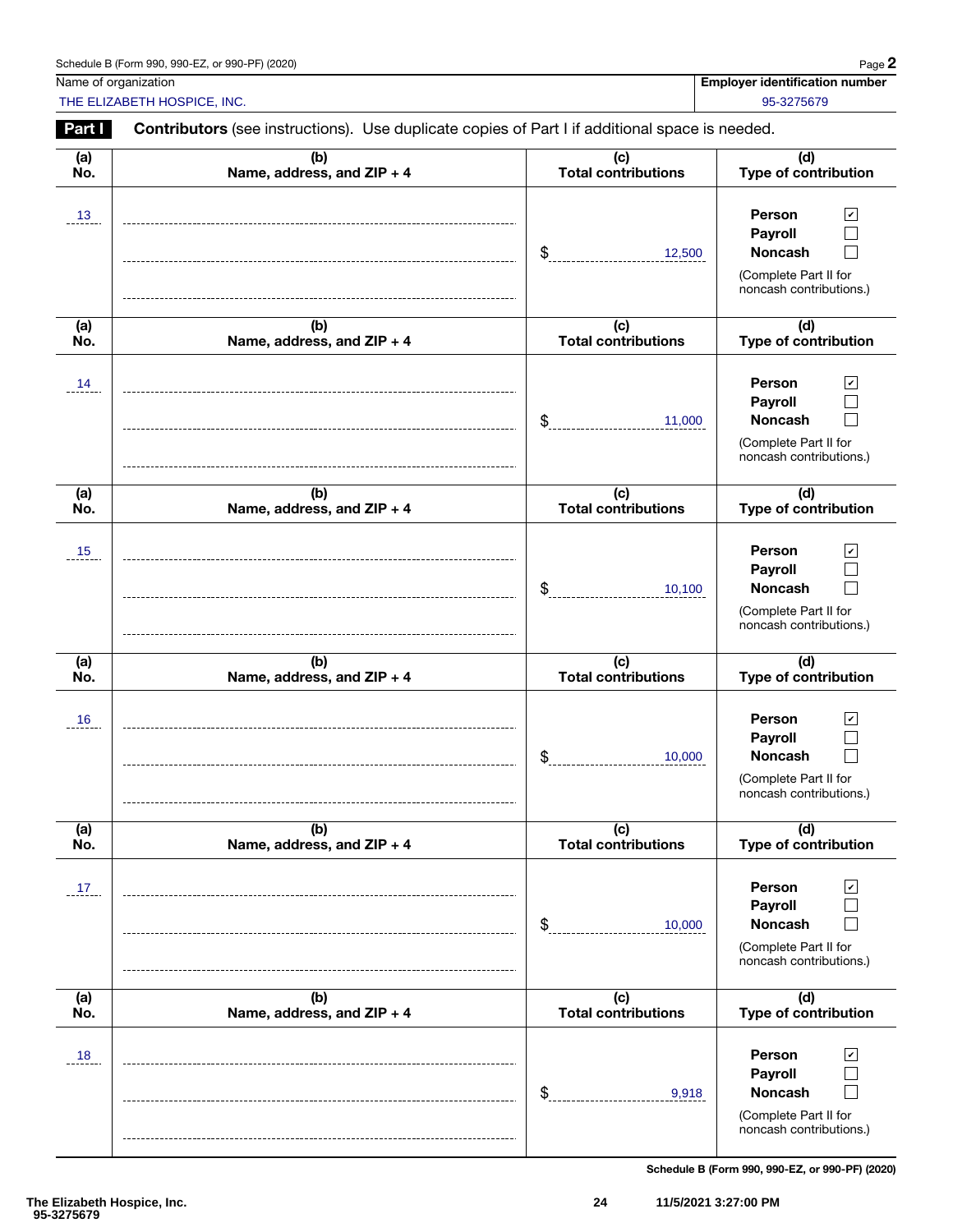| Schedule B (Form 990, 990-EZ, or 990-PF) (2020) | Page |
|-------------------------------------------------|------|
|-------------------------------------------------|------|

THE ELIZABETH HOSPICE, INC. 2008 2009 12:00 12:00 12:00 12:00 12:00 12:00 12:00 12:00 12:00 12:00 12:00 12:00 12:00 12:00 12:00 12:00 12:00 12:00 12:00 12:00 12:00 12:00 12:00 12:00 12:00 12:00 12:00 12:00 12:00 12:00 12:0

| Part I     | <b>Contributors</b> (see instructions). Use duplicate copies of Part I if additional space is needed. |                                   |                                                                                                                                           |
|------------|-------------------------------------------------------------------------------------------------------|-----------------------------------|-------------------------------------------------------------------------------------------------------------------------------------------|
| (a)<br>No. | (b)<br>Name, address, and ZIP + 4                                                                     | (c)<br>Total contributions        | (d)<br>Type of contribution                                                                                                               |
| 19.        |                                                                                                       | \$<br>9,148                       | $\mathbf{v}$<br>Person<br>Payroll<br>$\vert \ \ \vert$<br><b>Noncash</b><br>$\Box$<br>(Complete Part II for<br>noncash contributions.)    |
| (a)<br>No. | (b)<br>Name, address, and ZIP + 4                                                                     | (c)<br>Total contributions        | (d)<br>Type of contribution                                                                                                               |
| 20         |                                                                                                       | \$<br>8,250                       | $\boldsymbol{\mathcal{C}}$<br>Person<br>Payroll<br>$\Box$<br>$\Box$<br><b>Noncash</b><br>(Complete Part II for<br>noncash contributions.) |
| (a)<br>No. | (b)<br>Name, address, and ZIP + 4                                                                     | (c)<br>Total contributions        | (d)<br>Type of contribution                                                                                                               |
| 21         |                                                                                                       | \$<br>8,000                       | Person<br>$\blacktriangledown$<br>Payroll<br>$\Box$<br><b>Noncash</b><br>$\Box$<br>(Complete Part II for<br>noncash contributions.)       |
| (a)<br>No. | (b)<br>Name, address, and ZIP + 4                                                                     | (c)<br><b>Total contributions</b> | (d)<br>Type of contribution                                                                                                               |
| 22         |                                                                                                       | \$<br>7,500                       | $\mathbf{v}$<br>Person<br>Payroll<br>$\Box$<br>Noncash<br>(Complete Part II for<br>noncash contributions.)                                |
| (a)<br>No. | (b)<br>Name, address, and ZIP + 4                                                                     | (c)<br><b>Total contributions</b> | (d)<br><b>Type of contribution</b>                                                                                                        |
| 23         |                                                                                                       | \$<br>7,500                       | $\checkmark$<br>Person<br>Payroll<br><b>Noncash</b><br>(Complete Part II for<br>noncash contributions.)                                   |
| (a)<br>No. | (b)<br>Name, address, and ZIP + 4                                                                     | (c)<br><b>Total contributions</b> | (d)<br><b>Type of contribution</b>                                                                                                        |
| 24         |                                                                                                       | \$<br>6,500                       | Person<br>V<br>Payroll<br><b>Noncash</b><br>(Complete Part II for<br>noncash contributions.)                                              |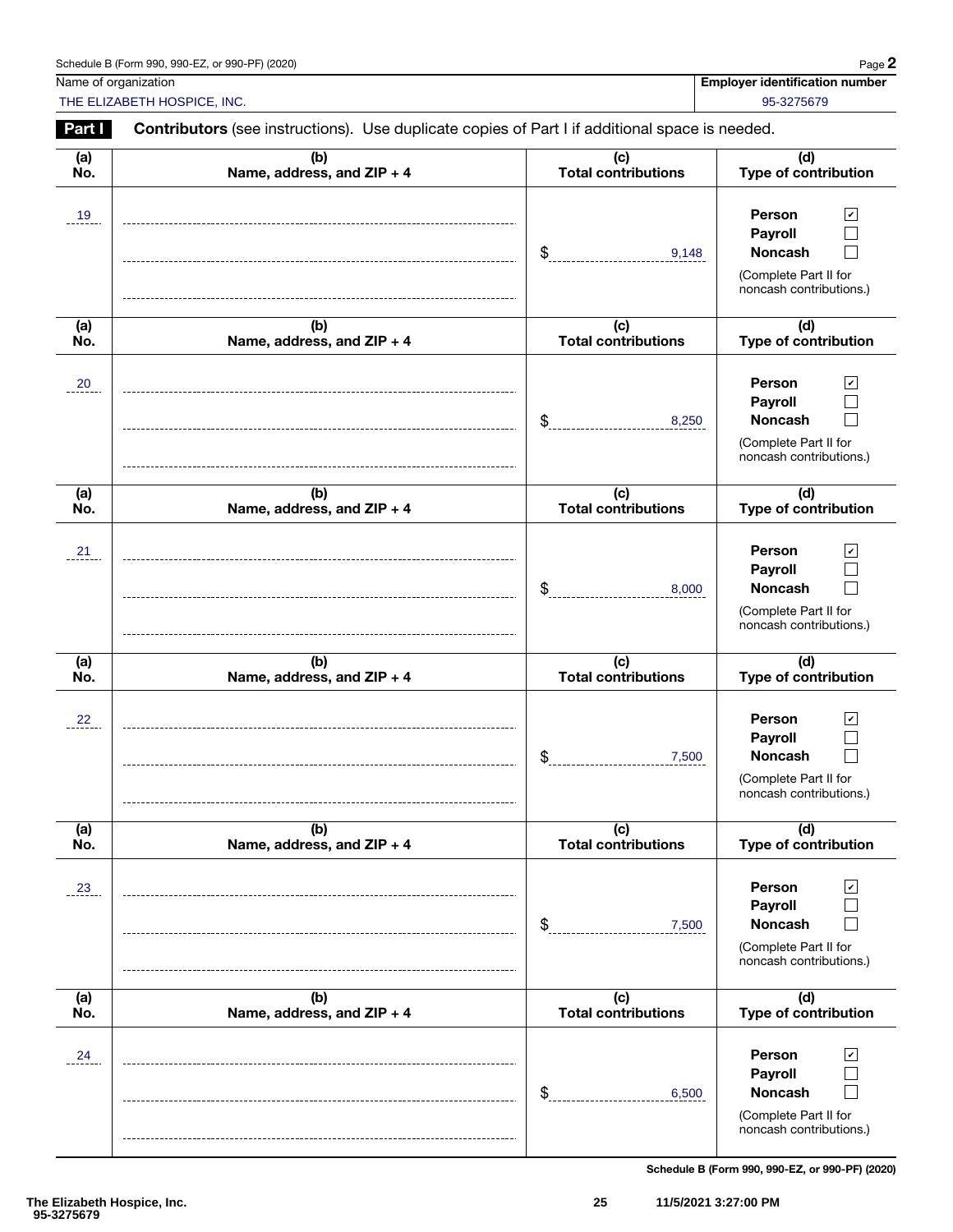| Schedule B (Form 990, 990-EZ, or 990-PF) (2020) | Page |
|-------------------------------------------------|------|
|-------------------------------------------------|------|

THE ELIZABETH HOSPICE, INC. **EXECUTE:** 95-3275679

| Part I     | <b>Contributors</b> (see instructions). Use duplicate copies of Part I if additional space is needed. |                                           |                                                                                                                      |
|------------|-------------------------------------------------------------------------------------------------------|-------------------------------------------|----------------------------------------------------------------------------------------------------------------------|
| (a)<br>No. | (b)<br>Name, address, and ZIP + 4                                                                     | (c)<br><b>Total contributions</b>         | (d)<br>Type of contribution                                                                                          |
| 25         |                                                                                                       | \$<br>6,000                               | Person<br>$\mathbf{v}$<br>Payroll<br><b>Noncash</b>                                                                  |
|            |                                                                                                       |                                           | (Complete Part II for<br>noncash contributions.)                                                                     |
| (a)<br>No. | (b)<br>Name, address, and ZIP + 4                                                                     | (c)<br><b>Total contributions</b>         | (d)<br>Type of contribution                                                                                          |
| 26         |                                                                                                       | \$<br>5,461                               | Person<br>$\check{\phantom{0}}$<br>Payroll<br>$\mathbf{v}$<br><b>Noncash</b>                                         |
|            |                                                                                                       |                                           | (Complete Part II for<br>noncash contributions.)                                                                     |
| (a)<br>No. | (b)<br>Name, address, and ZIP + 4                                                                     | (c)<br><b>Total contributions</b>         | (d)<br>Type of contribution                                                                                          |
| $-27$      |                                                                                                       | \$<br>5,000                               | Person<br>$\checkmark$<br>Payroll<br><b>Noncash</b><br>(Complete Part II for<br>noncash contributions.)              |
| (a)<br>No. | (b)<br>Name, address, and ZIP + 4                                                                     | (c)<br><b>Total contributions</b>         | (d)<br>Type of contribution                                                                                          |
| 28         |                                                                                                       | \$<br>5,000                               | Person<br>$\mathbf v$<br>Payroll<br>$\Box$<br><b>Noncash</b><br>(Complete Part II for<br>noncash contributions.)     |
| (a)<br>No. | (b)<br>Name, address, and ZIP + 4                                                                     | (c)<br><b>Total contributions</b>         | (d)<br><b>Type of contribution</b>                                                                                   |
| 29         |                                                                                                       | \$<br>5,000                               | Person<br>V<br>Payroll<br>Noncash<br>(Complete Part II for                                                           |
| (a)        | (b)                                                                                                   | (c)                                       | noncash contributions.)<br>(d)                                                                                       |
| No.<br>30  | Name, address, and ZIP + 4                                                                            | <b>Total contributions</b><br>\$<br>5,000 | <b>Type of contribution</b><br>Person<br>V<br>Payroll<br>Noncash<br>(Complete Part II for<br>noncash contributions.) |

Schedule B (Form 990, 990-EZ, or 990-PF) (2020)

**The Elizabeth Hospice, Inc. 95-3275679**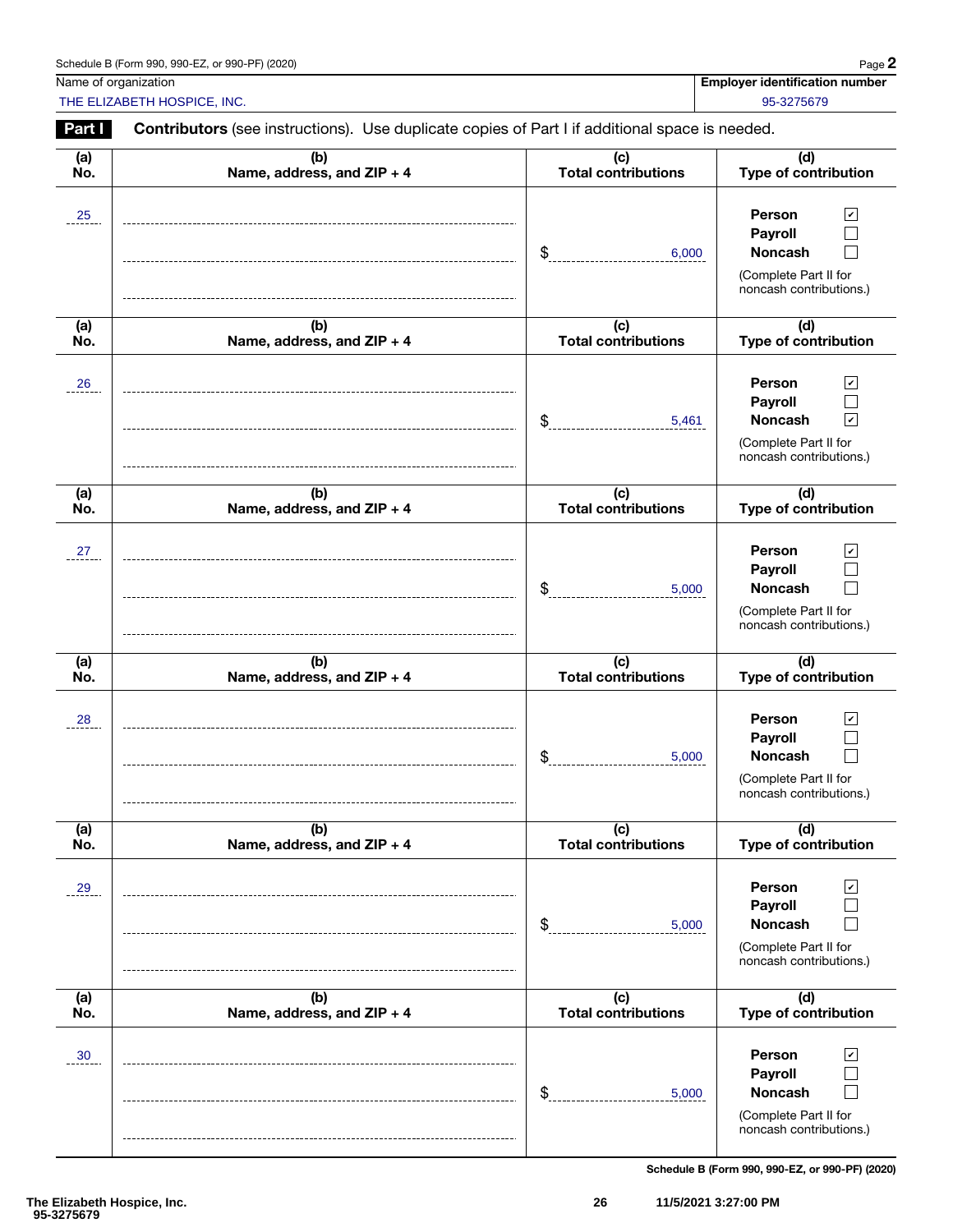| Schedule B (Form 990, 990-EZ, or 990-PF) (2020) | Page |
|-------------------------------------------------|------|
|-------------------------------------------------|------|

THE ELIZABETH HOSPICE, INC. SAND THE SAND FOR THE SECOND SECOND SECOND SECOND SECOND SECOND SECOND SECOND SECOND SECOND SECOND SECOND SECOND SECOND SECOND SECOND SECOND SECOND SECOND SECOND SECOND SECOND SECOND SECOND SECO

| Part I     | Contributors (see instructions). Use duplicate copies of Part I if additional space is needed. |                                   |                                                                                                                            |  |  |  |
|------------|------------------------------------------------------------------------------------------------|-----------------------------------|----------------------------------------------------------------------------------------------------------------------------|--|--|--|
| (a)<br>No. | (b)<br>Name, address, and ZIP + 4                                                              | (c)<br><b>Total contributions</b> | (d)<br>Type of contribution                                                                                                |  |  |  |
| 31         |                                                                                                | \$<br>166,667                     | <b>Person</b><br>$\overline{\mathbf{v}}$<br>Payroll<br><b>Noncash</b><br>(Complete Part II for<br>noncash contributions.)  |  |  |  |
| (a)<br>No. | (b)<br>Name, address, and ZIP + 4                                                              | (c)<br><b>Total contributions</b> | (d)<br><b>Type of contribution</b>                                                                                         |  |  |  |
| 32         |                                                                                                | \$<br>5,000                       | <b>Person</b><br>$\overline{\mathcal{L}}$<br>Payroll<br><b>Noncash</b><br>(Complete Part II for<br>noncash contributions.) |  |  |  |
| (a)<br>No. | (b)<br>Name, address, and ZIP + 4                                                              | (c)<br><b>Total contributions</b> | (d)<br>Type of contribution                                                                                                |  |  |  |
| 33         |                                                                                                | \$<br>7,000                       | Person<br>$\overline{\mathcal{L}}$<br>Payroll<br><b>Noncash</b><br>(Complete Part II for<br>noncash contributions.)        |  |  |  |
| (a)<br>No. | (b)<br>Name, address, and ZIP + 4                                                              | (c)<br><b>Total contributions</b> | (d)<br>Type of contribution                                                                                                |  |  |  |
| 34         |                                                                                                | \$<br>6,000                       | Person<br>⊻<br>Payroll<br><b>Noncash</b><br>(Complete Part II for<br>noncash contributions.)                               |  |  |  |
| (a)<br>No. | (b)<br>Name, address, and ZIP + 4                                                              | (c)<br><b>Total contributions</b> | (d)<br>Type of contribution                                                                                                |  |  |  |
| 35         |                                                                                                | \$<br>35,000                      | Person<br>$\mathbf{v}$<br>Payroll<br><b>Noncash</b><br>(Complete Part II for<br>noncash contributions.)                    |  |  |  |
| (a)<br>No. | (b)<br>Name, address, and ZIP + 4                                                              | (c)<br><b>Total contributions</b> | (d)<br>Type of contribution                                                                                                |  |  |  |
| 36         |                                                                                                | \$<br>6,100                       | Person<br>$\mathbf{v}$<br>Payroll<br><b>Noncash</b><br>(Complete Part II for<br>noncash contributions.)                    |  |  |  |

Schedule B (Form 990, 990-EZ, or 990-PF) (2020)

l,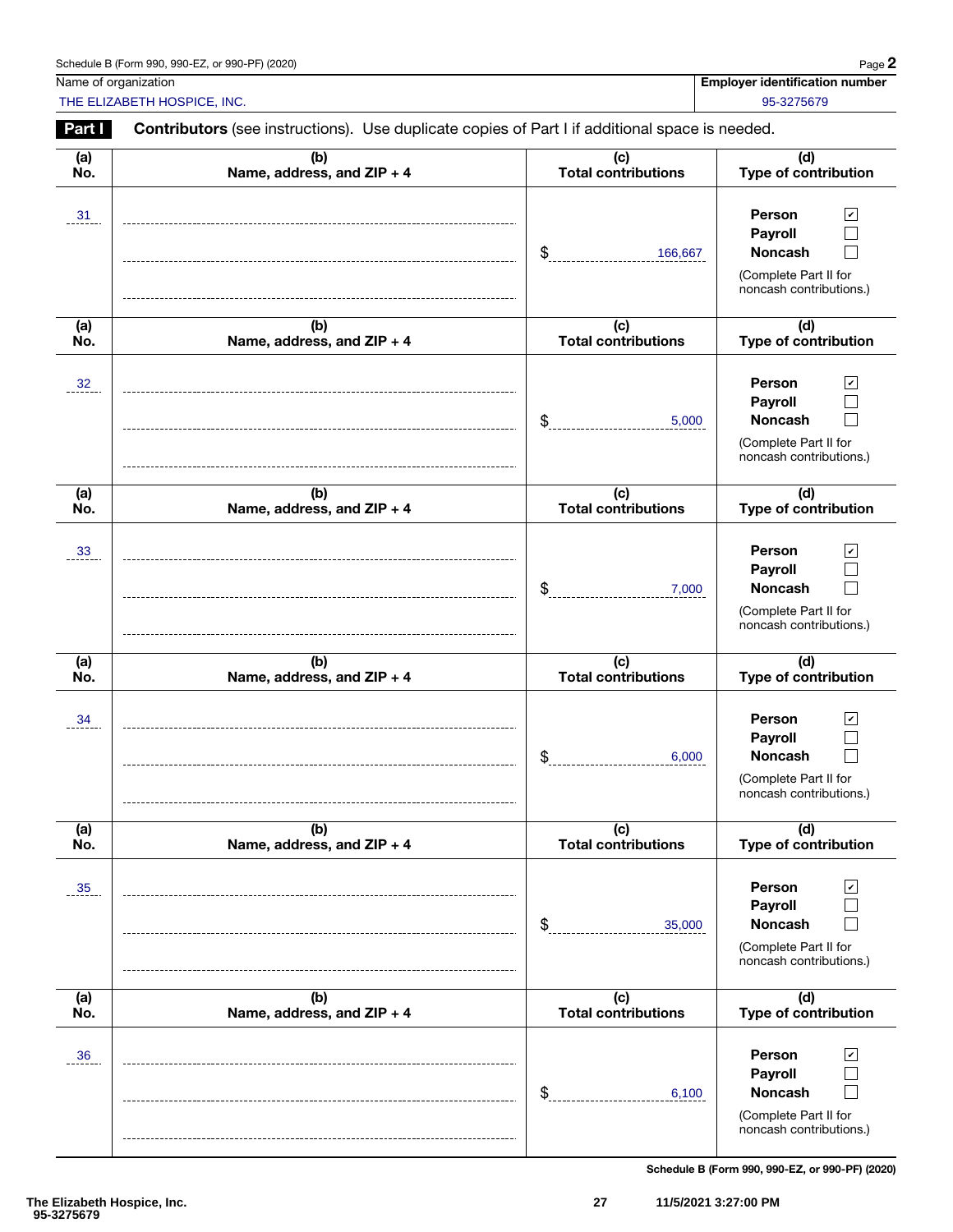| Schedule B (Form 990, 990-EZ, or 990-PF) (2020) | Page |
|-------------------------------------------------|------|
|-------------------------------------------------|------|

THE ELIZABETH HOSPICE, INC. SAND THE SAND FOR THE SECOND SECOND SECOND SECOND SECOND SECOND SECOND SECOND SECOND SECOND SECOND SECOND SECOND SECOND SECOND SECOND SECOND SECOND SECOND SECOND SECOND SECOND SECOND SECOND SECO

| <b>Part I</b> | Contributors (see instructions). Use duplicate copies of Part I if additional space is needed. |                                   |                                                                                                                     |  |  |  |
|---------------|------------------------------------------------------------------------------------------------|-----------------------------------|---------------------------------------------------------------------------------------------------------------------|--|--|--|
| (a)<br>No.    | (b)<br>Name, address, and ZIP + 4                                                              | (c)<br><b>Total contributions</b> | (d)<br>Type of contribution                                                                                         |  |  |  |
| $37 - 37$     |                                                                                                | $\frac{1}{2}$<br>5,000            | Person<br>$\overline{\mathcal{L}}$<br>Payroll<br><b>Noncash</b><br>(Complete Part II for<br>noncash contributions.) |  |  |  |
| (a)<br>No.    | (b)<br>Name, address, and ZIP + 4                                                              | (c)<br><b>Total contributions</b> | (d)<br>Type of contribution                                                                                         |  |  |  |
| 38            |                                                                                                | \$<br>20,655                      | Person<br>$\mathbf{v}$<br>Payroll<br><b>Noncash</b><br>(Complete Part II for<br>noncash contributions.)             |  |  |  |
| (a)<br>No.    | (b)<br>Name, address, and ZIP + 4                                                              | (c)<br><b>Total contributions</b> | (d)<br>Type of contribution                                                                                         |  |  |  |
| 39            |                                                                                                | \$<br>2,239,857                   | Person<br>$\overline{\mathbf{v}}$<br>Payroll<br><b>Noncash</b><br>(Complete Part II for<br>noncash contributions.)  |  |  |  |
| (a)<br>No.    | (b)<br>Name, address, and ZIP + 4                                                              | (c)<br><b>Total contributions</b> | (d)<br>Type of contribution                                                                                         |  |  |  |
|               |                                                                                                | \$                                | Person<br>Payroll<br><b>Noncash</b><br>(Complete Part II for<br>noncash contributions.)                             |  |  |  |
| (a)<br>No.    | (b)<br>Name, address, and ZIP + 4                                                              | (c)<br><b>Total contributions</b> | (d)<br>Type of contribution                                                                                         |  |  |  |
|               |                                                                                                | \$                                | Person<br>Payroll<br><b>Noncash</b><br>(Complete Part II for<br>noncash contributions.)                             |  |  |  |
| (a)<br>No.    | (b)<br>Name, address, and ZIP + 4                                                              | (c)<br><b>Total contributions</b> | (d)<br>Type of contribution                                                                                         |  |  |  |
|               |                                                                                                | \$                                | Person<br>Payroll<br><b>Noncash</b><br>(Complete Part II for<br>noncash contributions.)                             |  |  |  |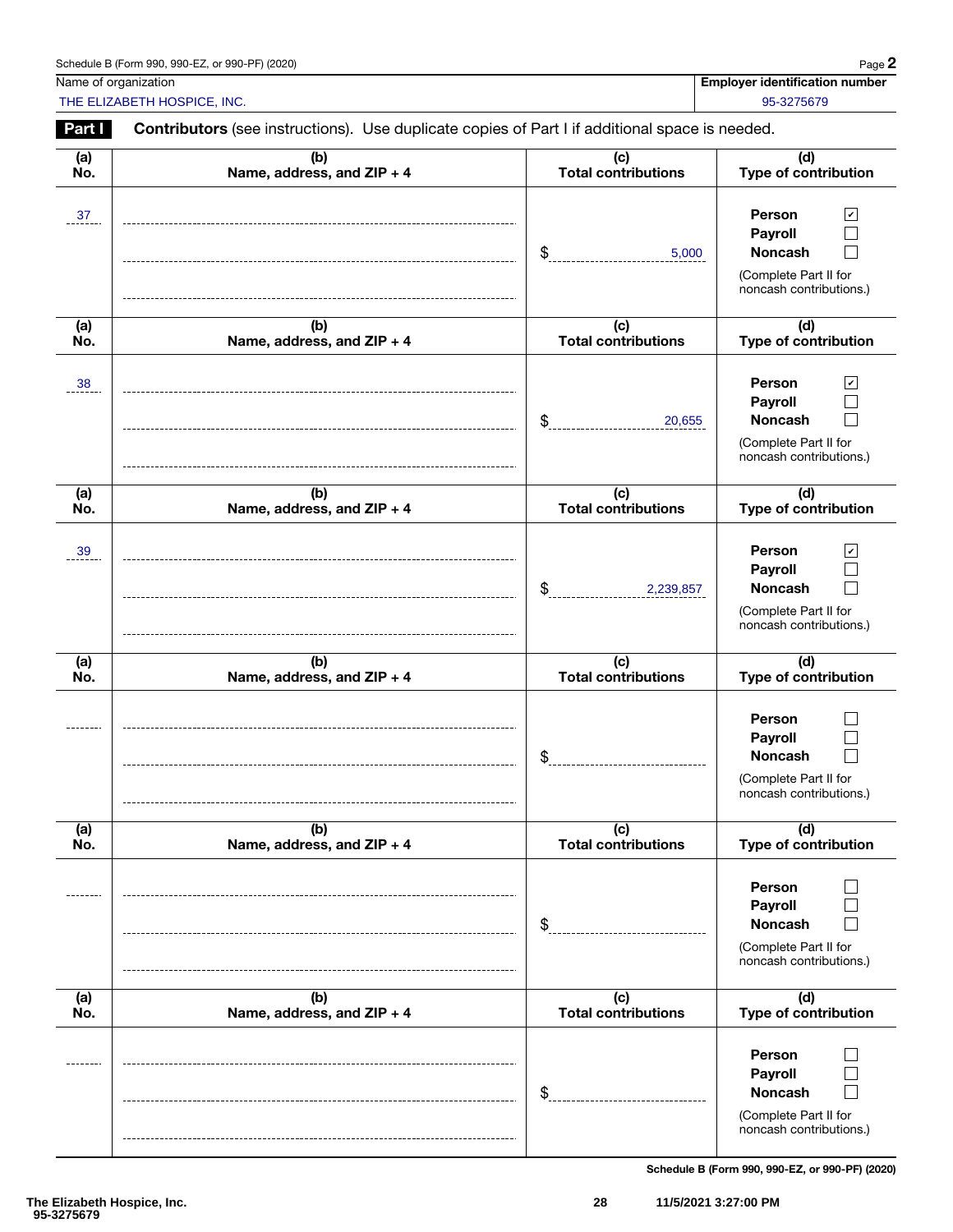#### Schedule B (Form 990, 990-EZ, or 990-PF) (2020)  $P = 3$

Name of organization **Employer identification number**  $\blacksquare$ 

 $\overline{\mathsf{T}}$ 

THE ELIZABETH HOSPICE, INC. SAND THE SAND FOR THE SECOND SECOND SECOND SECOND SECOND SECOND SECOND SECOND SECOND SECOND SECOND SECOND SECOND SECOND SECOND SECOND SECOND SECOND SECOND SECOND SECOND SECOND SECOND SECOND SECO

Part II Noncash Property (see instructions). Use duplicate copies of Part II if additional space is needed.

| (a) No.<br>(b)<br>from<br>Description of noncash property given<br>Part I |                                                                                         | (c)<br>FMV (or estimate)<br>(See instructions.) | (d)<br>Date received                            |
|---------------------------------------------------------------------------|-----------------------------------------------------------------------------------------|-------------------------------------------------|-------------------------------------------------|
| 10                                                                        | CAMPER AND VOLUNTEER T-SHIRTS, GRIEF ACTIVITY<br><b>MATERIALS AND REMEMBRANCE BEARS</b> |                                                 |                                                 |
|                                                                           |                                                                                         | \$<br>7,515                                     | 06/17/2021                                      |
| (a) No.<br>from<br>Part I                                                 | (b)<br>Description of noncash property given                                            | (c)<br>FMV (or estimate)<br>(See instructions.) | (d)<br>Date received                            |
| 26                                                                        | STOCK CERTIFICATES: 61 SHARES OF LEIDOS HOLDINGS                                        |                                                 |                                                 |
|                                                                           |                                                                                         | \$<br>5,461                                     | 09/16/2020                                      |
| (a) No.<br>from<br>Part I                                                 | (b)<br>Description of noncash property given                                            | (c)<br>FMV (or estimate)<br>(See instructions.) | (d)<br>Date received                            |
|                                                                           |                                                                                         | \$                                              |                                                 |
| (a) No.<br>from<br>Part I                                                 | (b)<br>Description of noncash property given                                            | (c)<br>FMV (or estimate)<br>(See instructions.) | (d)<br>Date received                            |
|                                                                           |                                                                                         | \$                                              |                                                 |
| (a) No.<br>from<br>Part I                                                 | (b)<br>Description of noncash property given                                            | (c)<br>FMV (or estimate)<br>(See instructions.) | (d)<br>Date received                            |
|                                                                           |                                                                                         | \$                                              |                                                 |
| (a) No.<br>from<br>Part I                                                 | (b)<br>Description of noncash property given                                            | (c)<br>FMV (or estimate)<br>(See instructions.) | (d)<br>Date received                            |
|                                                                           |                                                                                         |                                                 |                                                 |
|                                                                           |                                                                                         | \$                                              | Schedule B (Form 990, 990-EZ, or 990-PF) (2020) |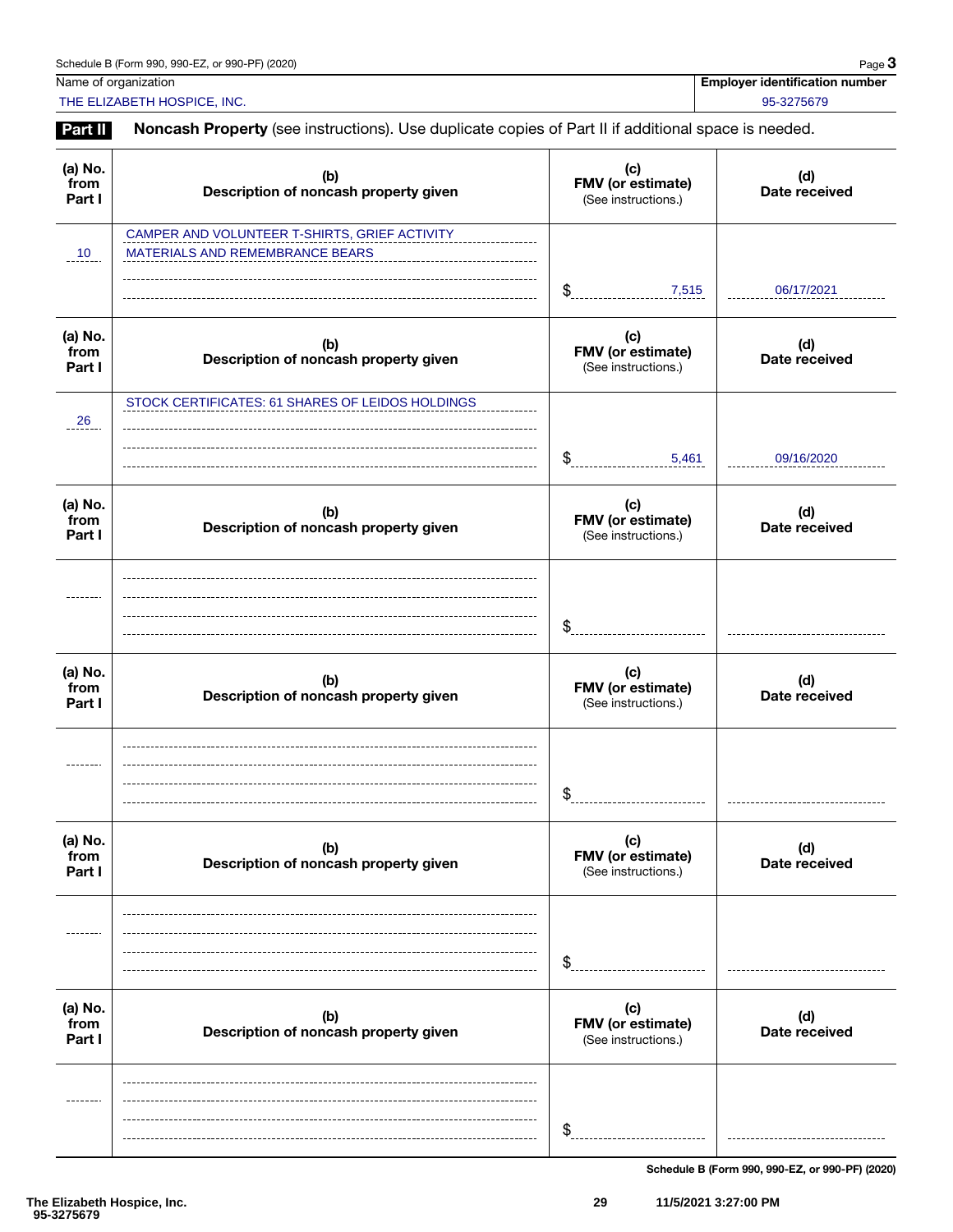| Schedule B (Form 990, 990-EZ, or 990-PF) (2020) | Page 4                                |
|-------------------------------------------------|---------------------------------------|
| Name of organization                            | <b>Emplover identification number</b> |
| THE ELIZARETH HOSPICE INC.                      | 95-3275679                            |

| ivame or organization     | THE ELIZABETH HOSPICE, INC.                                                                                     |                      |                                          | <b>Employer identification number</b><br>95-3275679                                                                                                                                                                                           |  |  |  |
|---------------------------|-----------------------------------------------------------------------------------------------------------------|----------------------|------------------------------------------|-----------------------------------------------------------------------------------------------------------------------------------------------------------------------------------------------------------------------------------------------|--|--|--|
| Part III                  | Exclusively religious, charitable, etc., contributions to organizations described in section 501(c)(7), (8), or |                      |                                          |                                                                                                                                                                                                                                               |  |  |  |
|                           | contributions of \$1,000 or less for the year. (Enter this information once. See instructions.) ▶               |                      |                                          | (10) that total more than \$1,000 for the year from any one contributor. Complete columns (a) through (e) and<br>the following line entry. For organizations completing Part III, enter the total of exclusively religious, charitable, etc., |  |  |  |
|                           | Use duplicate copies of Part III if additional space is needed.                                                 |                      |                                          |                                                                                                                                                                                                                                               |  |  |  |
| (a) No.<br>from<br>Part I | (b) Purpose of gift                                                                                             | (c) Use of gift      |                                          | (d) Description of how gift is held                                                                                                                                                                                                           |  |  |  |
|                           |                                                                                                                 |                      |                                          |                                                                                                                                                                                                                                               |  |  |  |
|                           |                                                                                                                 |                      |                                          |                                                                                                                                                                                                                                               |  |  |  |
|                           |                                                                                                                 | (e) Transfer of gift |                                          |                                                                                                                                                                                                                                               |  |  |  |
|                           | Transferee's name, address, and ZIP + 4                                                                         |                      |                                          | Relationship of transferor to transferee                                                                                                                                                                                                      |  |  |  |
|                           |                                                                                                                 |                      |                                          |                                                                                                                                                                                                                                               |  |  |  |
|                           |                                                                                                                 |                      |                                          |                                                                                                                                                                                                                                               |  |  |  |
| (a) No.<br>from           | (b) Purpose of gift                                                                                             | (c) Use of gift      |                                          | (d) Description of how gift is held                                                                                                                                                                                                           |  |  |  |
| Part I                    |                                                                                                                 |                      |                                          |                                                                                                                                                                                                                                               |  |  |  |
|                           |                                                                                                                 |                      |                                          |                                                                                                                                                                                                                                               |  |  |  |
|                           |                                                                                                                 |                      |                                          |                                                                                                                                                                                                                                               |  |  |  |
|                           |                                                                                                                 | (e) Transfer of gift |                                          |                                                                                                                                                                                                                                               |  |  |  |
|                           | Transferee's name, address, and ZIP + 4                                                                         |                      | Relationship of transferor to transferee |                                                                                                                                                                                                                                               |  |  |  |
|                           |                                                                                                                 |                      |                                          |                                                                                                                                                                                                                                               |  |  |  |
|                           |                                                                                                                 |                      |                                          |                                                                                                                                                                                                                                               |  |  |  |
| (a) No.                   |                                                                                                                 |                      |                                          |                                                                                                                                                                                                                                               |  |  |  |
| from<br>Part I            | (b) Purpose of gift                                                                                             | (c) Use of gift      |                                          | (d) Description of how gift is held                                                                                                                                                                                                           |  |  |  |
|                           |                                                                                                                 |                      |                                          |                                                                                                                                                                                                                                               |  |  |  |
|                           |                                                                                                                 |                      |                                          |                                                                                                                                                                                                                                               |  |  |  |
|                           |                                                                                                                 | (e) Transfer of gift |                                          |                                                                                                                                                                                                                                               |  |  |  |
|                           | Transferee's name, address, and ZIP + 4                                                                         |                      |                                          | Relationship of transferor to transferee                                                                                                                                                                                                      |  |  |  |
|                           |                                                                                                                 |                      |                                          |                                                                                                                                                                                                                                               |  |  |  |
|                           |                                                                                                                 |                      |                                          |                                                                                                                                                                                                                                               |  |  |  |
| (a) No.                   |                                                                                                                 |                      |                                          |                                                                                                                                                                                                                                               |  |  |  |
| from<br>Part I            | (b) Purpose of gift                                                                                             | (c) Use of gift      |                                          | (d) Description of how gift is held                                                                                                                                                                                                           |  |  |  |
|                           |                                                                                                                 |                      |                                          |                                                                                                                                                                                                                                               |  |  |  |
|                           |                                                                                                                 |                      |                                          |                                                                                                                                                                                                                                               |  |  |  |
|                           |                                                                                                                 |                      |                                          |                                                                                                                                                                                                                                               |  |  |  |
|                           | (e) Transfer of gift                                                                                            |                      |                                          |                                                                                                                                                                                                                                               |  |  |  |
|                           | Transferee's name, address, and ZIP + 4                                                                         |                      |                                          | Relationship of transferor to transferee                                                                                                                                                                                                      |  |  |  |
|                           |                                                                                                                 |                      |                                          |                                                                                                                                                                                                                                               |  |  |  |
|                           |                                                                                                                 |                      |                                          |                                                                                                                                                                                                                                               |  |  |  |

Schedule B (Form 990, 990-EZ, or 990-PF) (2020) **30 11/5/2021 3:27:00 PM**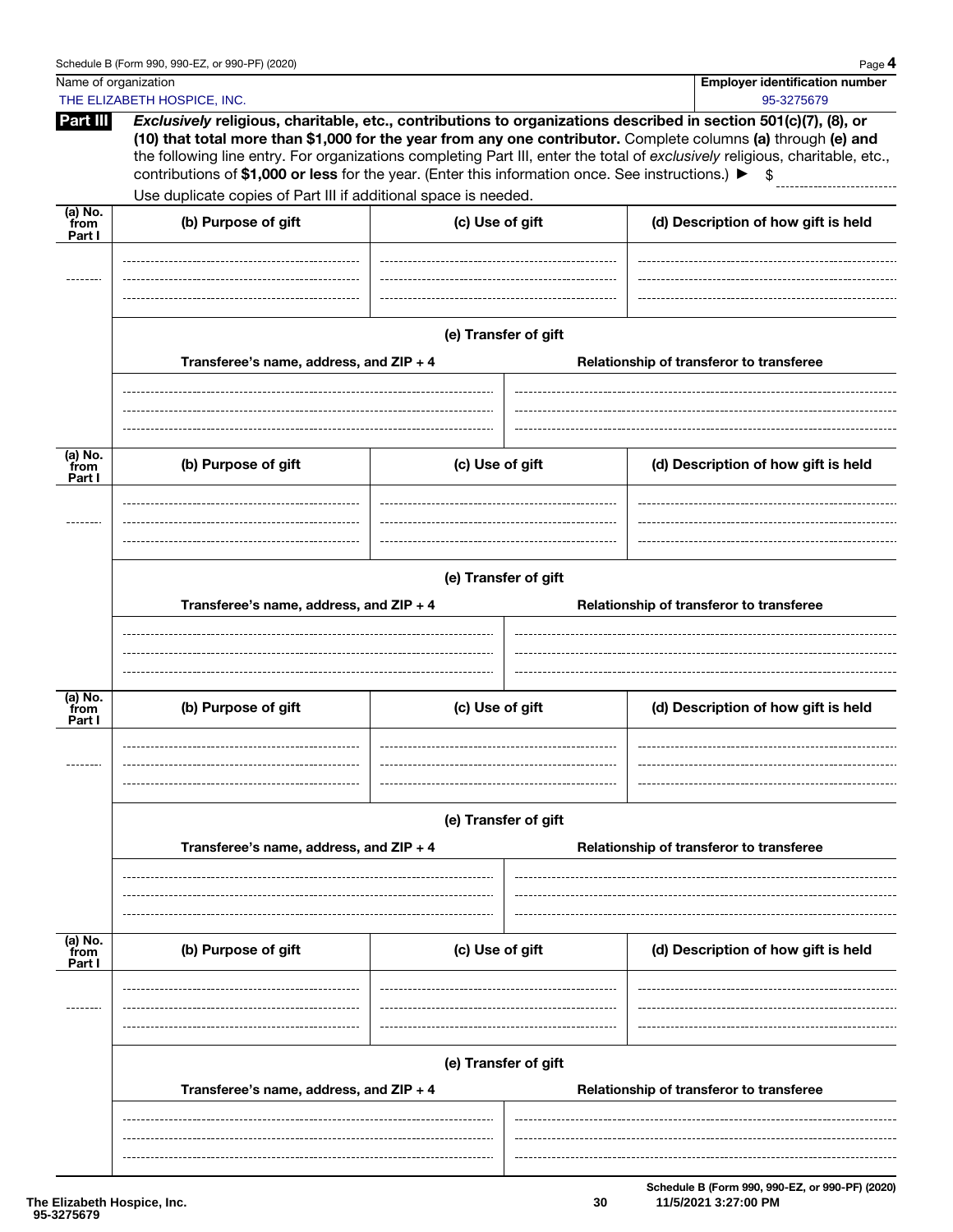### SCHEDULE D (Form 990)

Department of the Treasury Internal Revenue Service

## Supplemental Financial Statements

▶ Complete if the organization answered "Yes" on Form 990, Part IV, line 6, 7, 8, 9, 10, 11a, 11b, 11c, 11d, 11e, 11f, 12a, or 12b. ▶ Attach to Form 990.

▶ Go to *www.irs.gov/Form990* for instructions and the latest information.

Inspection Name of the organization **Employer identification number**  $\blacksquare$  Employer identification number

OMB No. 1545-0047 2020 Open to Public

| 95-3275679 |
|------------|

|             | THE ELIZABETH HOSPICE, INC.                                                                                                                                                                                                  |                                           |                                                                                                                 | 95-3275679                                                                                                                                                                                                                                                                                                        |
|-------------|------------------------------------------------------------------------------------------------------------------------------------------------------------------------------------------------------------------------------|-------------------------------------------|-----------------------------------------------------------------------------------------------------------------|-------------------------------------------------------------------------------------------------------------------------------------------------------------------------------------------------------------------------------------------------------------------------------------------------------------------|
| Part I      | Organizations Maintaining Donor Advised Funds or Other Similar Funds or Accounts.<br>Complete if the organization answered "Yes" on Form 990, Part IV, line 6.                                                               |                                           |                                                                                                                 |                                                                                                                                                                                                                                                                                                                   |
|             |                                                                                                                                                                                                                              | (a) Donor advised funds                   |                                                                                                                 | (b) Funds and other accounts                                                                                                                                                                                                                                                                                      |
|             |                                                                                                                                                                                                                              |                                           |                                                                                                                 |                                                                                                                                                                                                                                                                                                                   |
| 1.          | Total number at end of year.<br>and the company of the company of                                                                                                                                                            |                                           |                                                                                                                 |                                                                                                                                                                                                                                                                                                                   |
| 2           | Aggregate value of contributions to (during year).                                                                                                                                                                           |                                           |                                                                                                                 |                                                                                                                                                                                                                                                                                                                   |
| 3           | Aggregate value of grants from (during year)                                                                                                                                                                                 |                                           |                                                                                                                 |                                                                                                                                                                                                                                                                                                                   |
| 4           | Aggregate value at end of year                                                                                                                                                                                               |                                           |                                                                                                                 |                                                                                                                                                                                                                                                                                                                   |
| 5           | Did the organization inform all donors and donor advisors in writing that the assets held in donor advised                                                                                                                   |                                           |                                                                                                                 |                                                                                                                                                                                                                                                                                                                   |
|             | funds are the organization's property, subject to the organization's exclusive legal control?                                                                                                                                |                                           |                                                                                                                 | $\Box$ Yes<br><b>No</b>                                                                                                                                                                                                                                                                                           |
| 6           | Did the organization inform all grantees, donors, and donor advisors in writing that grant funds can be used<br>only for charitable purposes and not for the benefit of the donor or donor advisor, or for any other purpose |                                           |                                                                                                                 |                                                                                                                                                                                                                                                                                                                   |
|             | conferring impermissible private benefit?                                                                                                                                                                                    |                                           |                                                                                                                 |                                                                                                                                                                                                                                                                                                                   |
|             |                                                                                                                                                                                                                              |                                           |                                                                                                                 | Yes<br>No.                                                                                                                                                                                                                                                                                                        |
| Part II     | <b>Conservation Easements.</b><br>Complete if the organization answered "Yes" on Form 990, Part IV, line 7.                                                                                                                  |                                           |                                                                                                                 |                                                                                                                                                                                                                                                                                                                   |
| 1.          | Purpose(s) of conservation easements held by the organization (check all that apply).                                                                                                                                        |                                           |                                                                                                                 |                                                                                                                                                                                                                                                                                                                   |
|             | Preservation of land for public use (for example, recreation or education)                                                                                                                                                   |                                           |                                                                                                                 | $\Box$ Preservation of a historically important land area                                                                                                                                                                                                                                                         |
|             | Protection of natural habitat                                                                                                                                                                                                |                                           |                                                                                                                 | Preservation of a certified historic structure                                                                                                                                                                                                                                                                    |
|             | Preservation of open space                                                                                                                                                                                                   |                                           |                                                                                                                 |                                                                                                                                                                                                                                                                                                                   |
| $\mathbf 2$ | Complete lines 2a through 2d if the organization held a qualified conservation contribution in the form of a conservation                                                                                                    |                                           |                                                                                                                 |                                                                                                                                                                                                                                                                                                                   |
|             | easement on the last day of the tax year.                                                                                                                                                                                    |                                           |                                                                                                                 | Held at the End of the Tax Year                                                                                                                                                                                                                                                                                   |
| а           | Total number of conservation easements                                                                                                                                                                                       |                                           | the contract of the contract of the contract of the contract of the contract of the contract of the contract of | 2a                                                                                                                                                                                                                                                                                                                |
| b           |                                                                                                                                                                                                                              |                                           |                                                                                                                 | 2 <sub>b</sub>                                                                                                                                                                                                                                                                                                    |
| c           | Number of conservation easements on a certified historic structure included in (a)                                                                                                                                           |                                           |                                                                                                                 | 2c                                                                                                                                                                                                                                                                                                                |
| d           | Number of conservation easements included in (c) acquired after 7/25/06, and not on a                                                                                                                                        |                                           |                                                                                                                 |                                                                                                                                                                                                                                                                                                                   |
|             | historic structure listed in the National Register                                                                                                                                                                           | a carrier and a carrier and a carrier and |                                                                                                                 | 2d                                                                                                                                                                                                                                                                                                                |
| 3           | Number of conservation easements modified, transferred, released, extinguished, or terminated by the organization during the                                                                                                 |                                           |                                                                                                                 |                                                                                                                                                                                                                                                                                                                   |
|             | tax year $\blacktriangleright$                                                                                                                                                                                               |                                           |                                                                                                                 |                                                                                                                                                                                                                                                                                                                   |
| 4           | Number of states where property subject to conservation easement is located >                                                                                                                                                |                                           |                                                                                                                 |                                                                                                                                                                                                                                                                                                                   |
| 5           | Does the organization have a written policy regarding the periodic monitoring, inspection, handling of                                                                                                                       |                                           |                                                                                                                 |                                                                                                                                                                                                                                                                                                                   |
|             | violations, and enforcement of the conservation easements it holds?                                                                                                                                                          |                                           |                                                                                                                 | ∣ ∣ Yes<br><b>No</b>                                                                                                                                                                                                                                                                                              |
| 6           | Staff and volunteer hours devoted to monitoring, inspecting, handling of violations, and enforcing conservation easements during the year                                                                                    |                                           |                                                                                                                 |                                                                                                                                                                                                                                                                                                                   |
|             |                                                                                                                                                                                                                              |                                           |                                                                                                                 |                                                                                                                                                                                                                                                                                                                   |
| 7           | Amount of expenses incurred in monitoring, inspecting, handling of violations, and enforcing conservation easements during the year<br>$\blacktriangleright$ \$                                                              |                                           |                                                                                                                 |                                                                                                                                                                                                                                                                                                                   |
| 8           | Does each conservation easement reported on line 2(d) above satisfy the requirements of section 170(h)(4)(B)(i)                                                                                                              |                                           |                                                                                                                 |                                                                                                                                                                                                                                                                                                                   |
|             | and section $170(h)(4)(B)(ii)?$                                                                                                                                                                                              |                                           | المتعاون والمتعاون والمتعاون والمتعاون والمتعاون والمتعاون والمتعاون والمتعاونة                                 | Yes<br><b>No</b>                                                                                                                                                                                                                                                                                                  |
|             | In Part XIII, describe how the organization reports conservation easements in its revenue and expense statement and                                                                                                          |                                           |                                                                                                                 |                                                                                                                                                                                                                                                                                                                   |
|             | balance sheet, and include, if applicable, the text of the footnote to the organization's financial statements that describes the                                                                                            |                                           |                                                                                                                 |                                                                                                                                                                                                                                                                                                                   |
|             | organization's accounting for conservation easements.                                                                                                                                                                        |                                           |                                                                                                                 |                                                                                                                                                                                                                                                                                                                   |
| Part III    | Organizations Maintaining Collections of Art, Historical Treasures, or Other Similar Assets.                                                                                                                                 |                                           |                                                                                                                 |                                                                                                                                                                                                                                                                                                                   |
|             | Complete if the organization answered "Yes" on Form 990, Part IV, line 8.                                                                                                                                                    |                                           |                                                                                                                 |                                                                                                                                                                                                                                                                                                                   |
|             | 1a If the organization elected, as permitted under FASB ASC 958, not to report in its revenue statement and balance sheet works                                                                                              |                                           |                                                                                                                 |                                                                                                                                                                                                                                                                                                                   |
|             | of art, historical treasures, or other similar assets held for public exhibition, education, or research in furtherance of public                                                                                            |                                           |                                                                                                                 |                                                                                                                                                                                                                                                                                                                   |
|             | service, provide in Part XIII the text of the footnote to its financial statements that describes these items.                                                                                                               |                                           |                                                                                                                 |                                                                                                                                                                                                                                                                                                                   |
| b           | If the organization elected, as permitted under FASB ASC 958, to report in its revenue statement and balance sheet works of                                                                                                  |                                           |                                                                                                                 |                                                                                                                                                                                                                                                                                                                   |
|             | art, historical treasures, or other similar assets held for public exhibition, education, or research in furtherance of public service,                                                                                      |                                           |                                                                                                                 |                                                                                                                                                                                                                                                                                                                   |
|             | provide the following amounts relating to these items:                                                                                                                                                                       |                                           |                                                                                                                 |                                                                                                                                                                                                                                                                                                                   |
|             | (i) Revenue included on Form 990, Part VIII, line 1 $\ldots$ $\ldots$ $\ldots$ $\ldots$ $\ldots$ $\ldots$ $\blacktriangleright$ \$                                                                                           |                                           |                                                                                                                 |                                                                                                                                                                                                                                                                                                                   |
|             | (ii) Assets included in Form 990, Part X $\ldots$ $\ldots$ $\ldots$ $\ldots$ $\ldots$ $\ldots$ $\ldots$ $\ldots$ $\ldots$                                                                                                    |                                           |                                                                                                                 | $\triangleright$ \$ $\frac{1}{2}$ = $\frac{1}{2}$ = $\frac{1}{2}$ = $\frac{1}{2}$ = $\frac{1}{2}$ = $\frac{1}{2}$ = $\frac{1}{2}$ = $\frac{1}{2}$ = $\frac{1}{2}$ = $\frac{1}{2}$ = $\frac{1}{2}$ = $\frac{1}{2}$ = $\frac{1}{2}$ = $\frac{1}{2}$ = $\frac{1}{2}$ = $\frac{1}{2}$ = $\frac{1}{2}$ = $\frac{1}{2}$ |
| 2           | If the organization received or held works of art, historical treasures, or other similar assets for financial gain, provide the                                                                                             |                                           |                                                                                                                 |                                                                                                                                                                                                                                                                                                                   |
|             | following amounts required to be reported under FASB ASC 958 relating to these items:                                                                                                                                        |                                           |                                                                                                                 |                                                                                                                                                                                                                                                                                                                   |
| а           |                                                                                                                                                                                                                              |                                           |                                                                                                                 |                                                                                                                                                                                                                                                                                                                   |
| b           |                                                                                                                                                                                                                              |                                           |                                                                                                                 | \$                                                                                                                                                                                                                                                                                                                |
|             | For Paperwork Reduction Act Notice, see the Instructions for Form 990.                                                                                                                                                       |                                           | Cat. No. 52283D                                                                                                 | Schedule D (Form 990) 2020                                                                                                                                                                                                                                                                                        |
|             |                                                                                                                                                                                                                              |                                           |                                                                                                                 |                                                                                                                                                                                                                                                                                                                   |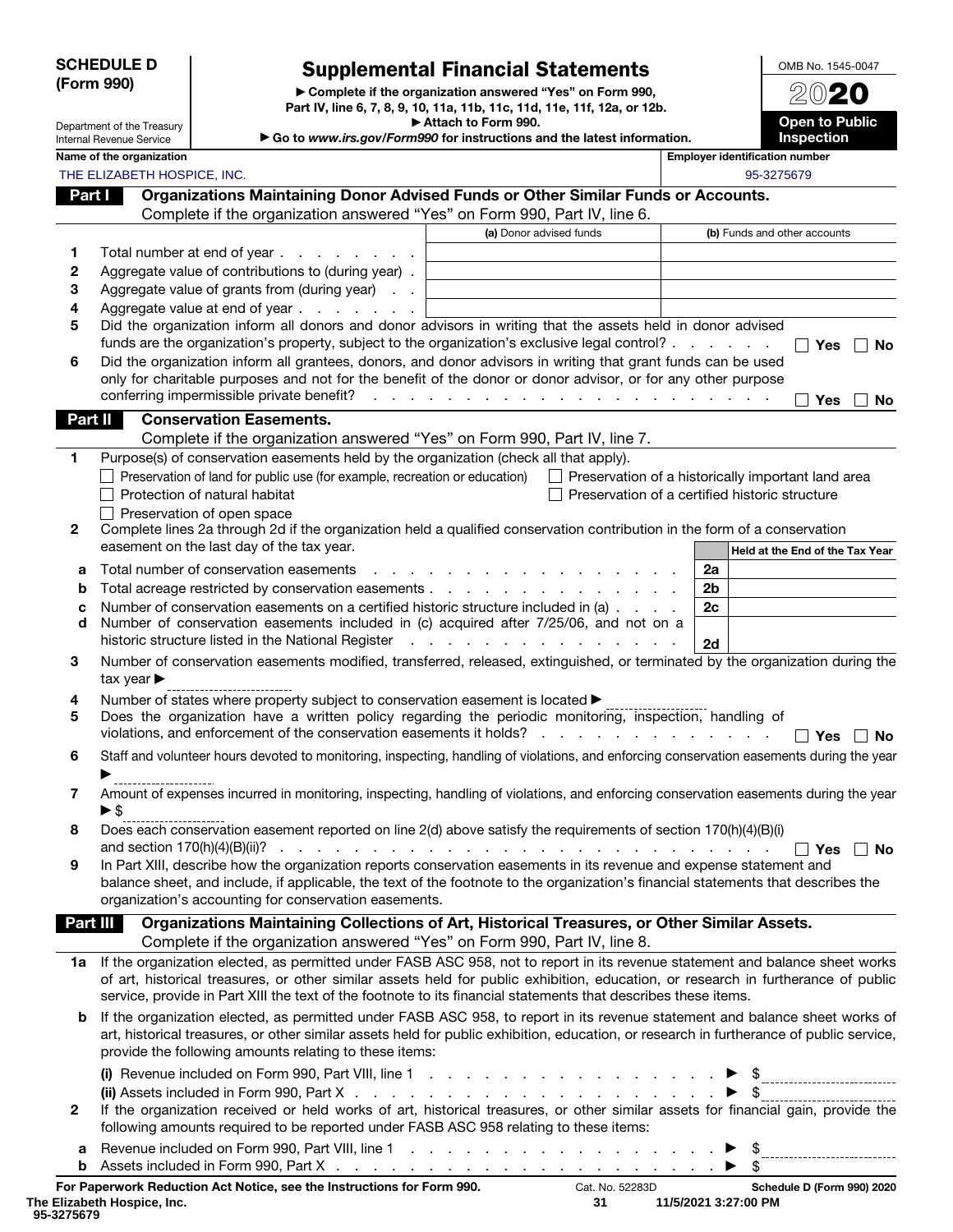|                | Schedule D (Form 990) 2020                                                                                                                                                  |                                                                                                                                                                                                                                |                |                                    |           |                                 |                     | Page 2    |
|----------------|-----------------------------------------------------------------------------------------------------------------------------------------------------------------------------|--------------------------------------------------------------------------------------------------------------------------------------------------------------------------------------------------------------------------------|----------------|------------------------------------|-----------|---------------------------------|---------------------|-----------|
| Part III       | Organizations Maintaining Collections of Art, Historical Treasures, or Other Similar Assets (continued)                                                                     |                                                                                                                                                                                                                                |                |                                    |           |                                 |                     |           |
| 3              | Using the organization's acquisition, accession, and other records, check any of the following that make significant use of its<br>collection items (check all that apply): |                                                                                                                                                                                                                                |                |                                    |           |                                 |                     |           |
| a              | $\Box$ Public exhibition                                                                                                                                                    |                                                                                                                                                                                                                                |                | Loan or exchange program           |           |                                 |                     |           |
| b              | Scholarly research                                                                                                                                                          |                                                                                                                                                                                                                                | $\perp$<br>е   |                                    |           |                                 |                     |           |
| c              | $\Box$ Preservation for future generations                                                                                                                                  |                                                                                                                                                                                                                                |                |                                    |           |                                 |                     |           |
| 4              | Provide a description of the organization's collections and explain how they further the organization's exempt purpose in Part                                              |                                                                                                                                                                                                                                |                |                                    |           |                                 |                     |           |
|                | XIII.                                                                                                                                                                       |                                                                                                                                                                                                                                |                |                                    |           |                                 |                     |           |
| 5              | During the year, did the organization solicit or receive donations of art, historical treasures, or other similar                                                           |                                                                                                                                                                                                                                |                |                                    |           |                                 |                     |           |
|                | assets to be sold to raise funds rather than to be maintained as part of the organization's collection?                                                                     |                                                                                                                                                                                                                                |                |                                    |           |                                 | <b>Yes</b>          | <b>No</b> |
| <b>Part IV</b> | <b>Escrow and Custodial Arrangements.</b>                                                                                                                                   |                                                                                                                                                                                                                                |                |                                    |           |                                 |                     |           |
|                | Complete if the organization answered "Yes" on Form 990, Part IV, line 9, or reported an amount on Form                                                                     |                                                                                                                                                                                                                                |                |                                    |           |                                 |                     |           |
|                | 990, Part X, line 21.                                                                                                                                                       |                                                                                                                                                                                                                                |                |                                    |           |                                 |                     |           |
| 1a             | Is the organization an agent, trustee, custodian or other intermediary for contributions or other assets not                                                                |                                                                                                                                                                                                                                |                |                                    |           |                                 |                     |           |
|                |                                                                                                                                                                             |                                                                                                                                                                                                                                |                |                                    |           |                                 | Yes                 | ∣ No      |
| b              | If "Yes," explain the arrangement in Part XIII and complete the following table:                                                                                            |                                                                                                                                                                                                                                |                |                                    |           |                                 |                     |           |
|                |                                                                                                                                                                             |                                                                                                                                                                                                                                |                |                                    |           |                                 | Amount              |           |
| с              | Beginning balance.                                                                                                                                                          | the contract of the contract of the contract of the contract of the contract of                                                                                                                                                |                |                                    | 1c        |                                 |                     |           |
| d              | Additions during the year                                                                                                                                                   | in the contract of the contract of the contract of the contract of the contract of the contract of the contract of the contract of the contract of the contract of the contract of the contract of the contract of the contrac |                |                                    | 1d        |                                 |                     |           |
| е              |                                                                                                                                                                             |                                                                                                                                                                                                                                |                |                                    | 1e        |                                 |                     |           |
| f              |                                                                                                                                                                             |                                                                                                                                                                                                                                |                |                                    | 1f        |                                 |                     |           |
| 2a             | Did the organization include an amount on Form 990, Part X, line 21, for escrow or custodial account liability? $\Box$ Yes $\Box$                                           |                                                                                                                                                                                                                                |                |                                    |           |                                 |                     | <b>No</b> |
|                | <b>b</b> If "Yes," explain the arrangement in Part XIII. Check here if the explanation has been provided on Part XIII                                                       |                                                                                                                                                                                                                                |                |                                    |           |                                 |                     |           |
| <b>Part V</b>  | <b>Endowment Funds.</b>                                                                                                                                                     |                                                                                                                                                                                                                                |                |                                    |           |                                 |                     |           |
|                | Complete if the organization answered "Yes" on Form 990, Part IV, line 10.                                                                                                  |                                                                                                                                                                                                                                |                |                                    |           |                                 |                     |           |
|                |                                                                                                                                                                             | (a) Current year                                                                                                                                                                                                               | (b) Prior year | (c) Two years back                 |           | (d) Three years back            | (e) Four years back |           |
| 1a             | Beginning of year balance                                                                                                                                                   | 18,473,695                                                                                                                                                                                                                     | 16,049,103     | 13,977,568                         |           | 7,583,231                       |                     | 2,971,782 |
| b              | Contributions<br>and a state of the state of the<br>Net investment earnings, gains, and                                                                                     | $\mathbf 0$                                                                                                                                                                                                                    | 2,342,483      |                                    | 1,746,498 | 5,745,375                       |                     | 4,305,014 |
| с              | $losses$                                                                                                                                                                    |                                                                                                                                                                                                                                |                |                                    |           |                                 |                     |           |
|                | Grants or scholarships                                                                                                                                                      | 5,026,597                                                                                                                                                                                                                      | 452,558        |                                    | 702,098   | 741,173                         |                     | 605,796   |
| d<br>е         | and a state of<br>Other expenditures for facilities and                                                                                                                     |                                                                                                                                                                                                                                |                |                                    |           |                                 |                     |           |
|                | programs                                                                                                                                                                    | 369,500                                                                                                                                                                                                                        | 370,449        |                                    | 377,061   | 92,211                          |                     | 299,361   |
| Ť              | Administrative expenses                                                                                                                                                     |                                                                                                                                                                                                                                |                |                                    |           |                                 |                     |           |
| g              | End of year balance<br>and a state of                                                                                                                                       | 23,130,792                                                                                                                                                                                                                     | 18,473,695     | 16,049,103                         |           | 13,977,568                      |                     | 7,583,231 |
| 2              | Provide the estimated percentage of the current year end balance (line 1g, column (a)) held as:                                                                             |                                                                                                                                                                                                                                |                |                                    |           |                                 |                     |           |
| а              | Board designated or quasi-endowment $\blacktriangleright$                                                                                                                   | 60.70 %                                                                                                                                                                                                                        |                |                                    |           |                                 |                     |           |
| b              | Permanent endowment ▶                                                                                                                                                       | 30.39 %                                                                                                                                                                                                                        |                |                                    |           |                                 |                     |           |
| c              | Term endowment ▶<br>8.91 %                                                                                                                                                  |                                                                                                                                                                                                                                |                |                                    |           |                                 |                     |           |
|                | The percentages on lines 2a, 2b, and 2c should equal 100%.                                                                                                                  |                                                                                                                                                                                                                                |                |                                    |           |                                 |                     |           |
|                | 3a Are there endowment funds not in the possession of the organization that are held and administered for the                                                               |                                                                                                                                                                                                                                |                |                                    |           |                                 |                     |           |
|                | organization by:                                                                                                                                                            |                                                                                                                                                                                                                                |                |                                    |           |                                 | <b>Yes</b>          | No        |
|                |                                                                                                                                                                             |                                                                                                                                                                                                                                |                |                                    |           |                                 | 3a(i)               | V         |
|                | (ii) Related organizations                                                                                                                                                  |                                                                                                                                                                                                                                |                |                                    |           |                                 | 3a(i)               | ✓         |
| b              | If "Yes" on line 3a(ii), are the related organizations listed as required on Schedule R?                                                                                    |                                                                                                                                                                                                                                |                |                                    |           |                                 | 3 <sub>b</sub>      |           |
| 4              | Describe in Part XIII the intended uses of the organization's endowment funds.                                                                                              |                                                                                                                                                                                                                                |                |                                    |           |                                 |                     |           |
| <b>Part VI</b> | Land, Buildings, and Equipment.                                                                                                                                             |                                                                                                                                                                                                                                |                |                                    |           |                                 |                     |           |
|                | Complete if the organization answered "Yes" on Form 990, Part IV, line 11a. See Form 990, Part X, line 10.                                                                  |                                                                                                                                                                                                                                |                |                                    |           |                                 |                     |           |
|                | Description of property                                                                                                                                                     | (a) Cost or other basis<br>(investment)                                                                                                                                                                                        |                | (b) Cost or other basis<br>(other) |           | (c) Accumulated<br>depreciation | (d) Book value      |           |
|                |                                                                                                                                                                             |                                                                                                                                                                                                                                |                |                                    |           |                                 |                     |           |
| 1a             | Land $\ldots$ $\ldots$ $\ldots$                                                                                                                                             |                                                                                                                                                                                                                                |                | 879,235                            |           |                                 |                     | 879,235   |
| b              | Buildings                                                                                                                                                                   |                                                                                                                                                                                                                                |                | 2,960,588                          |           | 1,431,130                       |                     | 1,529,458 |
| с              | Leasehold improvements                                                                                                                                                      |                                                                                                                                                                                                                                |                |                                    |           |                                 |                     |           |
| d              | Equipment                                                                                                                                                                   |                                                                                                                                                                                                                                |                | 2,123,720                          |           | 1,603,144                       |                     | 520,576   |
| е              | Other<br>Total. Add lines 1a through 1e. (Column (d) must equal Form 990, Part X, column (B), line 10c.) ▶                                                                  |                                                                                                                                                                                                                                |                |                                    |           |                                 |                     | 2,929,269 |
|                |                                                                                                                                                                             |                                                                                                                                                                                                                                |                |                                    |           |                                 |                     |           |

Schedule D (Form 990) 2020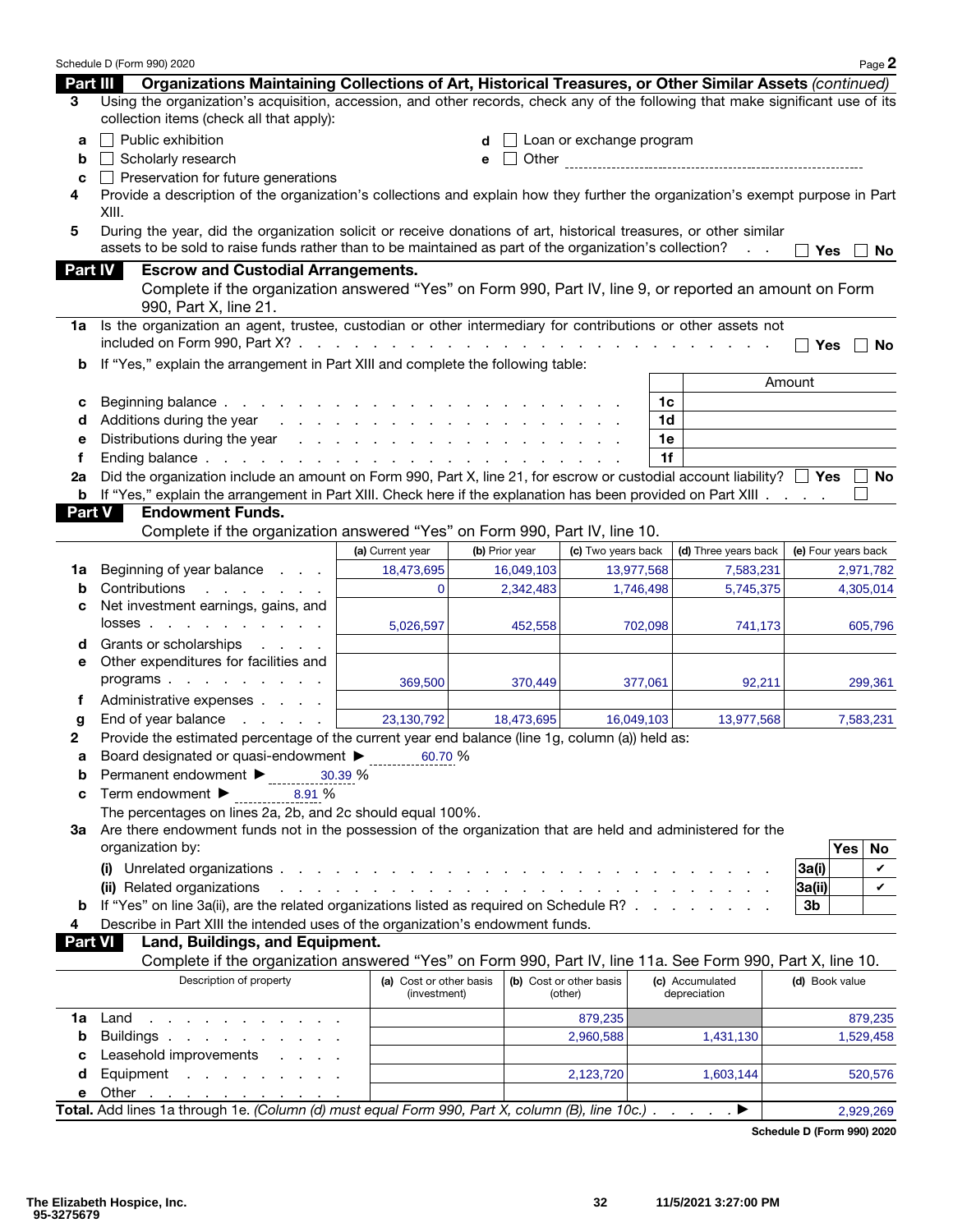| Part VII                      | <b>Investments-Other Securities.</b>                                                                                                                |                                                                  |                                                              |
|-------------------------------|-----------------------------------------------------------------------------------------------------------------------------------------------------|------------------------------------------------------------------|--------------------------------------------------------------|
|                               | Complete if the organization answered "Yes" on Form 990, Part IV, line 11b. See Form 990, Part X, line 12.                                          |                                                                  |                                                              |
|                               | (a) Description of security or category<br>(including name of security)                                                                             | (b) Book value                                                   | (c) Method of valuation:<br>Cost or end-of-year market value |
| (1) Financial derivatives     | and a state of the                                                                                                                                  |                                                                  |                                                              |
|                               | (2) Closely held equity interests                                                                                                                   |                                                                  |                                                              |
|                               |                                                                                                                                                     |                                                                  |                                                              |
| (A)                           |                                                                                                                                                     |                                                                  |                                                              |
| (B)                           |                                                                                                                                                     |                                                                  |                                                              |
| (C)                           |                                                                                                                                                     |                                                                  |                                                              |
| $\Box$ (D)                    |                                                                                                                                                     |                                                                  |                                                              |
| $\cdot$ (E)<br>$\overline{F}$ |                                                                                                                                                     |                                                                  |                                                              |
| (G)                           |                                                                                                                                                     |                                                                  |                                                              |
| (H)                           |                                                                                                                                                     |                                                                  |                                                              |
|                               | Total. (Column (b) must equal Form 990, Part X, col. (B) line 12.) . ▶                                                                              |                                                                  |                                                              |
| <b>Part VIII</b>              | Investments-Program Related.                                                                                                                        |                                                                  |                                                              |
|                               | Complete if the organization answered "Yes" on Form 990, Part IV, line 11c. See Form 990, Part X, line 13.                                          |                                                                  |                                                              |
|                               | (a) Description of investment                                                                                                                       | (b) Book value                                                   | (c) Method of valuation:<br>Cost or end-of-year market value |
| (1)                           |                                                                                                                                                     |                                                                  |                                                              |
| (2)                           |                                                                                                                                                     |                                                                  |                                                              |
| (3)                           |                                                                                                                                                     |                                                                  |                                                              |
| (4)                           |                                                                                                                                                     |                                                                  |                                                              |
| (5)                           |                                                                                                                                                     |                                                                  |                                                              |
| (6)                           |                                                                                                                                                     |                                                                  |                                                              |
| (7)                           |                                                                                                                                                     |                                                                  |                                                              |
| (8)                           |                                                                                                                                                     |                                                                  |                                                              |
| (9)                           |                                                                                                                                                     |                                                                  |                                                              |
| Part IX                       | Total. (Column (b) must equal Form 990, Part X, col. (B) line 13.) . ▶<br><b>Other Assets.</b>                                                      |                                                                  |                                                              |
|                               | Complete if the organization answered "Yes" on Form 990, Part IV, line 11d. See Form 990, Part X, line 15.                                          |                                                                  |                                                              |
|                               | (a) Description                                                                                                                                     |                                                                  | (b) Book value                                               |
| (1)                           |                                                                                                                                                     |                                                                  |                                                              |
| (2)                           |                                                                                                                                                     |                                                                  |                                                              |
| (3)                           |                                                                                                                                                     |                                                                  |                                                              |
| (4)                           |                                                                                                                                                     |                                                                  |                                                              |
| (5)                           |                                                                                                                                                     |                                                                  |                                                              |
| (6)                           |                                                                                                                                                     |                                                                  |                                                              |
| (7)                           |                                                                                                                                                     |                                                                  |                                                              |
| (8)                           |                                                                                                                                                     |                                                                  |                                                              |
| (9)                           |                                                                                                                                                     |                                                                  |                                                              |
|                               | Total. (Column (b) must equal Form 990, Part X, col. (B) line 15.)                                                                                  | $\sim$<br><b>Contract Contract</b><br>$\sim$<br>$\sim$ 100 $\mu$ |                                                              |
| Part X                        | <b>Other Liabilities.</b>                                                                                                                           |                                                                  |                                                              |
|                               | Complete if the organization answered "Yes" on Form 990, Part IV, line 11e or 11f. See Form 990, Part X,<br>line 25.                                |                                                                  |                                                              |
| 1.                            | (a) Description of liability                                                                                                                        |                                                                  | (b) Book value                                               |
| (1) Federal income taxes      |                                                                                                                                                     |                                                                  |                                                              |
| (2)                           |                                                                                                                                                     |                                                                  |                                                              |
| (3)                           |                                                                                                                                                     |                                                                  |                                                              |
| (4)                           |                                                                                                                                                     |                                                                  |                                                              |
| (5)                           |                                                                                                                                                     |                                                                  |                                                              |
| (6)                           |                                                                                                                                                     |                                                                  |                                                              |
| (7)                           |                                                                                                                                                     |                                                                  |                                                              |
| (8)                           |                                                                                                                                                     |                                                                  |                                                              |
| (9)                           | Total. (Column (b) must equal Form 990, Part X, col. (B) line 25.)                                                                                  |                                                                  | $\mathbf 0$                                                  |
|                               | 2 Liability for uncertain tax positions. In Part XIII, provide the text of the footnote to the organization's financial statements that reports the |                                                                  |                                                              |

2. Liability for uncertain tax positions. In Part XIII, provide the text of the footnote to the organization's financial statements that reports the  $\alpha$ ganization's liability for uncertain tax positions under FASB ASC 740. Check here if the text of the footnote has been provided in Part XIII .  $\;$   $\;$ 

Schedule D (Form 990) 2020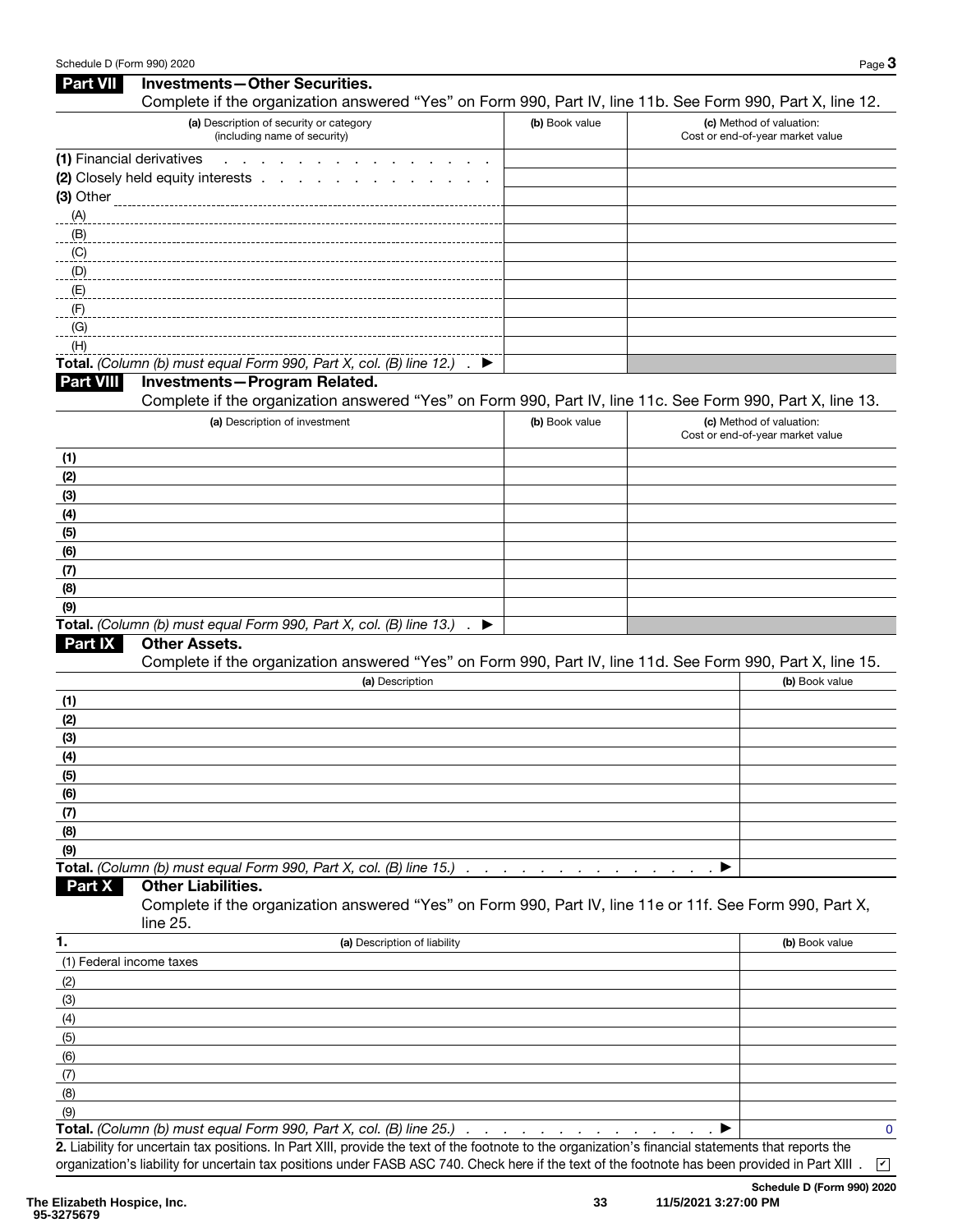|                | Schedule D (Form 990) 2020                                                                                                                         |                |           |    | Page 4     |
|----------------|----------------------------------------------------------------------------------------------------------------------------------------------------|----------------|-----------|----|------------|
| <b>Part XI</b> | Reconciliation of Revenue per Audited Financial Statements With Revenue per Return.                                                                |                |           |    |            |
|                | Complete if the organization answered "Yes" on Form 990, Part IV, line 12a.                                                                        |                |           |    |            |
| 1              | Total revenue, gains, and other support per audited financial statements                                                                           |                |           | 1. | 50,098,771 |
| $\mathbf 2$    | Amounts included on line 1 but not on Form 990, Part VIII, line 12:                                                                                |                |           |    |            |
| a              | Net unrealized gains (losses) on investments                                                                                                       | 2а             | 3,985,564 |    |            |
| b              | Donated services and use of facilities                                                                                                             | 2 <sub>b</sub> |           |    |            |
| c              | Recoveries of prior year grants                                                                                                                    | 2c             |           |    |            |
| d              | Other (Describe in Part XIII.)                                                                                                                     | 2d             | $\Omega$  |    |            |
| e              |                                                                                                                                                    |                |           | 2е | 3,985,564  |
| З              |                                                                                                                                                    |                |           | 3  | 46,113,207 |
| 4              | Amounts included on Form 990, Part VIII, line 12, but not on line 1:                                                                               |                |           |    |            |
| а              | Investment expenses not included on Form 990, Part VIII, line 7b<br><b>Carl Carl</b>                                                               | 4a             |           |    |            |
| b              | Other (Describe in Part XIII.)                                                                                                                     | 4b             | $\Omega$  |    |            |
| c              | Add lines 4a and 4b<br>the contract of the contract of the contract of the contract of the contract of the contract of the contract of             |                |           | 4c | 0          |
| 5              | Total revenue. Add lines 3 and 4c. (This must equal Form 990, Part I, line 12.)                                                                    |                |           | 5  | 46,113,207 |
| Part XII       | Reconciliation of Expenses per Audited Financial Statements With Expenses per Return.                                                              |                |           |    |            |
|                | Complete if the organization answered "Yes" on Form 990, Part IV, line 12a.                                                                        |                |           |    |            |
| 1              | Total expenses and losses per audited financial statements                                                                                         |                |           | 1. | 38,394,150 |
| $\mathbf 2$    | Amounts included on line 1 but not on Form 990, Part IX, line 25:                                                                                  |                |           |    |            |
| a              | Donated services and use of facilities                                                                                                             | 2а             |           |    |            |
| b              | Prior year adjustments                                                                                                                             | 2 <sub>b</sub> |           |    |            |
| c              |                                                                                                                                                    | 2c             |           |    |            |
| d              | Other (Describe in Part XIII.)                                                                                                                     | 2d             | $\Omega$  |    |            |
| е              |                                                                                                                                                    |                |           | 2e |            |
| 3              |                                                                                                                                                    |                |           | 3  | 38,394,150 |
| 4              | Amounts included on Form 990, Part IX, line 25, but not on line 1:                                                                                 |                |           |    |            |
| а              | Investment expenses not included on Form 990, Part VIII, line 7b<br><b>Carl Control</b>                                                            | 4a             |           |    |            |
| b              | Other (Describe in Part XIII.)                                                                                                                     | 4b             | $\Omega$  |    |            |
| c              | Add lines 4a and 4b<br>and a series of the contract of the contract of the contract of the contract of the contract of the contract of             |                |           | 4с |            |
| 5              | Total expenses. Add lines 3 and 4c. (This must equal Form 990, Part I, line 18.)                                                                   |                |           | 5  | 38,394,150 |
| Part XIII      | <b>Supplemental Information.</b>                                                                                                                   |                |           |    |            |
|                | Provide the descriptions required for Part II, lines 3, 5, and 9; Part III, lines 1a and 4; Part IV, lines 1b and 2b; Part V, line 4; Part X, line |                |           |    |            |
|                | 2; Part XI, lines 2d and 4b; and Part XII, lines 2d and 4b. Also complete this part to provide any additional information.                         |                |           |    |            |
|                | <b>SEE STATEMENT</b>                                                                                                                               |                |           |    |            |
|                |                                                                                                                                                    |                |           |    |            |
|                |                                                                                                                                                    |                |           |    |            |
|                |                                                                                                                                                    |                |           |    |            |
|                |                                                                                                                                                    |                |           |    |            |
|                |                                                                                                                                                    |                |           |    |            |
|                |                                                                                                                                                    |                |           |    |            |
|                |                                                                                                                                                    |                |           |    |            |
|                |                                                                                                                                                    |                |           |    |            |
|                |                                                                                                                                                    |                |           |    |            |
|                |                                                                                                                                                    |                |           |    |            |
|                |                                                                                                                                                    |                |           |    |            |
|                |                                                                                                                                                    |                |           |    |            |
|                |                                                                                                                                                    |                |           |    |            |
|                |                                                                                                                                                    |                |           |    |            |
|                |                                                                                                                                                    |                |           |    |            |
|                |                                                                                                                                                    |                |           |    |            |
|                |                                                                                                                                                    |                |           |    |            |
|                |                                                                                                                                                    |                |           |    |            |
|                |                                                                                                                                                    |                |           |    |            |
|                |                                                                                                                                                    |                |           |    |            |
|                |                                                                                                                                                    |                |           |    |            |
|                |                                                                                                                                                    |                |           |    |            |
|                |                                                                                                                                                    |                |           |    |            |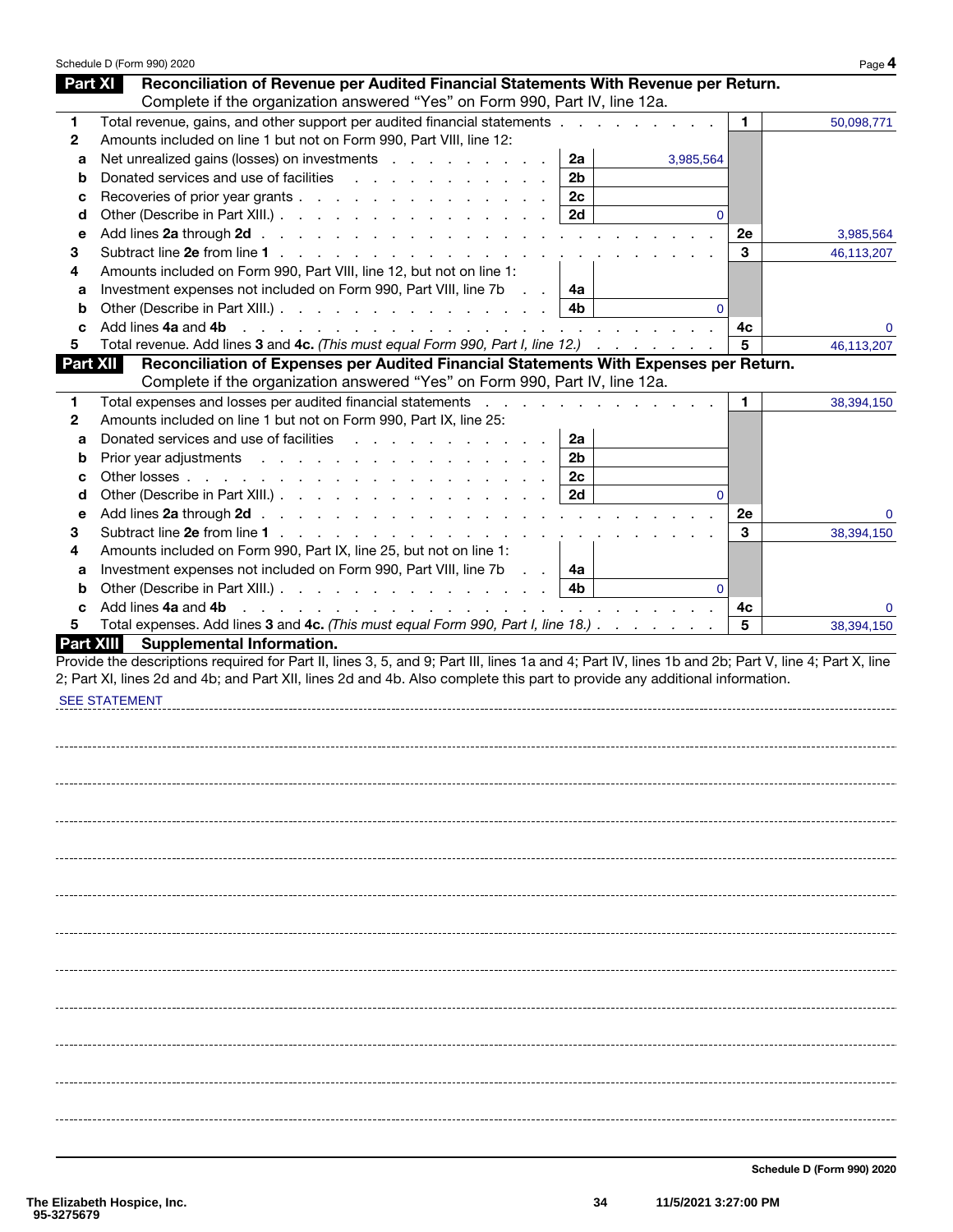**Part XIII** Supplemental Information. Provide the descriptions required for Part II, lines 3, 5, and 9; Part III,<br>lines 1a and 4; Part IV, lines 1b and 2b; Part V, line 4; Part X, line 2; Part XI, lines 2d and 4b; and Part XII, lines 2d and 4b. Also complete this part to provide any additional information.

| Return Reference - Identifier                                               | Explanation                                                                                                                                                                                                                                                                                                                                                                                                                                                                                                          |
|-----------------------------------------------------------------------------|----------------------------------------------------------------------------------------------------------------------------------------------------------------------------------------------------------------------------------------------------------------------------------------------------------------------------------------------------------------------------------------------------------------------------------------------------------------------------------------------------------------------|
| SCHEDULE D, PART V,<br>LINE 4 - INTENDED USES<br><b>IOF ENDOWMENT FUNDS</b> | THE ELIZABETH HOSPICE ENDOWMENTS SUPPORT OUR MISSION AS A COMMUNITY FOCUSED PROVIDER.<br>THESE INCLUDE: "CHARITY CARE" THAT ENSURES THAT ALL WHO ARE ELIGIBLE HAVE ACCESS TO HOSPICE<br>CARE REGARDLESS OF THEIR FINANCIAL ABILITY TO PAY: "STAFF EDUCATION" THAT ENSURES THE<br>COMMUNITY RECEIVES QUALITY CARE; "HOSPICE AND PALLIATIVE CARE" THAT ENSURES INNOVATION;<br>AND. A "BOARD DIRECTED" ENDOWMENT THAT ENSURES THE LONGEVITY OF THE ORGANIZATION.                                                        |
| SCHEDULE D, PART X,<br>LINE 2 - FIN 48 (ASC 740)<br><b>FOOTNOTE</b>         | THE ORGANIZATION IS EXEMPT FROM INCOME TAXES ON INCOME FROM RELATED ACTIVITIES UNDER<br>SECTION 2015(C)(3) OF THE U.S. INTERNAL REVENUE CODE AND CORRESPONDING STATE TAX LAW.<br>ACCORDINGLY, NO PROVISION HAS BEEN MADE FOR FEDERAL OR STATE INCOME TAXES.                                                                                                                                                                                                                                                          |
|                                                                             | U.S. GAAP REQUIRES THAT A TAX POSITION IS RECOGNIZED AS A BENEFIT ONLY IF IT IS "MORE LIKELY<br>THAN NO" THAT THE TAX POSITION WOULD BE SUSTAINED IN A TAX EXAMINATION, WITH A TAX<br>EXAMINATION BEING RESUMED TO OCCUR. THE AMOUNT RECOGNIZED IS THE LARGEST AMOUNT OF TAX<br>BENEFIT THAT IS GREATER THAN 50% LIKELY OF BEING REALIZED ON EXAMINATION. FOR TAX POSITIONS<br>NOT MEETING THE "MORE LIKELY THAN NOT" TEST, NO TAX BENEFIT IS RECORDED.                                                              |
|                                                                             | THE ORGANIZATION'S FORM 990 HAS NOT BEEN SUBJECT TO EXAMINATION BY THE INTERNAL REVENUE<br>SERVICE OR THE STATE OF CALIFORNIA FOR THE LAST THREE YEARS. THE ORGANIZATION DOES NOT<br>EXPECT THE TOTAL AMOUNT OF UNRECOGNIZED TAX BENEFITS TO SIGNIFICANTLY CHANGE IN THE NEXT<br>12 MONTHS. THE ORGANIZATION RECOGNIZES INTEREST AND/OR PENALTIES RELATED TO INCOME TAX<br>MATTERS IN INCOME TAX EXPENSE. THE ORGANIZATION DID NOT HAVE ANY AMOUNTS ACCRUED FOR<br>INTEREST AND PENALTIES AT JUNE 30, 2021 AND 2020. |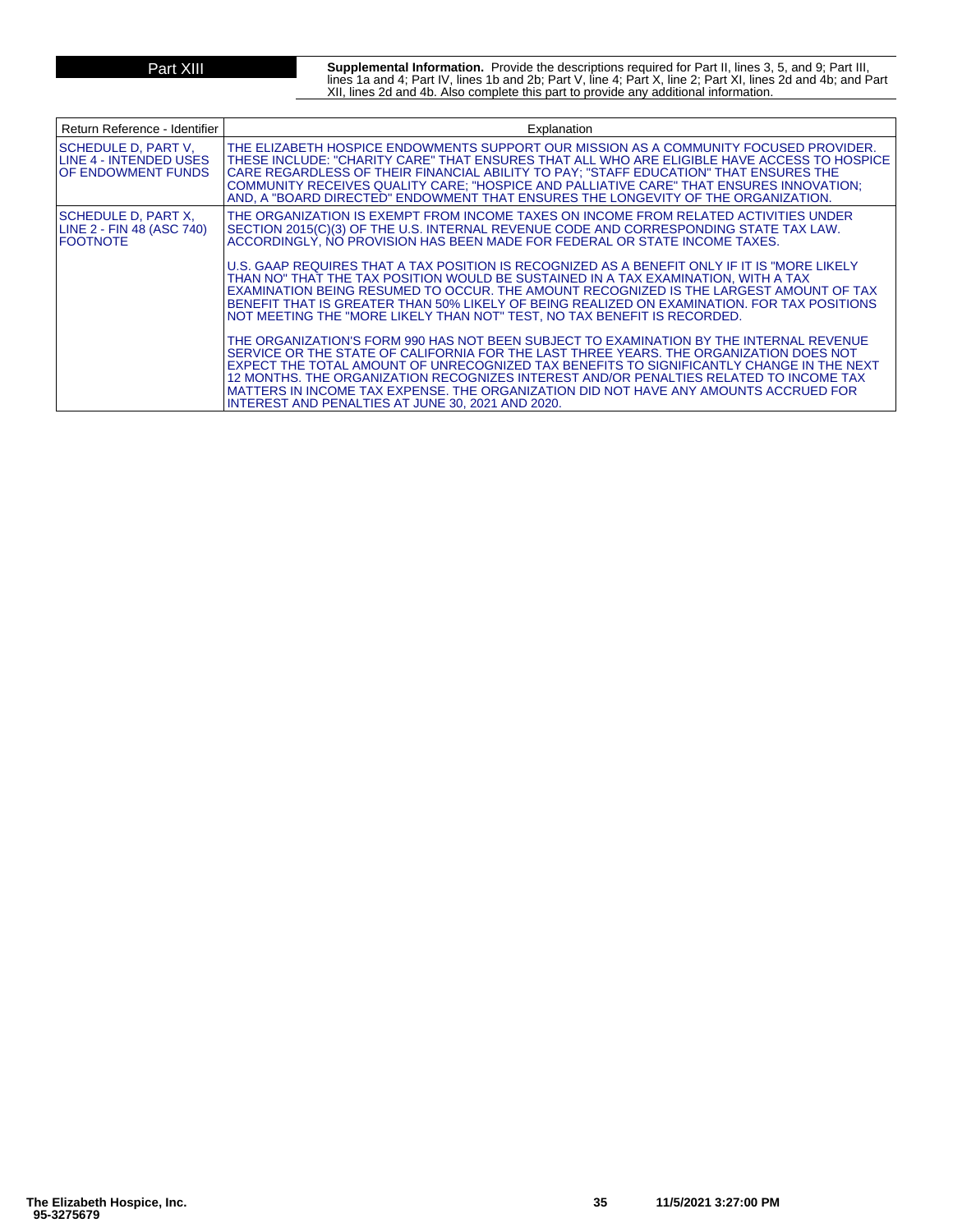|                | Department of the Treasury<br>Internal Revenue Service       | Go to www.irs.gov/Form990 for instructions and the latest information.                                                                                                                                                                | Attach to Form 990 or Form 990-EZ. |                                                                      |                                                                 |                                                                            | Open to Public<br><b>Inspection</b>                     |
|----------------|--------------------------------------------------------------|---------------------------------------------------------------------------------------------------------------------------------------------------------------------------------------------------------------------------------------|------------------------------------|----------------------------------------------------------------------|-----------------------------------------------------------------|----------------------------------------------------------------------------|---------------------------------------------------------|
|                | Name of the organization                                     |                                                                                                                                                                                                                                       |                                    |                                                                      |                                                                 | <b>Employer identification number</b>                                      |                                                         |
|                | THE ELIZABETH HOSPICE, INC.                                  |                                                                                                                                                                                                                                       |                                    |                                                                      |                                                                 |                                                                            | 95-3275679                                              |
| Part I         |                                                              | Fundraising Activities. Complete if the organization answered "Yes" on Form 990, Part IV, line 17.<br>Form 990-EZ filers are not required to complete this part.                                                                      |                                    |                                                                      |                                                                 |                                                                            |                                                         |
| 1.             |                                                              | Indicate whether the organization raised funds through any of the following activities. Check all that apply.                                                                                                                         |                                    |                                                                      |                                                                 |                                                                            |                                                         |
| a              | Mail solicitations                                           |                                                                                                                                                                                                                                       | e                                  |                                                                      | Solicitation of non-government grants                           |                                                                            |                                                         |
| b<br>с         | Internet and email solicitations<br>Phone solicitations      |                                                                                                                                                                                                                                       | f<br>q                             |                                                                      | Solicitation of government grants<br>Special fundraising events |                                                                            |                                                         |
| d              | In-person solicitations                                      |                                                                                                                                                                                                                                       |                                    |                                                                      |                                                                 |                                                                            |                                                         |
| 2a             |                                                              | Did the organization have a written or oral agreement with any individual (including officers, directors, trustees,<br>or key employees listed in Form 990, Part VII) or entity in connection with professional fundraising services? |                                    |                                                                      |                                                                 |                                                                            | ∣ ∣Yes<br>∣No                                           |
| b              |                                                              | If "Yes," list the 10 highest paid individuals or entities (fundraisers) pursuant to agreements under which the fundraiser is to be<br>compensated at least \$5,000 by the organization.                                              |                                    |                                                                      |                                                                 |                                                                            |                                                         |
|                | (i) Name and address of individual<br>or entity (fundraiser) | (ii) Activity                                                                                                                                                                                                                         |                                    | (iii) Did fundraiser have<br>custody or control of<br>contributions? | (iv) Gross receipts<br>from activity                            | (v) Amount paid to<br>(or retained by)<br>fundraiser listed in<br>col. (i) | (vi) Amount paid to<br>(or retained by)<br>organization |
|                |                                                              |                                                                                                                                                                                                                                       | <b>Yes</b>                         | No                                                                   |                                                                 |                                                                            |                                                         |
| 1              |                                                              |                                                                                                                                                                                                                                       |                                    |                                                                      |                                                                 |                                                                            |                                                         |
| $\mathbf{2}$   |                                                              |                                                                                                                                                                                                                                       |                                    |                                                                      |                                                                 |                                                                            |                                                         |
| 3              |                                                              |                                                                                                                                                                                                                                       |                                    |                                                                      |                                                                 |                                                                            |                                                         |
| 4              |                                                              |                                                                                                                                                                                                                                       |                                    |                                                                      |                                                                 |                                                                            |                                                         |
| 5              |                                                              |                                                                                                                                                                                                                                       |                                    |                                                                      |                                                                 |                                                                            |                                                         |
| 6              |                                                              |                                                                                                                                                                                                                                       |                                    |                                                                      |                                                                 |                                                                            |                                                         |
| $\overline{7}$ |                                                              |                                                                                                                                                                                                                                       |                                    |                                                                      |                                                                 |                                                                            |                                                         |
| 8              |                                                              |                                                                                                                                                                                                                                       |                                    |                                                                      |                                                                 |                                                                            |                                                         |
| 9              |                                                              |                                                                                                                                                                                                                                       |                                    |                                                                      |                                                                 |                                                                            |                                                         |
| 10             |                                                              |                                                                                                                                                                                                                                       |                                    |                                                                      |                                                                 |                                                                            |                                                         |
| <b>Total</b>   |                                                              | and a series of the contract of the contract of the contract of the contract of                                                                                                                                                       |                                    |                                                                      |                                                                 |                                                                            |                                                         |
| 3              | registration or licensing.                                   | List all states in which the organization is registered or licensed to solicit contributions or has been notified it is exempt from                                                                                                   |                                    |                                                                      |                                                                 |                                                                            |                                                         |
|                |                                                              |                                                                                                                                                                                                                                       |                                    |                                                                      |                                                                 |                                                                            |                                                         |
|                |                                                              |                                                                                                                                                                                                                                       |                                    |                                                                      |                                                                 |                                                                            |                                                         |
|                |                                                              |                                                                                                                                                                                                                                       |                                    |                                                                      |                                                                 |                                                                            |                                                         |
|                |                                                              |                                                                                                                                                                                                                                       |                                    |                                                                      |                                                                 |                                                                            |                                                         |
|                |                                                              |                                                                                                                                                                                                                                       |                                    |                                                                      |                                                                 |                                                                            |                                                         |
|                |                                                              |                                                                                                                                                                                                                                       |                                    |                                                                      |                                                                 |                                                                            |                                                         |
|                |                                                              |                                                                                                                                                                                                                                       |                                    |                                                                      |                                                                 |                                                                            |                                                         |
|                |                                                              |                                                                                                                                                                                                                                       |                                    |                                                                      |                                                                 |                                                                            |                                                         |
|                |                                                              |                                                                                                                                                                                                                                       |                                    |                                                                      |                                                                 |                                                                            |                                                         |
|                |                                                              |                                                                                                                                                                                                                                       |                                    |                                                                      |                                                                 |                                                                            |                                                         |

Complete if the organization answered "Yes" on Form 990, Part IV, line 17, 18, or 19, or if the<br>organization answered "Yes" on Form 990, Part IV, line 17, 18, or 19, or if the<br>organization entered more than \$15,000 on Form

**For Paperwork Reduction Act Notice, see the Instructions for Form 990 or 990-EZ.** Cat. No. 50083H **Schedule G (Form 990 or 990-EZ) 2020**

OMB No. 1545-0047 20**20**

**SCHEDULE G (Form 990 or 990-EZ)**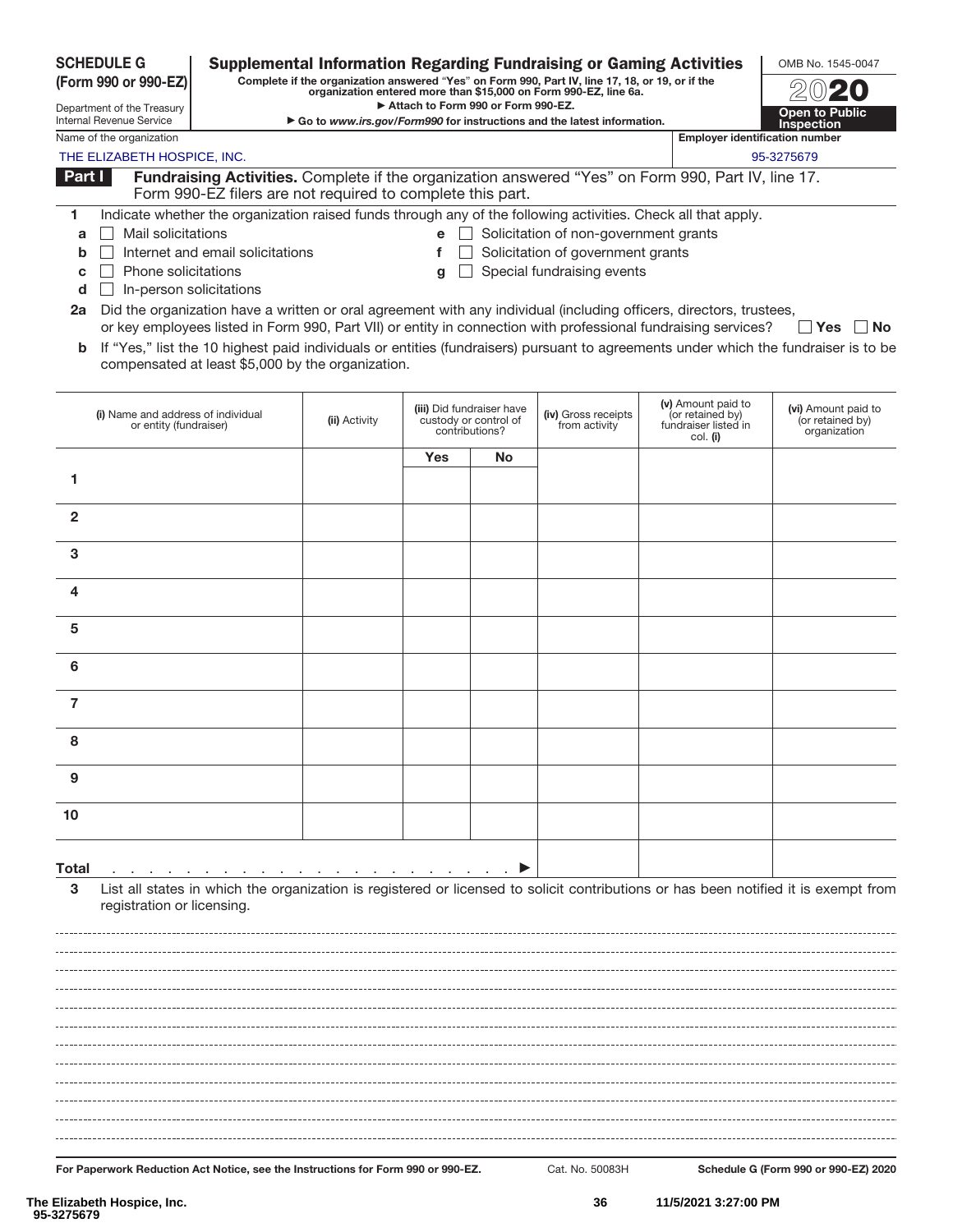**Part II Fundraising Events.** Complete if the organization answered "Yes" on Form 990, Part IV, line 18, or reported more than \$15,000 of fundraising event contributions and gross income on Form 990-EZ, lines 1 and 6b. List events with gross receipts greater than \$5,000.

|                 |          |                                                                                                                               | (a) Event #1<br><b>HEART &amp; SOUL</b> | (b) Event $#2$                                   | (c) Other events | (d) Total events<br>(add col. (a) through           |
|-----------------|----------|-------------------------------------------------------------------------------------------------------------------------------|-----------------------------------------|--------------------------------------------------|------------------|-----------------------------------------------------|
|                 |          |                                                                                                                               | (event type)                            | (event type)                                     | (total number)   | col. (c)                                            |
|                 |          |                                                                                                                               |                                         |                                                  |                  |                                                     |
| Revenue         | 1        | Gross receipts                                                                                                                | 73,730                                  |                                                  |                  | 73,730                                              |
|                 | 2        | Less: Contributions                                                                                                           | 72,530                                  |                                                  |                  | 72,530                                              |
|                 | 3        | Gross income (line 1 minus<br>$line 2)$                                                                                       | 1,200                                   | 0                                                | $\mathbf 0$      | 1,200                                               |
|                 | 4        | Cash prizes                                                                                                                   |                                         |                                                  |                  | 0                                                   |
|                 | 5        | Noncash prizes                                                                                                                |                                         |                                                  |                  | 0                                                   |
|                 | 6        | Rent/facility costs                                                                                                           | 4,600                                   |                                                  |                  | 4,600                                               |
| Direct Expenses | 7        | Food and beverages                                                                                                            | 4,835                                   |                                                  |                  | 4,835                                               |
|                 | 8        | Entertainment                                                                                                                 | 5,349                                   |                                                  |                  | 5,349                                               |
|                 | 9        | Other direct expenses                                                                                                         | 4,028                                   |                                                  |                  | 4,028                                               |
|                 | 10       | Direct expense summary. Add lines 4 through 9 in column (d)                                                                   |                                         |                                                  |                  | 18,812                                              |
|                 | 11       | Net income summary. Subtract line 10 from line 3, column (d)                                                                  |                                         |                                                  | ▶                | (17, 612)                                           |
|                 | Part III | Gaming. Complete if the organization answered "Yes" on Form 990, Part IV, line 19, or reported more than                      |                                         |                                                  |                  |                                                     |
|                 |          | \$15,000 on Form 990-EZ, line 6a.                                                                                             |                                         |                                                  |                  |                                                     |
|                 |          |                                                                                                                               |                                         |                                                  |                  |                                                     |
| Revenue         |          |                                                                                                                               | (a) Bingo                               | (b) Pull tabs/instant<br>bingo/progressive bingo | (c) Other gaming | (d) Total gaming (add<br>col. (a) through col. (c)) |
|                 |          |                                                                                                                               |                                         |                                                  |                  |                                                     |
|                 |          |                                                                                                                               |                                         |                                                  |                  |                                                     |
|                 | 1        | Gross revenue                                                                                                                 |                                         |                                                  |                  |                                                     |
|                 | 2        | Cash prizes                                                                                                                   |                                         |                                                  |                  |                                                     |
| Direct Expenses | 3        | Noncash prizes                                                                                                                |                                         |                                                  |                  |                                                     |
|                 | 4        | Rent/facility costs                                                                                                           |                                         |                                                  |                  |                                                     |
|                 | 5        | Other direct expenses                                                                                                         |                                         |                                                  |                  |                                                     |
|                 |          |                                                                                                                               | %<br><b>Yes</b>                         | $\%$<br>Yes                                      | %<br>Yes         |                                                     |
|                 | 6        | Volunteer labor.                                                                                                              | No                                      | No                                               | <b>No</b>        |                                                     |
|                 | 7        | Direct expense summary. Add lines 2 through 5 in column (d)                                                                   |                                         |                                                  |                  |                                                     |
|                 | 8        | Net gaming income summary. Subtract line 7 from line 1, column (d)                                                            |                                         |                                                  |                  |                                                     |
| 9               |          | Enter the state(s) in which the organization conducts gaming activities:                                                      |                                         |                                                  |                  |                                                     |
|                 | a<br>b   | Is the organization licensed to conduct gaming activities in each of these states?<br>If "No," explain:                       |                                         |                                                  |                  | $\Box$ Yes $\Box$<br>∣No                            |
|                 |          |                                                                                                                               |                                         |                                                  |                  |                                                     |
| 10a             | b        | Were any of the organization's gaming licenses revoked, suspended, or terminated during the tax year? .<br>If "Yes," explain: |                                         |                                                  |                  | ∣ l Yes ∃<br>∣No                                    |
|                 |          |                                                                                                                               |                                         |                                                  |                  |                                                     |

**Schedule G (Form 990 or 990-EZ) 2020**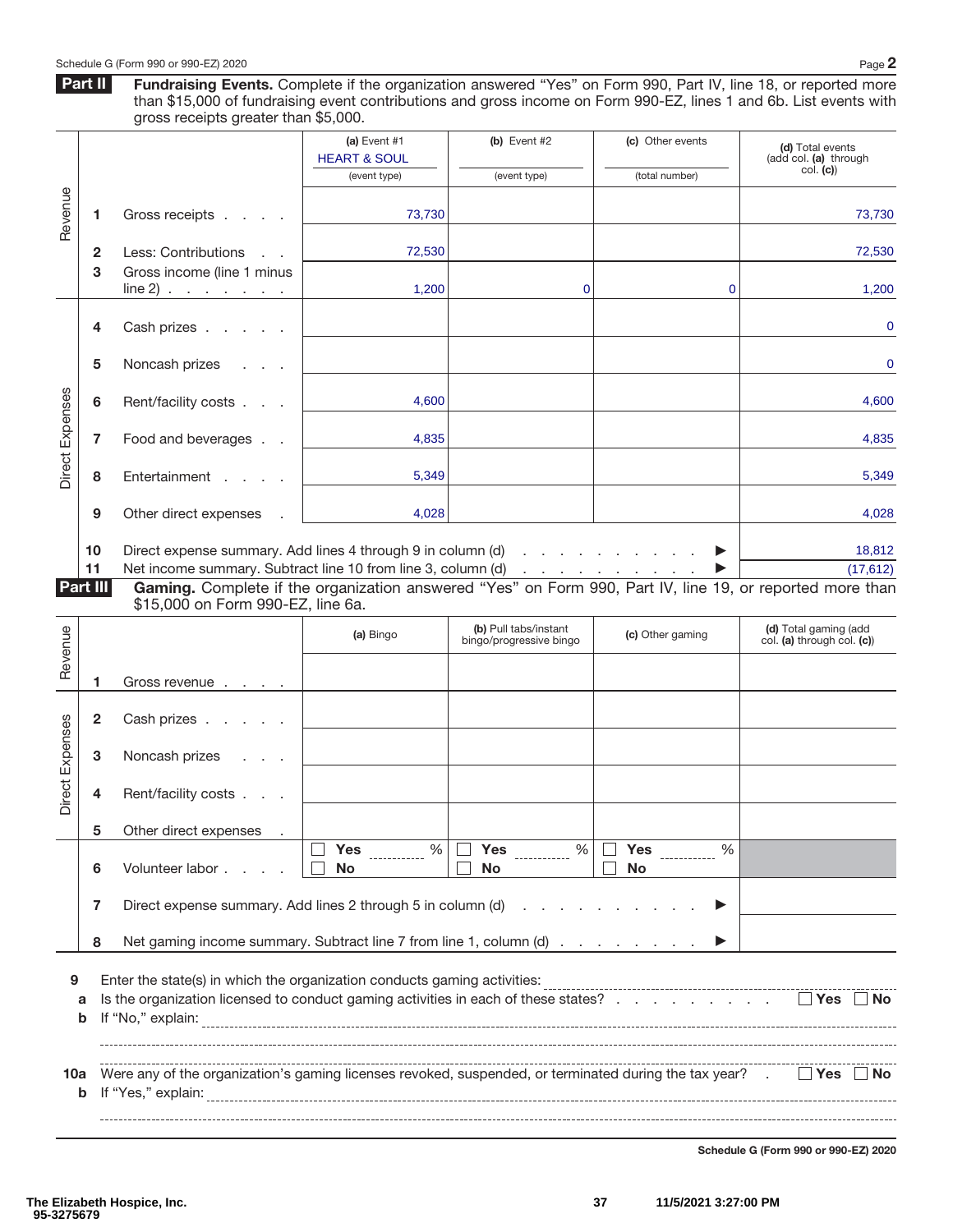|                | Schedule G (Form 990 or 990-EZ) 2020<br>Page 3                                                                                                                                                                                                                  |
|----------------|-----------------------------------------------------------------------------------------------------------------------------------------------------------------------------------------------------------------------------------------------------------------|
| 11             | $\Box$ Yes<br>Does the organization conduct gaming activities with nonmembers?<br>$\Box$ No                                                                                                                                                                     |
| 12             | Is the organization a grantor, beneficiary or trustee of a trust, or a member of a partnership or other entity<br>formed to administer charitable gaming?<br>the contract of the contract of the contract of the contract of the contract of<br>∣ ∣Yes<br>∣ ∣No |
| 13             | Indicate the percentage of gaming activity conducted in:                                                                                                                                                                                                        |
| a              | %                                                                                                                                                                                                                                                               |
| b              | $\%$<br> 13b                                                                                                                                                                                                                                                    |
| 14             | Enter the name and address of the person who prepares the organization's gaming/special events books and<br>records:                                                                                                                                            |
|                | Name $\blacktriangleright$                                                                                                                                                                                                                                      |
|                |                                                                                                                                                                                                                                                                 |
|                | 15a Does the organization have a contract with a third party from whom the organization receives gaming                                                                                                                                                         |
|                | Yes   No<br>If "Yes," enter the amount of gaming revenue received by the organization $\triangleright$ \$ ________________ and the                                                                                                                              |
| b              |                                                                                                                                                                                                                                                                 |
| C              | If "Yes," enter name and address of the third party:                                                                                                                                                                                                            |
|                |                                                                                                                                                                                                                                                                 |
|                | Name $\blacktriangleright$                                                                                                                                                                                                                                      |
|                |                                                                                                                                                                                                                                                                 |
| 16             | Gaming manager information:                                                                                                                                                                                                                                     |
|                | Name $\blacktriangleright$                                                                                                                                                                                                                                      |
|                | Gaming manager compensation $\blacktriangleright$<br>$\frac{1}{2}$                                                                                                                                                                                              |
|                |                                                                                                                                                                                                                                                                 |
|                | $\Box$ Employee<br>□ Director/officer<br>Independent contractor                                                                                                                                                                                                 |
| 17             | Mandatory distributions:                                                                                                                                                                                                                                        |
| a              | Is the organization required under state law to make charitable distributions from the gaming proceeds to<br>$\blacksquare$ Yes<br>∣ ∣No                                                                                                                        |
| b              | Enter the amount of distributions required under state law to be distributed to other exempt organizations or<br>spent in the organization's own exempt activities during the tax year ▶<br>\$                                                                  |
| <b>Part IV</b> | Supplemental Information. Provide the explanations required by Part I, line 2b, columns (iii) and (v); and<br>Part III, lines 9, 9b, 10b, 15b, 15c, 16, and 17b, as applicable. Also provide any additional information.<br>See instructions.                   |
|                |                                                                                                                                                                                                                                                                 |
|                |                                                                                                                                                                                                                                                                 |
|                |                                                                                                                                                                                                                                                                 |
|                |                                                                                                                                                                                                                                                                 |
|                |                                                                                                                                                                                                                                                                 |
|                |                                                                                                                                                                                                                                                                 |
|                |                                                                                                                                                                                                                                                                 |
|                |                                                                                                                                                                                                                                                                 |
|                |                                                                                                                                                                                                                                                                 |
|                |                                                                                                                                                                                                                                                                 |
|                |                                                                                                                                                                                                                                                                 |
|                |                                                                                                                                                                                                                                                                 |

**Schedule G (Form 990 or 990-EZ) 2020**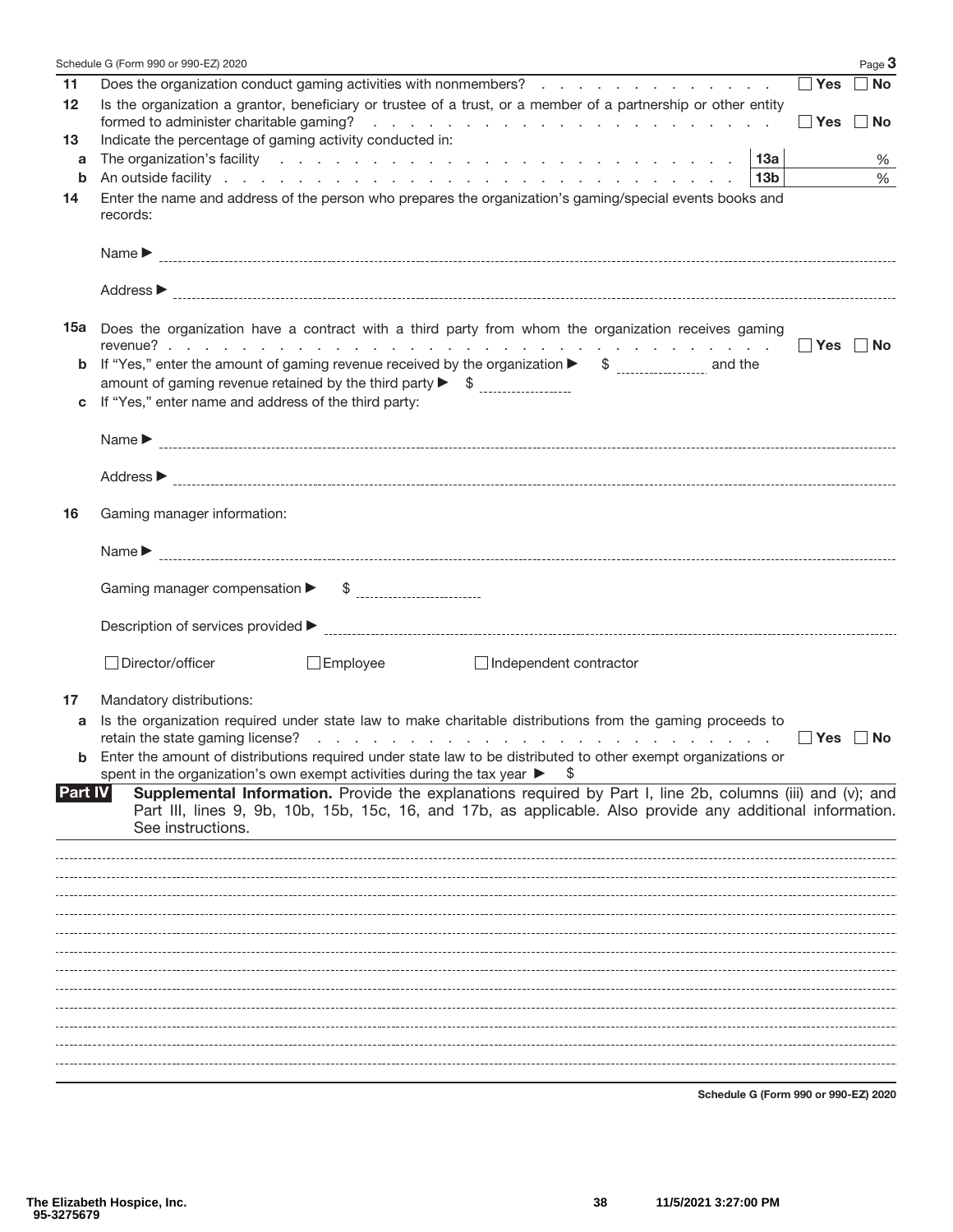| <b>SCHEDULE J</b><br>(Form 990) |                                                         | <b>Compensation Information</b>                                                                                                                                                                                                                                                                                            |                                                                                                                                                                                                          |                                       |                            |            | OMB No. 1545-0047 |  |  |  |
|---------------------------------|---------------------------------------------------------|----------------------------------------------------------------------------------------------------------------------------------------------------------------------------------------------------------------------------------------------------------------------------------------------------------------------------|----------------------------------------------------------------------------------------------------------------------------------------------------------------------------------------------------------|---------------------------------------|----------------------------|------------|-------------------|--|--|--|
|                                 |                                                         | For certain Officers, Directors, Trustees, Key Employees, and Highest<br><b>Compensated Employees</b>                                                                                                                                                                                                                      |                                                                                                                                                                                                          |                                       |                            |            | 2020              |  |  |  |
|                                 |                                                         |                                                                                                                                                                                                                                                                                                                            | > Complete if the organization answered "Yes" on Form 990, Part IV, line 23.<br>Attach to Form 990.                                                                                                      |                                       | <b>Open to Public</b>      |            |                   |  |  |  |
|                                 | Department of the Treasury<br>Internal Revenue Service  |                                                                                                                                                                                                                                                                                                                            | Go to www.irs.gov/Form990 for instructions and the latest information.                                                                                                                                   |                                       | <b>Inspection</b>          |            |                   |  |  |  |
|                                 | Name of the organization<br>THE ELIZABETH HOSPICE, INC. |                                                                                                                                                                                                                                                                                                                            |                                                                                                                                                                                                          | <b>Employer identification number</b> | 95-3275679                 |            |                   |  |  |  |
| Part I                          |                                                         | <b>Questions Regarding Compensation</b>                                                                                                                                                                                                                                                                                    |                                                                                                                                                                                                          |                                       |                            |            |                   |  |  |  |
|                                 |                                                         |                                                                                                                                                                                                                                                                                                                            |                                                                                                                                                                                                          |                                       |                            | <b>Yes</b> | No                |  |  |  |
| 1a                              |                                                         | Check the appropriate box(es) if the organization provided any of the following to or for a person listed on Form<br>990, Part VII, Section A, line 1a. Complete Part III to provide any relevant information regarding these items.                                                                                       |                                                                                                                                                                                                          |                                       |                            |            |                   |  |  |  |
|                                 | Travel for companions                                   | First-class or charter travel<br>$\Box$ Tax indemnification and gross-up payments<br>Discretionary spending account                                                                                                                                                                                                        | Housing allowance or residence for personal use<br>Payments for business use of personal residence<br>Health or social club dues or initiation fees<br>Personal services (such as maid, chauffeur, chef) |                                       |                            |            |                   |  |  |  |
| b                               |                                                         | If any of the boxes on line 1a are checked, did the organization follow a written policy regarding payment<br>or reimbursement or provision of all of the expenses described above? If "No," complete Part III to                                                                                                          |                                                                                                                                                                                                          |                                       | 1b                         |            |                   |  |  |  |
| $\overline{2}$                  |                                                         | Did the organization require substantiation prior to reimbursing or allowing expenses incurred by all<br>directors, trustees, and officers, including the CEO/Executive Director, regarding the items checked on line                                                                                                      | and a state of the state of the                                                                                                                                                                          |                                       | $\mathbf{2}$               |            |                   |  |  |  |
| 3                               |                                                         | Indicate which, if any, of the following the organization used to establish the compensation of the<br>organization's CEO/Executive Director. Check all that apply. Do not check any boxes for methods used by a<br>related organization to establish compensation of the CEO/Executive Director, but explain in Part III. |                                                                                                                                                                                                          |                                       |                            |            |                   |  |  |  |
|                                 |                                                         | $\Box$ Compensation committee<br>$\Box$ Independent compensation consultant<br>$\Box$ Form 990 of other organizations                                                                                                                                                                                                      | $\Box$ Written employment contract<br>$\triangleright$ Compensation survey or study<br>$\triangleright$ Approval by the board or compensation committee                                                  |                                       |                            |            |                   |  |  |  |
| 4                               |                                                         | During the year, did any person listed on Form 990, Part VII, Section A, line 1a, with respect to the filing<br>organization or a related organization:                                                                                                                                                                    |                                                                                                                                                                                                          |                                       |                            |            |                   |  |  |  |
| а<br>b<br>c                     |                                                         | Participate in or receive payment from a supplemental nonqualified retirement plan?<br>Participate in or receive payment from an equity-based compensation arrangement?<br>If "Yes" to any of lines 4a-c, list the persons and provide the applicable amounts for each item in Part III.                                   |                                                                                                                                                                                                          |                                       | 4a<br>4b<br>4c             | V          | V<br>V            |  |  |  |
| 5                               |                                                         | Only section 501(c)(3), 501(c)(4), and 501(c)(29) organizations must complete lines 5–9.<br>For persons listed on Form 990, Part VII, Section A, line 1a, did the organization pay or accrue any<br>compensation contingent on the revenues of:                                                                            |                                                                                                                                                                                                          |                                       |                            |            |                   |  |  |  |
| а                               |                                                         |                                                                                                                                                                                                                                                                                                                            |                                                                                                                                                                                                          |                                       | 5a                         |            | V                 |  |  |  |
| b                               |                                                         | If "Yes" on line 5a or 5b, describe in Part III.                                                                                                                                                                                                                                                                           |                                                                                                                                                                                                          |                                       | 5b                         |            | V                 |  |  |  |
| 6                               |                                                         | For persons listed on Form 990, Part VII, Section A, line 1a, did the organization pay or accrue any<br>compensation contingent on the net earnings of:                                                                                                                                                                    |                                                                                                                                                                                                          |                                       |                            |            |                   |  |  |  |
| а                               |                                                         |                                                                                                                                                                                                                                                                                                                            |                                                                                                                                                                                                          |                                       | 6a                         |            | V                 |  |  |  |
| b                               |                                                         | If "Yes" on line 6a or 6b, describe in Part III.                                                                                                                                                                                                                                                                           |                                                                                                                                                                                                          |                                       | 6b                         |            | V                 |  |  |  |
| $\overline{\mathbf{r}}$         |                                                         | For persons listed on Form 990, Part VII, Section A, line 1a, did the organization provide any nonfixed<br>payments not described on lines 5 and 6? If "Yes," describe in Part III                                                                                                                                         |                                                                                                                                                                                                          |                                       | $\overline{7}$             |            | V                 |  |  |  |
| 8                               |                                                         | Were any amounts reported on Form 990, Part VII, paid or accrued pursuant to a contract that was subject<br>to the initial contract exception described in Regulations section 53.4958-4(a)(3)? If "Yes," describe                                                                                                         |                                                                                                                                                                                                          |                                       | 8                          |            | V                 |  |  |  |
| 9                               |                                                         | If "Yes" on line 8, did the organization also follow the rebuttable presumption procedure described in<br>Regulations section 53.4958-6(c)?                                                                                                                                                                                | the contract of the contract of the contract of the contract of the contract of                                                                                                                          |                                       | 9                          |            |                   |  |  |  |
|                                 |                                                         | For Paperwork Reduction Act Notice, see the Instructions for Form 990.                                                                                                                                                                                                                                                     | Cat. No. 50053T                                                                                                                                                                                          |                                       | Schedule J (Form 990) 2020 |            |                   |  |  |  |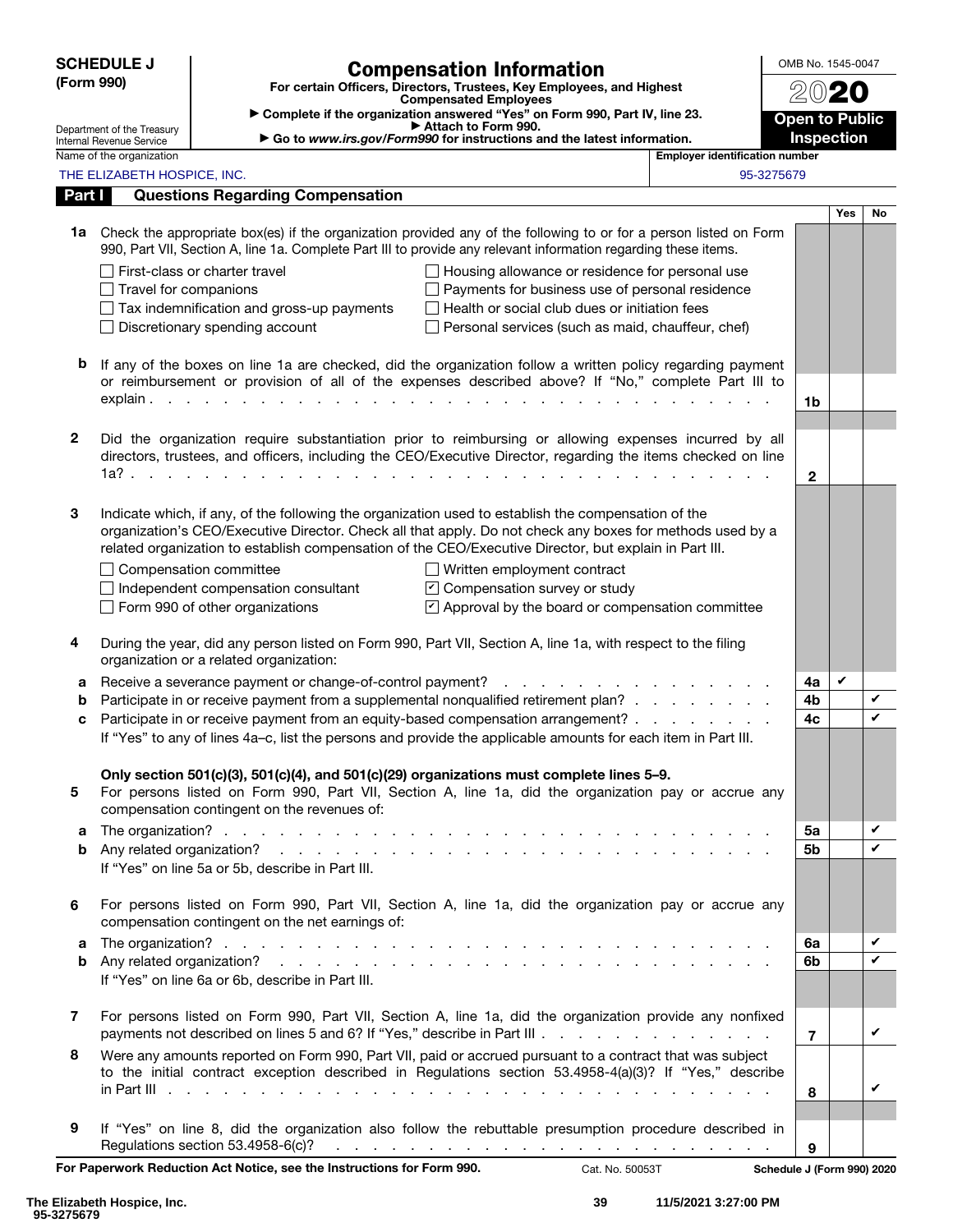#### Part II Officers, Directors, Trustees, Key Employees, and Highest Compensated Employees. Use duplicate copies if additional space is needed.

For each individual whose compensation must be reported on Schedule J, report compensation from the organization on row (i) and from related organizations, described in the instructions, on row (ii). Do not list any individuals that aren't listed on Form 990, Part VII.

| (A) Name and Title                        |      | (B) Breakdown of W-2 and/or 1099-MISC compensation<br>(i) Base<br>(ii) Bonus & incentive<br>(iii) Other |              | (C) Retirement and<br>other deferred | (D) Nontaxable<br>benefits | (E) Total of columns | (F) Compensation<br>in column (B) reported |                                  |
|-------------------------------------------|------|---------------------------------------------------------------------------------------------------------|--------------|--------------------------------------|----------------------------|----------------------|--------------------------------------------|----------------------------------|
|                                           |      | compensation                                                                                            | compensation | reportable<br>compensation           | compensation               |                      | $(B)(i)$ – $(D)$                           | as deferred on prior<br>Form 990 |
| <b>JANET JONES</b>                        | (i)  |                                                                                                         | 23,491       | 388,678                              | 18,812                     | 6,821                | 437,802                                    |                                  |
| 1 FORMER CEO                              | (ii) |                                                                                                         |              |                                      |                            |                      |                                            |                                  |
| <b>SARAH MCSPADDEN</b>                    | (i)  | 280,489                                                                                                 | 55,700       | 10,231                               | 7,358                      | 8,604                | 362,382                                    |                                  |
| 2 CEO                                     | (ii) |                                                                                                         |              |                                      |                            |                      |                                            |                                  |
| <b>GEORGE DELGADO</b>                     | (i)  | 277,799                                                                                                 | 29,651       |                                      | 6,665                      | 19,966               | 334,081                                    |                                  |
| 3 CMO                                     | (ii) |                                                                                                         |              |                                      |                            |                      |                                            |                                  |
| <b>LAURY BLISS</b>                        | (i)  | 218,015                                                                                                 | 23,864       |                                      | 6,532                      | 68,249               | 316,660                                    |                                  |
| 4 CSO                                     | (ii) |                                                                                                         |              |                                      |                            |                      |                                            |                                  |
| <b>DARLENE RUTLEDGE</b>                   | (i)  | 205,756                                                                                                 | 20,382       | 15,385                               | 4,651                      | 20,118               | 266,292                                    |                                  |
| 5 CCO                                     | (ii) |                                                                                                         |              |                                      |                            |                      |                                            |                                  |
| <b>MARY KATE O'CONNELL</b>                | (i)  | 160,017                                                                                                 | 15,929       | 11,490                               | 5,646                      | 66,317               | 259,399                                    |                                  |
| 6 SR DIRECTOR OF HR                       | (ii) |                                                                                                         |              |                                      |                            |                      |                                            |                                  |
| <b>JEAN LOO-RUSSO</b>                     | (i)  | 172,248                                                                                                 | 19,212       | 23,513                               | 5,960                      | 7,755                | 228,688                                    |                                  |
| 7 CPO                                     | (ii) |                                                                                                         |              |                                      |                            |                      |                                            |                                  |
| <b>FRANCELINA NICHOLS</b>                 | (i)  | 157,983                                                                                                 | 20,812       | 8,641                                | 5,035                      | 7,548                | 200,019                                    |                                  |
| 8 DIRECTOR OF SALES AND MARKETING         | (ii) |                                                                                                         |              |                                      |                            |                      |                                            |                                  |
| <b>DEENA NELSON</b>                       | (i)  | 155,697                                                                                                 | 16,909       | 16,911                               | 4,955                      | $\Omega$             | 194,472                                    |                                  |
| 9 SR DIRECTOR OF FINANCE                  | (ii) |                                                                                                         |              |                                      |                            |                      |                                            |                                  |
| <b>KATHLEEN GORDINIER</b>                 | (i)  | 136,074                                                                                                 | 2,920        | 13,888                               | 2,199                      | 17,377               | 172,458                                    |                                  |
| 10 DIRECTOR OF BEREAVEMENT AND VOLUNTEERS | (ii) |                                                                                                         |              |                                      |                            |                      |                                            |                                  |
| <b>PHAEDRA KUNZE</b>                      | (i)  | 133,602                                                                                                 | 2,807        | 10,849                               | 4,410                      | 10,302               | 161,970                                    |                                  |
| 11 DIRECTOR OF PALLIATIVE CARE            | (ii) |                                                                                                         |              |                                      |                            |                      |                                            |                                  |
|                                           | (i)  |                                                                                                         |              |                                      |                            |                      |                                            |                                  |
| 12                                        | (ii) |                                                                                                         |              |                                      |                            |                      |                                            |                                  |
|                                           | (i)  |                                                                                                         |              |                                      |                            |                      |                                            |                                  |
| 13                                        | (ii) |                                                                                                         |              |                                      |                            |                      |                                            |                                  |
|                                           | (i)  |                                                                                                         |              |                                      |                            |                      |                                            |                                  |
| 14                                        | (ii) |                                                                                                         |              |                                      |                            |                      |                                            |                                  |
|                                           | (i)  |                                                                                                         |              |                                      |                            |                      |                                            |                                  |
| 15                                        | (ii) |                                                                                                         |              |                                      |                            |                      |                                            |                                  |
|                                           | (i)  |                                                                                                         |              |                                      |                            |                      |                                            |                                  |
| 16                                        | (ii) |                                                                                                         |              |                                      |                            |                      |                                            |                                  |

Note: The sum of columns (B)(i)-(iii) for each listed individual must equal the total amount of Form 990, Part VII, Section A, line 1a, applicable column (D) and (E) amounts for that individual.

Schedule J (Form 990) 2020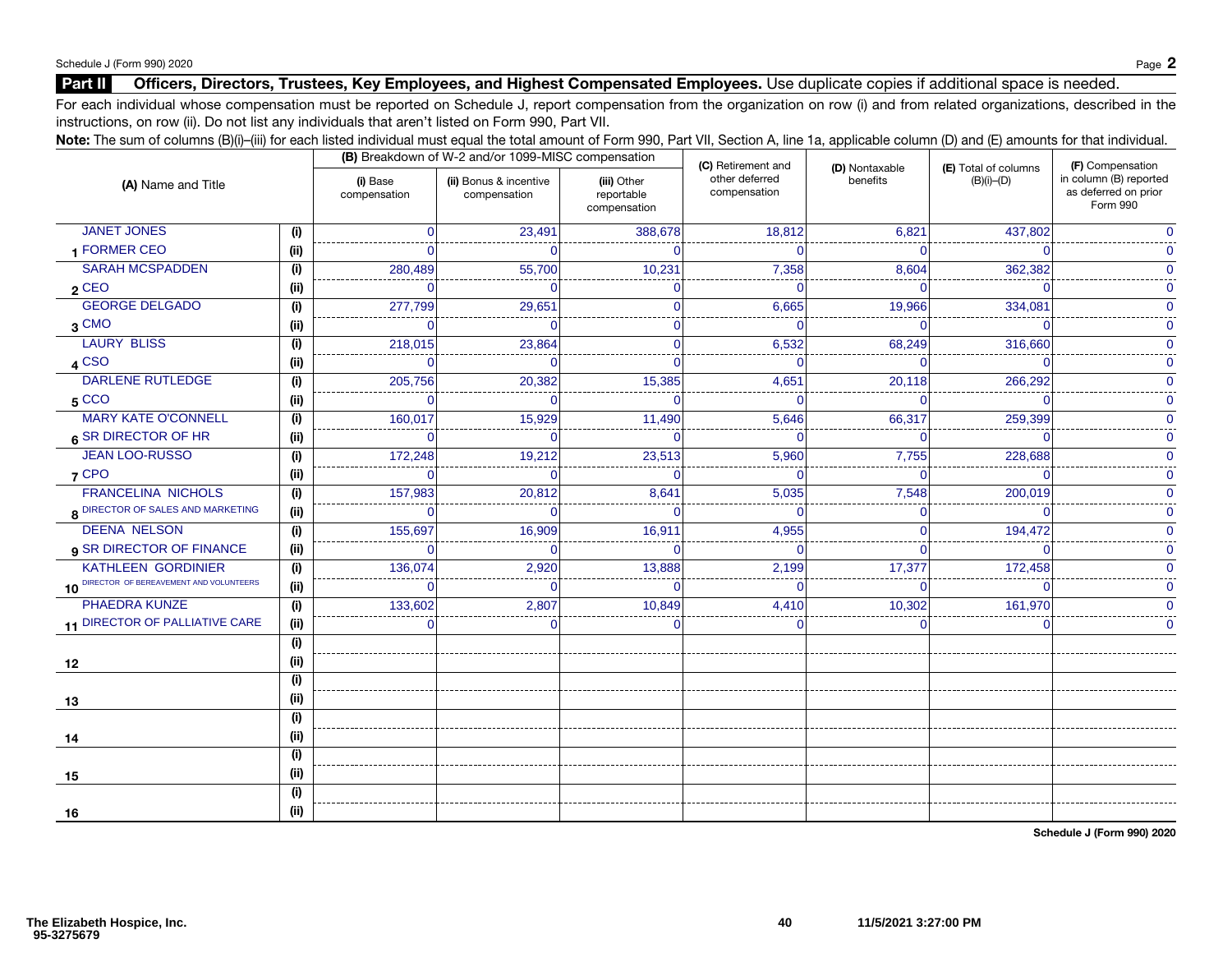Part III Supplemental Information. Provide the information, explanation, or descriptions required for Part I,<br>lines 1a, 1b, 3, 4a, 4b, 4c, 5a, 5b, 6a, 6b, 7, and 8, and for Part II. Also complete this part for any additional information.

| Return Reference - Identifier I                                    | Explanation                                                            |
|--------------------------------------------------------------------|------------------------------------------------------------------------|
| 14A - SEVERANCE OR<br><b>ICHANGE-OF-CONTROL</b><br><b>IPAYMENT</b> | SCHEDULE J, PART I, LINE JJANET JONES RECEIVED \$166,695 IN SEVERANCE. |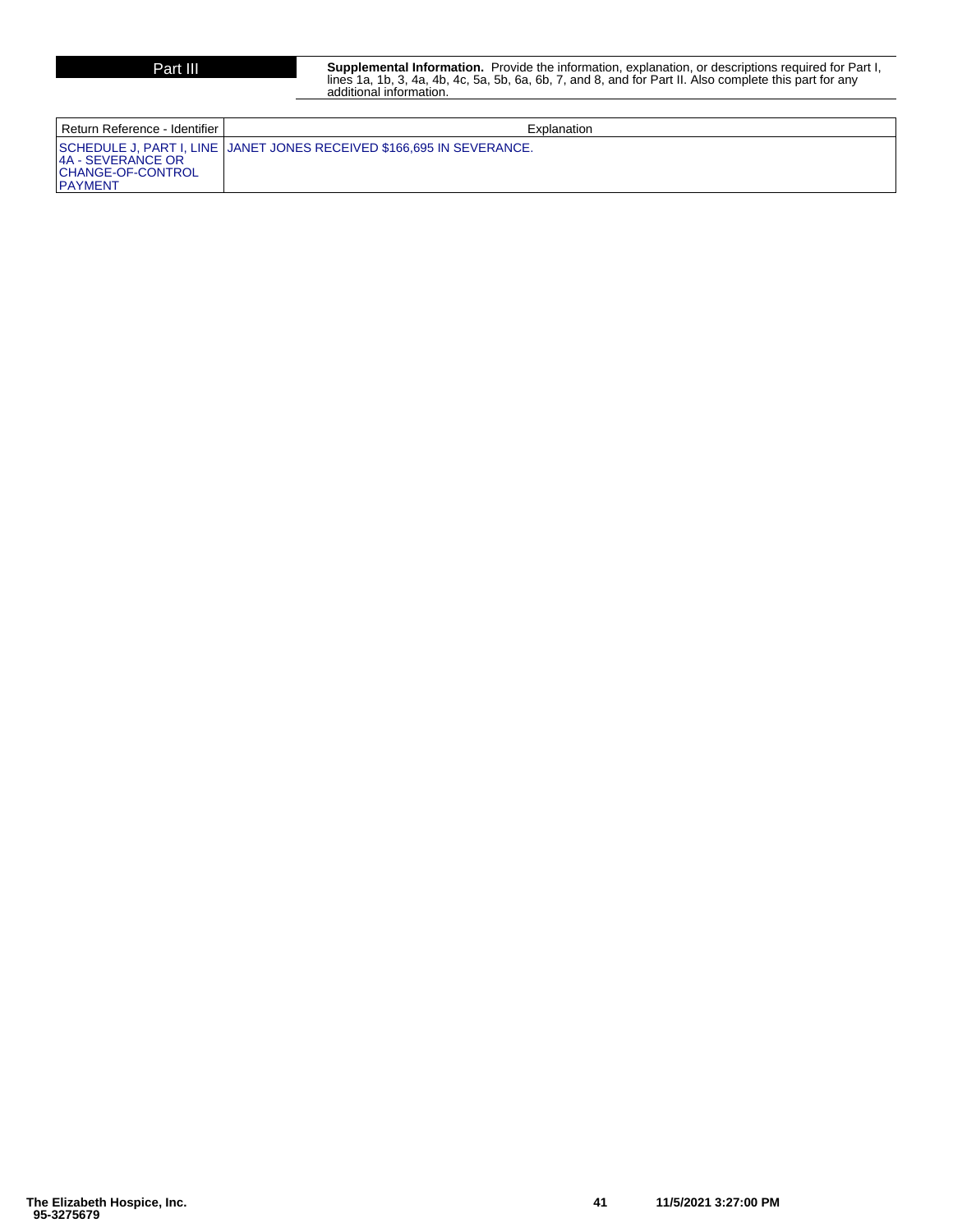| <b>SCHEDULE L</b> |  |  |
|-------------------|--|--|
|                   |  |  |

#### **(Form 990 or 990-EZ)**

▶ Go to www.irs.gov/Form990 for instructions and the latest information.

► Complete if the organization answered "Yes" on Form 990, Part IV, line 25a, 25b, 26, 27, 28a, **28b, or 28c, or Form 990-EZ, Part V, line 38a or 40b.** Attach to Form 990 or Form 990-EZ.

Department of the Treasury Internal Revenue Service

#### Name of the organization **Employer identification number**

THE ELIZABETH HOSPICE, INC. 95-3275679

OMB No. 1545-0047 20**20 Open To Public Inspection**

#### Part I **Excess Benefit Transactions** (section 501(c)(3), section 501(c)(4), and section 501(c)(29) organizations only). Complete if the organization answered "Yes" on Form 990, Part IV, line 25a or 25b, or Form 990-EZ, Part V, line 40b.

|                | (a) Name of disqualified person                                                                                                 | (b) Relationship between disqualified person and                                                      | (c) Description of transaction |            | (d) Corrected? |  |  |  |
|----------------|---------------------------------------------------------------------------------------------------------------------------------|-------------------------------------------------------------------------------------------------------|--------------------------------|------------|----------------|--|--|--|
|                |                                                                                                                                 | organization                                                                                          |                                | <b>Yes</b> | <b>No</b>      |  |  |  |
| (1)            |                                                                                                                                 |                                                                                                       |                                |            |                |  |  |  |
| (2)            |                                                                                                                                 |                                                                                                       |                                |            |                |  |  |  |
| (3)            |                                                                                                                                 |                                                                                                       |                                |            |                |  |  |  |
| (4)            |                                                                                                                                 |                                                                                                       |                                |            |                |  |  |  |
| (5)            |                                                                                                                                 |                                                                                                       |                                |            |                |  |  |  |
| (6)            |                                                                                                                                 |                                                                                                       |                                |            |                |  |  |  |
| $\overline{2}$ |                                                                                                                                 | Enter the amount of tax incurred by the organization managers or disqualified persons during the year |                                |            |                |  |  |  |
|                | under section 4958. $\ldots$ $\ldots$ $\ldots$ $\ldots$ $\ldots$ $\ldots$ $\ldots$ $\ldots$ $\ldots$ $\ldots$ $\ldots$ $\ldots$ |                                                                                                       |                                |            |                |  |  |  |
|                |                                                                                                                                 |                                                                                                       |                                |            |                |  |  |  |

**3** Enter the amount of tax, if any, on line 2, above, reimbursed by the organization  $\ldots$ ....

#### **Part II Loans to and/or From Interested Persons.**

Complete if the organization answered "Yes" on Form 990-EZ, Part V, line 38a or Form 990, Part IV, line 26; or if the organization reported an amount on Form 990, Part X, line 5, 6, or 22.

| (a) Name of interested person      | (b) Relationship<br>with organization     | (c) Purpose of<br>loan | (d) Loan to or<br>organization? | from the | (e) Original<br>principal amount                                              | (f) Balance due          | (g) In default? (h) Approved |    | committee? | by board or |     | (i) Written<br>agreement? |
|------------------------------------|-------------------------------------------|------------------------|---------------------------------|----------|-------------------------------------------------------------------------------|--------------------------|------------------------------|----|------------|-------------|-----|---------------------------|
|                                    |                                           |                        | To                              | From     |                                                                               |                          | Yes                          | No | <b>Yes</b> | No          | Yes | No                        |
| (1)                                |                                           |                        |                                 |          |                                                                               |                          |                              |    |            |             |     |                           |
| (2)                                |                                           |                        |                                 |          |                                                                               |                          |                              |    |            |             |     |                           |
| (3)                                |                                           |                        |                                 |          |                                                                               |                          |                              |    |            |             |     |                           |
| (4)                                |                                           |                        |                                 |          |                                                                               |                          |                              |    |            |             |     |                           |
| (5)                                |                                           |                        |                                 |          |                                                                               |                          |                              |    |            |             |     |                           |
| (6)                                |                                           |                        |                                 |          |                                                                               |                          |                              |    |            |             |     |                           |
| (7)                                |                                           |                        |                                 |          |                                                                               |                          |                              |    |            |             |     |                           |
| (8)                                |                                           |                        |                                 |          |                                                                               |                          |                              |    |            |             |     |                           |
| (9)                                |                                           |                        |                                 |          |                                                                               |                          |                              |    |            |             |     |                           |
| (10)                               |                                           |                        |                                 |          |                                                                               |                          |                              |    |            |             |     |                           |
| <b>Total</b><br>$\sim$<br>.<br>. . | $\sim$<br>. .<br>$\sim$<br>. .<br>$\cdot$ |                        |                                 |          | $\mathcal{A}$ , and the set of the set of the set of the set of $\mathcal{A}$ | $\overline{\mathcal{S}}$ |                              |    |            |             |     |                           |

**Part III Grants or Assistance Benefiting Interested Persons.** 

Complete if the organization answered "Yes" on Form 990, Part IV, line 27.

| (a) Name of interested person | (b) Relationship between interested<br>person and the organization | (c) Amount of assistance | (d) Type of assistance | (e) Purpose of assistance |
|-------------------------------|--------------------------------------------------------------------|--------------------------|------------------------|---------------------------|
| (1)                           |                                                                    |                          |                        |                           |
| (2)                           |                                                                    |                          |                        |                           |
| (3)                           |                                                                    |                          |                        |                           |
| (4)                           |                                                                    |                          |                        |                           |
| (5)                           |                                                                    |                          |                        |                           |
| (6)                           |                                                                    |                          |                        |                           |
| (7)                           |                                                                    |                          |                        |                           |
| (8)                           |                                                                    |                          |                        |                           |
| (9)                           |                                                                    |                          |                        |                           |
| (10)                          |                                                                    |                          |                        |                           |

**For Paperwork Reduction Act Notice, see the Instructions for Form 990 or 990-EZ.** Cat. No. 50056A **Schedule L (Form 990 or 990-EZ) 2020**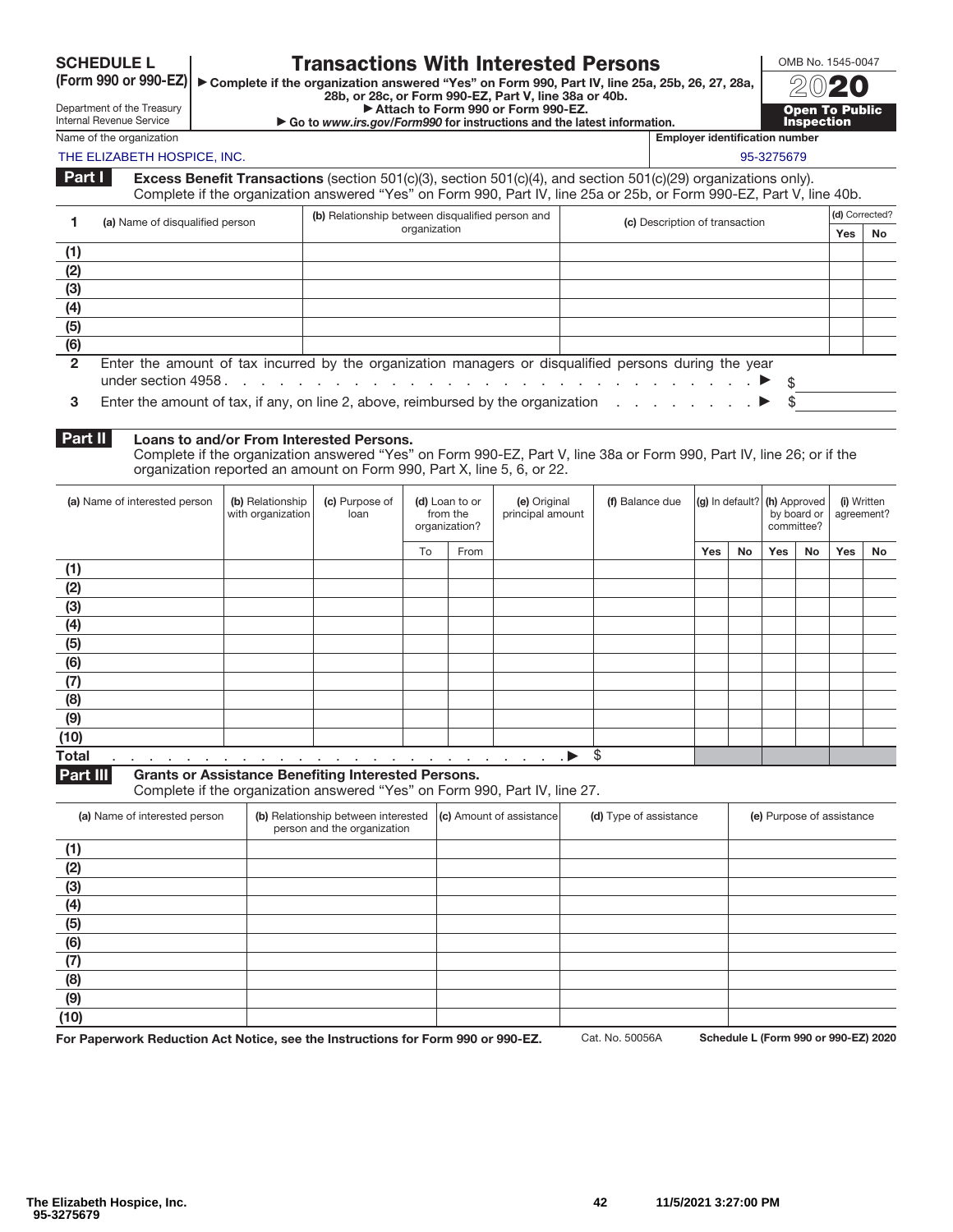#### **Part IV Business Transactions Involving Interested Persons.** Complete if the organization answered "Yes" on Form 990, Part IV, line 28a, 28b, or 28c.

| (a) Name of interested person          | (b) Relationship between<br>interested person and the<br>organization | (c) Amount of<br>transaction | (d) Description of transaction | revenues? | (e) Sharing of<br>organization's |
|----------------------------------------|-----------------------------------------------------------------------|------------------------------|--------------------------------|-----------|----------------------------------|
|                                        |                                                                       |                              |                                | Yes       | No                               |
| (SEE STATEMENT)<br>(1)                 |                                                                       |                              |                                |           |                                  |
| (2)                                    |                                                                       |                              |                                |           |                                  |
| (3)                                    |                                                                       |                              |                                |           |                                  |
| (4)                                    |                                                                       |                              |                                |           |                                  |
| (5)                                    |                                                                       |                              |                                |           |                                  |
| (6)                                    |                                                                       |                              |                                |           |                                  |
| (7)                                    |                                                                       |                              |                                |           |                                  |
| (8)                                    |                                                                       |                              |                                |           |                                  |
| (9)                                    |                                                                       |                              |                                |           |                                  |
| (10)                                   |                                                                       |                              |                                |           |                                  |
| $Dout$ $V$<br>Cunnlamontal Information |                                                                       |                              |                                |           |                                  |

#### **Part V Supplemental Information.**

Provide additional information for responses to questions on Schedule L (see instructions).

**Schedule L (Form 990 or 990-EZ) 2020**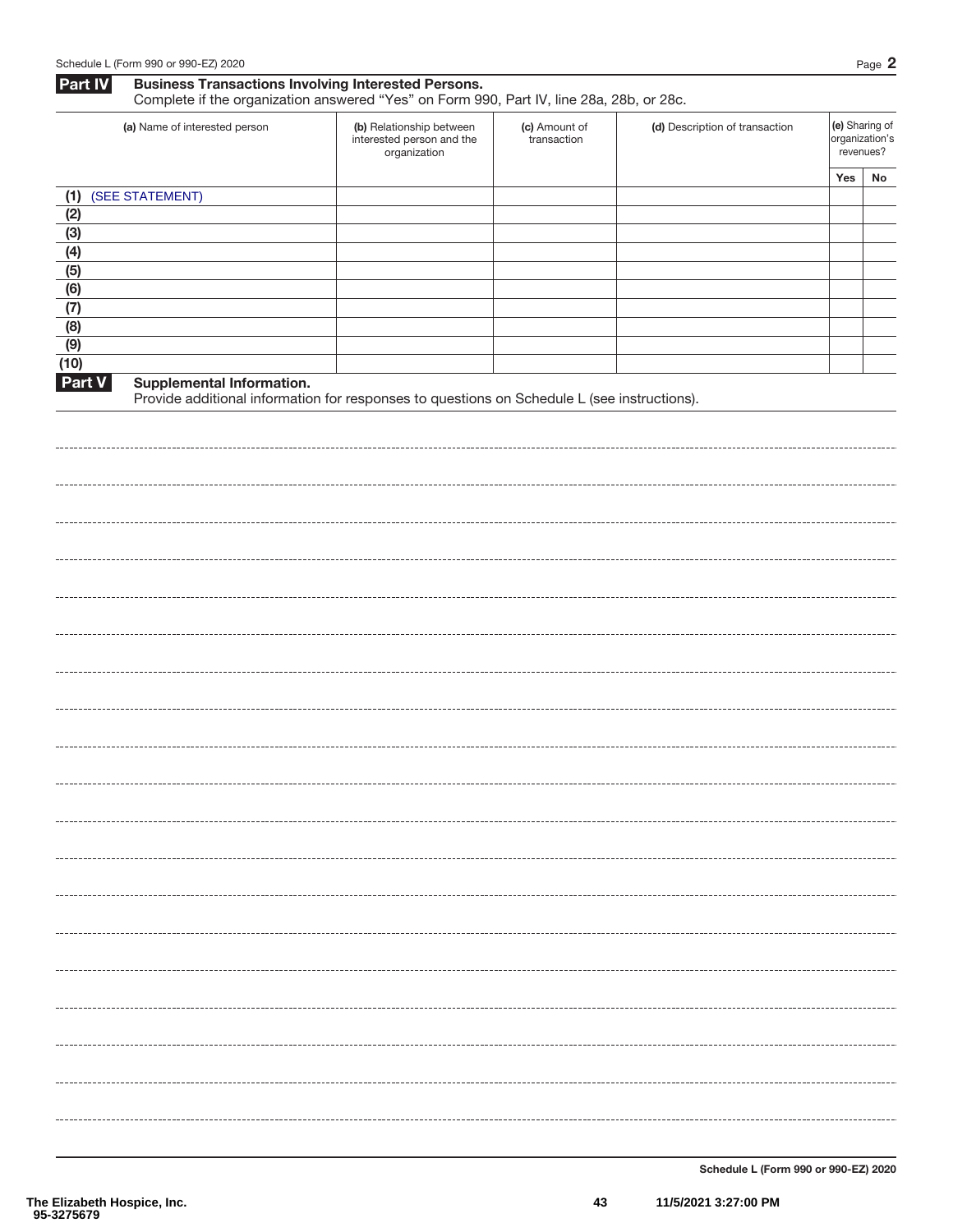**Part IV Business Transactions Involving Interested Persons** (continued)

| (a) Name of interested person                  | (b) Relationship between interested<br>person and the organization                   | (c) Amount of<br>transaction | (d) Description of transaction   |     | (e) Sharing of<br>organization's<br>revenues? |
|------------------------------------------------|--------------------------------------------------------------------------------------|------------------------------|----------------------------------|-----|-----------------------------------------------|
|                                                |                                                                                      |                              |                                  | Yes | No                                            |
| $(1)$ ELIZABETH SUPPORTIVE MEDICAL SPECIALISTS | <b>IENTITY MORE THAN 35% OWNED</b><br>IBY DR. GEORGE DELGADO. KEY<br><b>EMPLOYEE</b> |                              | \$201,150 PHYSICIAN SERVICES     |     |                                               |
| (2) ELIZABETH SUPPORTIVE MEDICAL SPECIALISTS   | <b>IENTITY MORE THAN 35% OWNED</b><br>BY DR. GEORGE DELGADO, KEY<br><b>EMPLOYEE</b>  |                              | \$55,844 ADMINISTRATIVE SERVICES |     |                                               |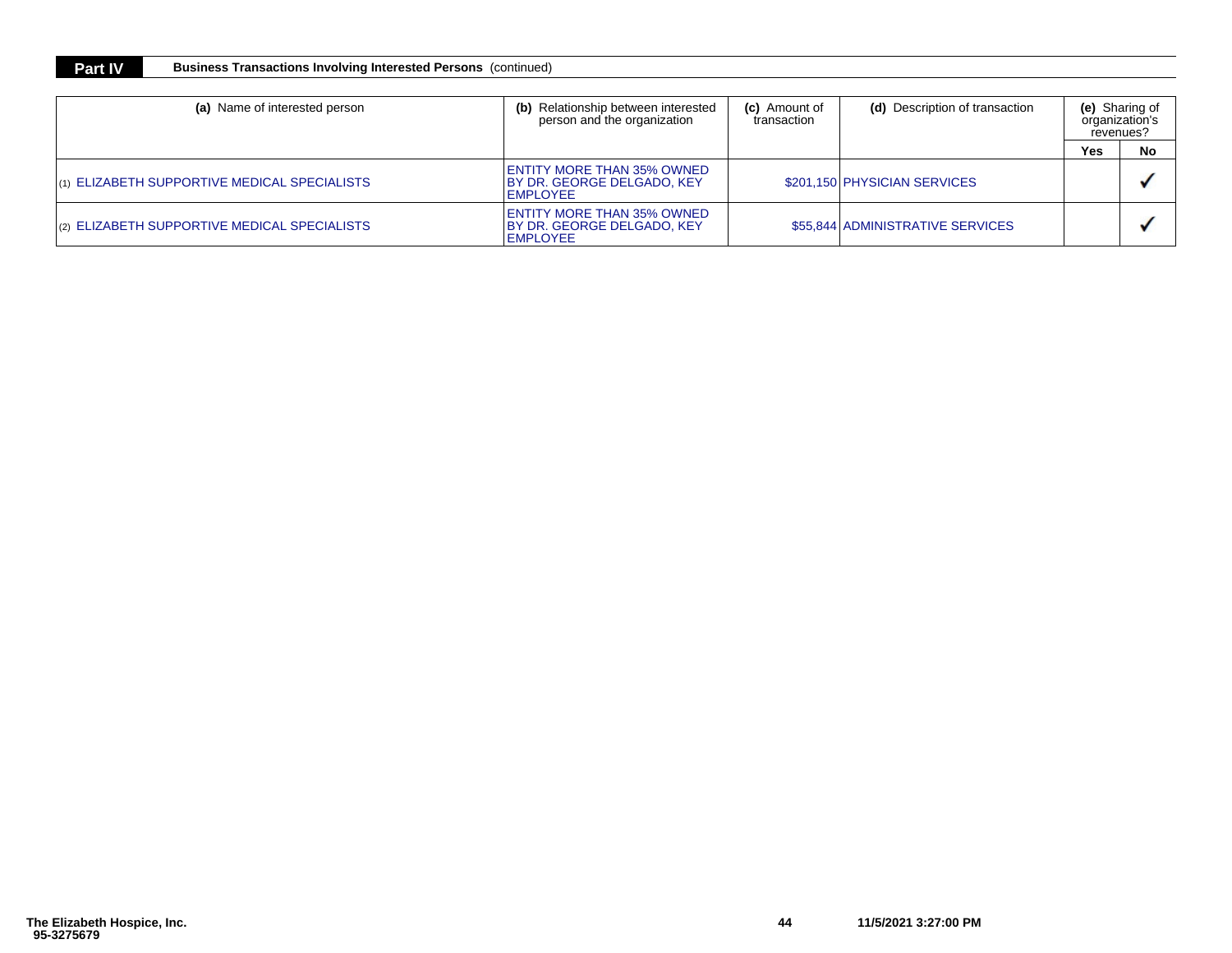Department of Treasury Internal Revenue Service

# **Supplemental Information to Form 990 or 990-EZ**<br>Complete to provide information for responses to specific questions on<br>Form 990 or 990-EZ or to provide any additional information.

- Attach to Form 990 or 990-EZ.
- ▶ Go to www.irs.gov/Form990 for the latest information.

OMB No. 1545-0047

**2020** Open to Public Inspection

| Name of the Organization<br>THE ELIZABETH HOSPICE, INC.                                                                   | <b>Employer Identification Number</b><br>95-3275679                                                                                                                                                                                                                                                                                                                                                                                                                                                                                                                                                                                                                                                                                                                                                                                                                          |
|---------------------------------------------------------------------------------------------------------------------------|------------------------------------------------------------------------------------------------------------------------------------------------------------------------------------------------------------------------------------------------------------------------------------------------------------------------------------------------------------------------------------------------------------------------------------------------------------------------------------------------------------------------------------------------------------------------------------------------------------------------------------------------------------------------------------------------------------------------------------------------------------------------------------------------------------------------------------------------------------------------------|
|                                                                                                                           |                                                                                                                                                                                                                                                                                                                                                                                                                                                                                                                                                                                                                                                                                                                                                                                                                                                                              |
| <b>Return Reference - Identifier</b>                                                                                      | <b>Explanation</b>                                                                                                                                                                                                                                                                                                                                                                                                                                                                                                                                                                                                                                                                                                                                                                                                                                                           |
| FORM 990, PART VI, LINE 1A -<br><b>DELEGATE BROAD AUTHORITY</b><br><b>TO A COMMITTEE</b>                                  | THE BOARD OF DIRECTORS AS OUTLINED IN THE BYLAWS OF THE CORPORTATION HAS A<br>DESIGNATED EXECUTIVE COMMITTEE AND DELEGATE TO SUCH COMMITTEE ANY OF THE POWERS<br>AND AUTHORITY OF THE BOARD IN THE MANAGMENT OF THE BUSINESS AND AFFAIRS OF THE<br>CORPORATION WITH SOME EXCEPTIONS AS PROVIDED IN THE ORGANIZATIONS BYLAWS. BY<br>MAJORITY VOTE OF THE DIRECTORS THEN IN OFFICE, THE BOARD MAY AT ANY TIME REVOKE OR<br>MODIFY ANY OR ALL OF THE AUTHORITY SO DELEGATED. INCREASE OR DECREASE BUT NOT<br>BELOW TWO (2) THE NUMBER OF EXECUTIVE COMMITTEE MEMBERS, AND FILL VACANCIES<br>THEREIN FROM THE MEMBERS OF THE BOARD.                                                                                                                                                                                                                                              |
| FORM 990, PART VI, LINE 4 -<br><b>SIGNIFICANT CHANGES TO</b><br><b>ORGANIZATIONAL DOCUMENTS</b>                           | YES. JULY 1, 2020, RESTATED ARTICLES OF INCORPORATION AND BYLAWS. CALIFORNIA HOSPICE<br>NETWORK (ADDED AUGUST 1, 2019) WAS REMOVED AS THE SOLE MEMBER. AS OF JULY 1, 2020,<br>THE CORPORATION SHALL HAVE NO MEMBERS.                                                                                                                                                                                                                                                                                                                                                                                                                                                                                                                                                                                                                                                         |
| FORM 990, PART VI, LINE 11B -<br><b>REVIEW OF FORM 990 BY</b><br><b>GOVERNING BODY</b>                                    | MANAGEMENT AT THE ELIZABETH HOSPICE WORKS WITH AN OUTSIDE TAX FIRM IN THE<br>PREPARATION AND REVIEW OF THE IRS FORM 990. THE BOARD OF DIRECTORS HAS DELEGATED<br>ITS AUTHORITY TO THE AUDIT COMMITTEE WHO REVIEWS A DRAFT OF THE IRS FORM 990 WITH<br>MANAGMENT AND THE TAX FIRM. ONCE THE AUDIT COMMITTEE HAS APPROVED THE 990 AND<br>PRIOR TO THE TAX FIRM FILING THE 990 THE APPROVED DRAFT IS SENT TO THE BOARD OF<br>DIRECTORS FOR REVIEW. THE TAX FIRM ALSO PRESENTS THE APPROVED 990 AT A REGULARLY<br><b>SCHEDULED BOARD MEETING.</b>                                                                                                                                                                                                                                                                                                                                |
| FORM 990, PART VI, LINE 12C -<br><b>CONFLICT OF INTEREST</b><br><b>POLICY</b>                                             | BOARD MEMBERS AND OFFICERS ARE PROVIDED THE CONFLICT OF INTEREST STATEMENT AND<br>DISCLOSURE FORMS ANNUALLY. THEY ARE TO REPORT ANY ACTIVITY OR RELATIONSHIP THAT<br>COULD BE SEEN AS A CONFLICT OF INTEREST TO THE BOARD OF DIRECTORS. THE CONFLICT OF<br>INTEREST DISCLOSURES ARE REVIEWED AND TRACKED BY THE SECRETARY AND REPORTED TO<br>THE GOVERNANCE COMMITTEE. ANY ACTUAL OR POTENTIAL CONFLICTS ARE REPORTED TO THE<br>BOARD OF DIRECTORS BY THE GOVERNANCE COMMITTEE AND THE IDENTIFIED INDIVIDUAL IS TO<br>OBSTAIN FROM VOTING ON ANY ISSUES RELATED TO THE POTENTIAL CONFLICT. EMPLOYEES SIGN<br>A CONFLICT OF INTEREST UPON EMPLOYMENT. DISCLOSURE OF A POTENTIAL EMPLOYEE<br>CONFLICT AND THE EXECUTIVE DIRECTOR'S/ADMINISTRATORS DECISION REGARDING THE<br>ACTIONS TAKEN WILL BE MAINTAINED BY THE HUMAN RESOURCES DEPARTMENT IN THE<br><b>EMPLOYEE FILE.</b> |
| FORM 990, PART VI, LINE 15A -<br><b>PROCESS TO ESTABLISH</b><br><b>COMPENSATION OF TOP</b><br><b>MANAGEMENT OFFICIAL</b>  | THE EXECUTIVE COMMITTEE RECEIVES COMPARABILITY DATA AND COMPENSATION SURVEYS<br>FROM HUMAN RESOURCES FOR THE CEO EVERY TWO TO THREE YEARS. ANNUALLY, THE<br>EXECUTIVE COMMITTEE CONDUCTS A WRITTEN EVALUATION OF THE CEO AND DETERMINES ANY<br>ADJUSTMENTS TO SALARY. THE RECOMENDATIONS ARE PRESENTED TO THE FULL BOARD IN A<br>CLOSED SESSION. EVIDENCE OF THE CLOSED SESSION IS DOCUMENTED IN THE BOARD MINUTES.<br>LAST COMPLETED IN 2020.                                                                                                                                                                                                                                                                                                                                                                                                                               |
| FORM 990, PART VI, LINE 15B -<br><b>PROCESS TO ESTABLISH</b><br><b>COMPENSATION OF OTHER</b><br>OFFICERS OR KEY EMPLOYEES | THE CEO RECEIVES COMPARABILITY DATA AND COMPENSATION SURVEYS FROM HUMAN<br>RESOURCES FOR OTHER KEY EMPLOYEES AND TOP MANAGEMENT EVERY TWO TO THREE YEARS.<br>ANNUALLY, THE CEO CONDUCTS AN EVALUATION AND MAKES RECOMENDATIONS TO HR ON<br>SALARY ADJUSTMENTS. BASED ON THE RESULTS, REVIEW OF EACH POSITION AND TAKING INTO<br>ACCOUNT THE LEVEL OF EXPERIENCE FOR EACH INDIVIDUAL ADJUSTMENTS ARE MADE, IF<br>WARRANTED, AND PROVIDED TO THE EMPLOYEE IN WRITING. APRIL 2021, BASED ON SALARY<br>EXPECTATIONS AND INFO DERIVED FROM THE CONSUMER PRICE INDEX (CPI) ALL SALARY RANGES<br>WERE AGED 8%, THOSE FALLING BELOW RANGE WERE BROUGHT TO NEW MINIMUM.                                                                                                                                                                                                               |
| FORM 990, PART VI, LINE 19 -<br><b>REQUIRED DOCUMENTS</b><br><b>AVAILABLE TO THE PUBLIC</b>                               | A STAEMENT OF INFORMATION IS FILED WITH AND IS AVAILABLE TO THE PUBLIC AT THE OFFICIAL<br>WEBSITE OF THE CALIFORNIA SECRETARY OF STATE. THE GOVERNING DOCUMENTS AND THE<br>CONFLICT OF INTEREST POLICY ARE NOT MADE AVAILABLE TO THE PUBLIC. THE ORGANIZATION IS<br>REQUIRED TO FILE ITS CONSOLIDATED AUDITED FINANCIAL STATEMENTS WITH ITS MEDICARE<br>COST REPORT. THIS INFORMATION IS SUBJECT TO A PUBLIC RECORDS REQUEST. DIRECT<br>REQUESTS FOR THE DOCUMENTS ARE PROVIDED UPON REQUEST.                                                                                                                                                                                                                                                                                                                                                                                |

CONSOLIDATED AUDITED FIANCIALS, IRS FORM 990 AND IMPACT REPORT ARE AVAILABLE FOR VIEWING ON OUR WEBSITE. GOVERNING DOCUMENTS ARE AVAILABLE FOR VIEWING UPON REQUEST AT 500 LA TERRAZA BLVD, SUITE 130, ESCONDIDO, CA 92025-3876.